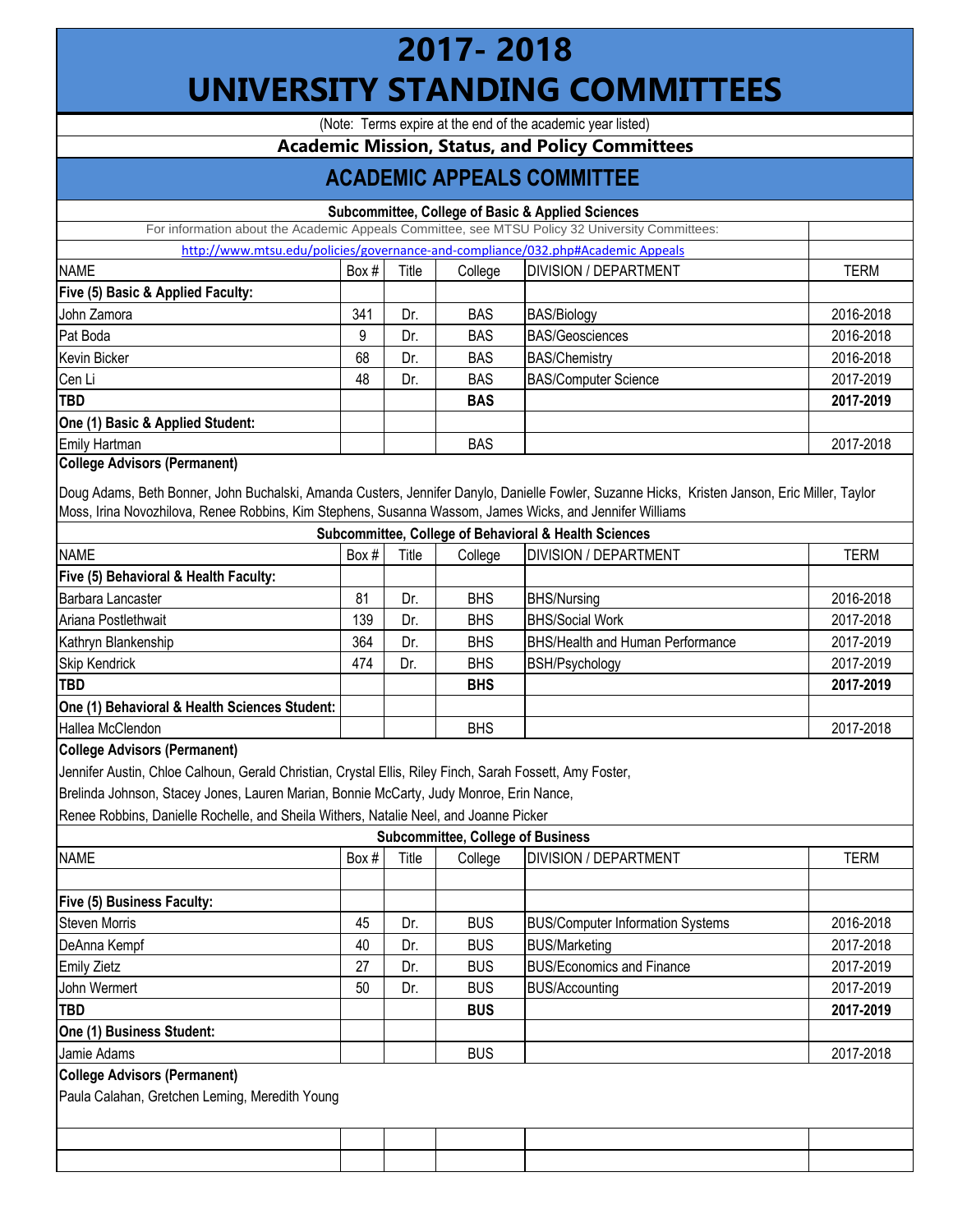|                                                                        |       |       | Page 2                                       |                                                                                                                                                |             |
|------------------------------------------------------------------------|-------|-------|----------------------------------------------|------------------------------------------------------------------------------------------------------------------------------------------------|-------------|
|                                                                        |       |       | <b>Subcommittee, College of Education</b>    |                                                                                                                                                |             |
| <b>NAME</b>                                                            | Box # | Title | College                                      | <b>DIVISION / DEPARTMENT</b>                                                                                                                   | <b>TERM</b> |
| <b>Five (5) Education Faculty:</b>                                     |       |       |                                              |                                                                                                                                                |             |
| Kevin Krahenbuhl                                                       | 91    | Dr.   | EDU                                          | <b>COE/Educational Leadership</b>                                                                                                              | 2017-2018   |
| Charles Milligan                                                       | 91    | Dr.   | EDU                                          | <b>COE/Educational Leadership</b>                                                                                                              | 2017-2018   |
| Terri Tharp                                                            | 69    | Dr.   | <b>EDU</b>                                   | <b>COE/Elementary and Special Education</b>                                                                                                    | 2017-2019   |
| Alicia Pence                                                           | 69    | Dr.   | EDU                                          | <b>COE/Elementary and Special Education</b>                                                                                                    | 2017-2019   |
| Eric Oslund                                                            | 69    | Dr.   | <b>EDU</b>                                   | <b>COE/Elementary and Special Education</b>                                                                                                    | 2017-2019   |
| <b>One (1) Education Student:</b>                                      |       |       |                                              |                                                                                                                                                |             |
| Simone LeClaire                                                        |       |       | <b>EDU</b>                                   |                                                                                                                                                | 2017-2018   |
| <b>College Advisors (Permanent)</b>                                    |       |       |                                              |                                                                                                                                                |             |
| Alicia Abney, Bryanna Licciardi, Jim Rost                              |       |       |                                              |                                                                                                                                                |             |
|                                                                        |       |       | <b>Subcommittee, College of Liberal Arts</b> |                                                                                                                                                |             |
| <b>NAME</b>                                                            | Box # | Title | College                                      | <b>DIVISION / DEPARTMENT</b>                                                                                                                   | <b>TERM</b> |
| Five (5) Liberal Arts Faculty:                                         |       |       |                                              |                                                                                                                                                |             |
| <b>Alfred Lutz</b>                                                     | 70    | Dr.   | LA                                           | LA/English                                                                                                                                     | 2016-2018   |
| Nicholas Ryan                                                          | 43    | Mr.   | LA                                           | LA/Theatre & Dance                                                                                                                             | 2016-2018   |
| <b>Moses Tesi</b>                                                      | 29    | Dr.   | LA                                           | <b>Political Science &amp; International Relations</b>                                                                                         | 2017-2019   |
| <b>Betsy Dalton</b>                                                    | 200   | Dr.   | LA                                           | LA/COST/ORCO                                                                                                                                   | 2017-2019   |
| <b>Oscar Diaz</b>                                                      | 79    | Dr.   | LA                                           | LA/Foreign Languages and Literatures                                                                                                           | 2017-2019   |
| One (1) Liberal Arts Student:                                          |       |       |                                              |                                                                                                                                                |             |
| <b>Rachel Barrow</b>                                                   |       |       | LA                                           |                                                                                                                                                | 2017-2018   |
| <b>College Advisors (Permanent)</b>                                    |       |       |                                              |                                                                                                                                                |             |
| Erin Coker, and Kerri French-Nelson                                    |       |       |                                              | Karen Austin, Brad Baumgardner, Sonja Burk, Janet Davis, Christina Ann Graves, Jeanne Hoechst, Lucy Langworthy, Sarah Perkins, Yuchun Schmidt, |             |
|                                                                        |       |       |                                              | Subcommittee, College of Media & Entertainment                                                                                                 |             |
| <b>NAME</b>                                                            | Box # | Title | College                                      | <b>DIVISION / DEPARTMENT</b>                                                                                                                   | <b>TERM</b> |
| Five (5) Media & Entertainment Faculty:                                |       |       |                                              |                                                                                                                                                |             |
| <b>Phillip Loubere</b>                                                 | 64    | Mr.   | ME                                           | ME/Journalism                                                                                                                                  | 2016-2018   |
| <b>Kevin McNulty</b>                                                   | 58    | Mr.   | ME                                           | <b>ME/Electronic Media Communication</b>                                                                                                       | 2016-2018   |
| <b>Karen Dearing</b>                                                   | 13    | Ms.   | <b>LIB</b>                                   | Library                                                                                                                                        | 2016-2018   |
| Pamela Morris                                                          | 16    | Dr.   | <b>UC</b>                                    | <b>University Studies</b>                                                                                                                      | 2017-2019   |
| <b>TBD</b>                                                             |       |       |                                              |                                                                                                                                                | 2017-2019   |
| One (1) Media & Entertainment Student:                                 |       |       |                                              |                                                                                                                                                |             |
| <b>Student</b>                                                         |       |       |                                              |                                                                                                                                                | 2017-2018   |
| <b>College Advisors (Permanent)</b>                                    |       |       |                                              |                                                                                                                                                |             |
| Janae Daniels, Tiffany Milfort, and Trevor Thomas                      |       |       |                                              |                                                                                                                                                |             |
|                                                                        |       |       |                                              | <b>Subcommittee, University College / Undeclared Majors</b>                                                                                    |             |
| <b>NAME</b>                                                            | Box # | Title | College                                      | <b>DIVISION / DEPARTMENT</b>                                                                                                                   | <b>TERM</b> |
| Four (4) At-Large Faculty (Each from different College)                |       |       |                                              |                                                                                                                                                |             |
| Nicholas Satinover                                                     | 25    | Dr.   | LA                                           | Art                                                                                                                                            | 2016-2018   |
| Jo Williams                                                            | 13    | Dr.   | <b>LIB</b>                                   | Library                                                                                                                                        | 2016-2018   |
| Lawanna Fisher                                                         | 16    | Dr.   | <b>UC</b>                                    | <b>University Studies</b>                                                                                                                      | 2017-2019   |
| Jid Lee                                                                | 70    | Dr.   | LA                                           | English                                                                                                                                        | 2017-2019   |
| One (1) At-Large Student:                                              |       |       |                                              |                                                                                                                                                |             |
| <b>Student</b>                                                         |       |       | <b>UC</b>                                    |                                                                                                                                                | 2017-2018   |
| <b>College Advisors (Permanent)</b>                                    |       |       |                                              |                                                                                                                                                |             |
| <b>Karen Dearing</b>                                                   |       |       |                                              | LIB                                                                                                                                            | 2016-2018   |
| Director of June Anderson Center for Women and Nontraditional Students |       |       |                                              |                                                                                                                                                |             |
| <b>Barbara Scales</b>                                                  |       |       |                                              | June Anderson Ctr for Women & Nontraditional                                                                                                   | Permanent   |
|                                                                        |       |       |                                              |                                                                                                                                                |             |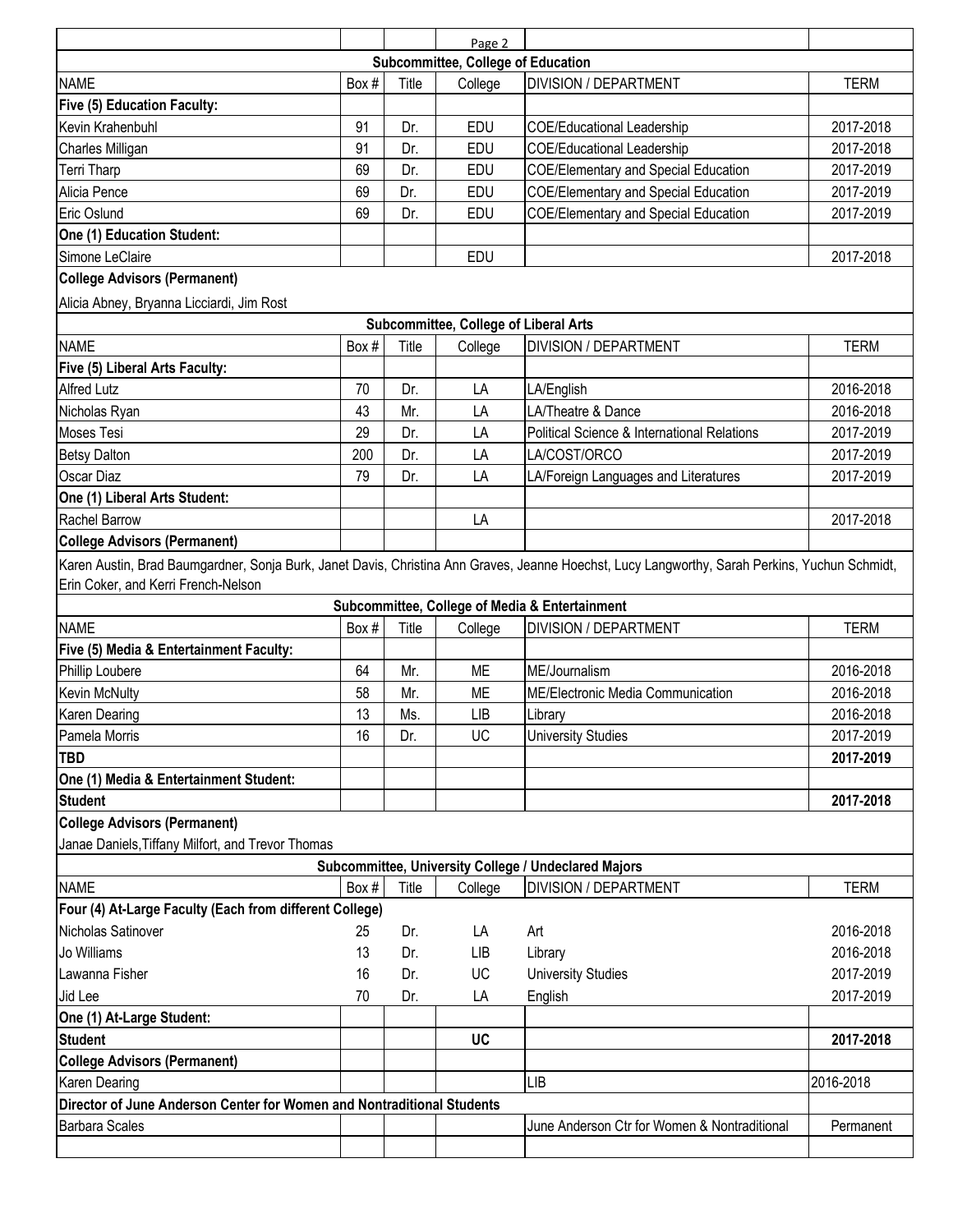|                                              | <b>ACADEMIC MISCONDUCT</b> |       |                |                                                                                                    |             |  |  |  |  |  |  |
|----------------------------------------------|----------------------------|-------|----------------|----------------------------------------------------------------------------------------------------|-------------|--|--|--|--|--|--|
|                                              |                            |       |                | For information about the Academic Misconduct Committee, see MTSU Policy 32 University Committees: |             |  |  |  |  |  |  |
|                                              |                            |       |                | http://www.mtsu.edu/policies/governance-and-compliance/032.php#Academic Misconduct                 |             |  |  |  |  |  |  |
| <b>NAME</b>                                  | Box #                      | Title | College        | <b>DIVISION / DEPARTMENT</b>                                                                       | <b>TERM</b> |  |  |  |  |  |  |
| Three (3) Faculty From Each Academic Cohort: |                            |       |                |                                                                                                    |             |  |  |  |  |  |  |
| Yeqian Liu                                   | 34                         | Dr.   | C <sub>1</sub> | <b>BAS/Math</b>                                                                                    | 2017-2020   |  |  |  |  |  |  |
| <b>Ashley Morris</b>                         | 60                         | Dr.   | C <sub>1</sub> | <b>BAS/Biology</b>                                                                                 | 2016-2019   |  |  |  |  |  |  |
| <b>Terrence Lee</b>                          | 75                         | Dr.   | C <sub>1</sub> | <b>BAS/Chemistry</b>                                                                               | 2015-2018   |  |  |  |  |  |  |
| <b>Elizabeth Quinn</b>                       | 238                        | Dr.   | C <sub>2</sub> | <b>BHS/Criminal Justice Administration</b>                                                         | 2016-2019   |  |  |  |  |  |  |
| <b>Donald Snead</b>                          | 91                         | Dr.   | C <sub>2</sub> | <b>COE/Educational Leadership</b>                                                                  | 2015-2018   |  |  |  |  |  |  |
| Suzanne Mangrum                              | 13                         | Ms.   | C <sub>2</sub> | ME/Library                                                                                         | 2015-2018   |  |  |  |  |  |  |
| DeAnna Kempf                                 | 40                         | Dr.   | C <sub>3</sub> | <b>BUS/Marketing</b>                                                                               | 2016-2019   |  |  |  |  |  |  |
| Earl Thomas                                  | 432                        | Dr.   | C <sub>3</sub> | <b>BUS/Management</b>                                                                              | 2015-2018   |  |  |  |  |  |  |
| Trevor de Clercq                             | 21                         | Dr.   | C <sub>3</sub> | ME/Recording Industry                                                                              | 2016-2020   |  |  |  |  |  |  |
| <b>Alfred Lutz</b>                           | 70                         | Dr.   | C <sub>4</sub> | LA/English                                                                                         | 2017-2020   |  |  |  |  |  |  |
| Angela Mertig                                | 10                         | Dr.   | C <sub>4</sub> | LA/Sociology-Anthropology                                                                          | 2016-2019   |  |  |  |  |  |  |
| <b>Kathryn Sikes</b>                         | 23                         | Dr.   | C <sub>4</sub> | LA/History                                                                                         | 2015-2018   |  |  |  |  |  |  |
| Ten (10) Students:                           |                            |       |                |                                                                                                    |             |  |  |  |  |  |  |
| <b>Chance Cansler</b>                        |                            |       |                |                                                                                                    | 2017-2018   |  |  |  |  |  |  |
| Sasha Hines                                  |                            |       |                |                                                                                                    | 2017-2018   |  |  |  |  |  |  |
| <b>Audrey Phillips</b>                       |                            |       |                |                                                                                                    | 2017-2018   |  |  |  |  |  |  |
| <b>Daniel Mitchell</b>                       |                            |       |                |                                                                                                    | 2017-2018   |  |  |  |  |  |  |
| <b>Xavier Davis</b>                          |                            |       |                |                                                                                                    | 2017-2018   |  |  |  |  |  |  |
| Priya Patel                                  |                            |       |                |                                                                                                    | 2017-2018   |  |  |  |  |  |  |
| Chelsea Iheme                                |                            |       |                |                                                                                                    | 2017-2018   |  |  |  |  |  |  |
| <b>Student</b>                               |                            |       |                |                                                                                                    | 2017-2018   |  |  |  |  |  |  |
| <b>Student</b>                               |                            |       |                |                                                                                                    | 2017-2018   |  |  |  |  |  |  |
| <b>Student</b>                               |                            |       |                |                                                                                                    | 2017-2018   |  |  |  |  |  |  |
| <b>Cheryl Torsney</b>                        |                            |       |                | <b>Vice Provost Faculty Affairs</b>                                                                | Ex-Officio  |  |  |  |  |  |  |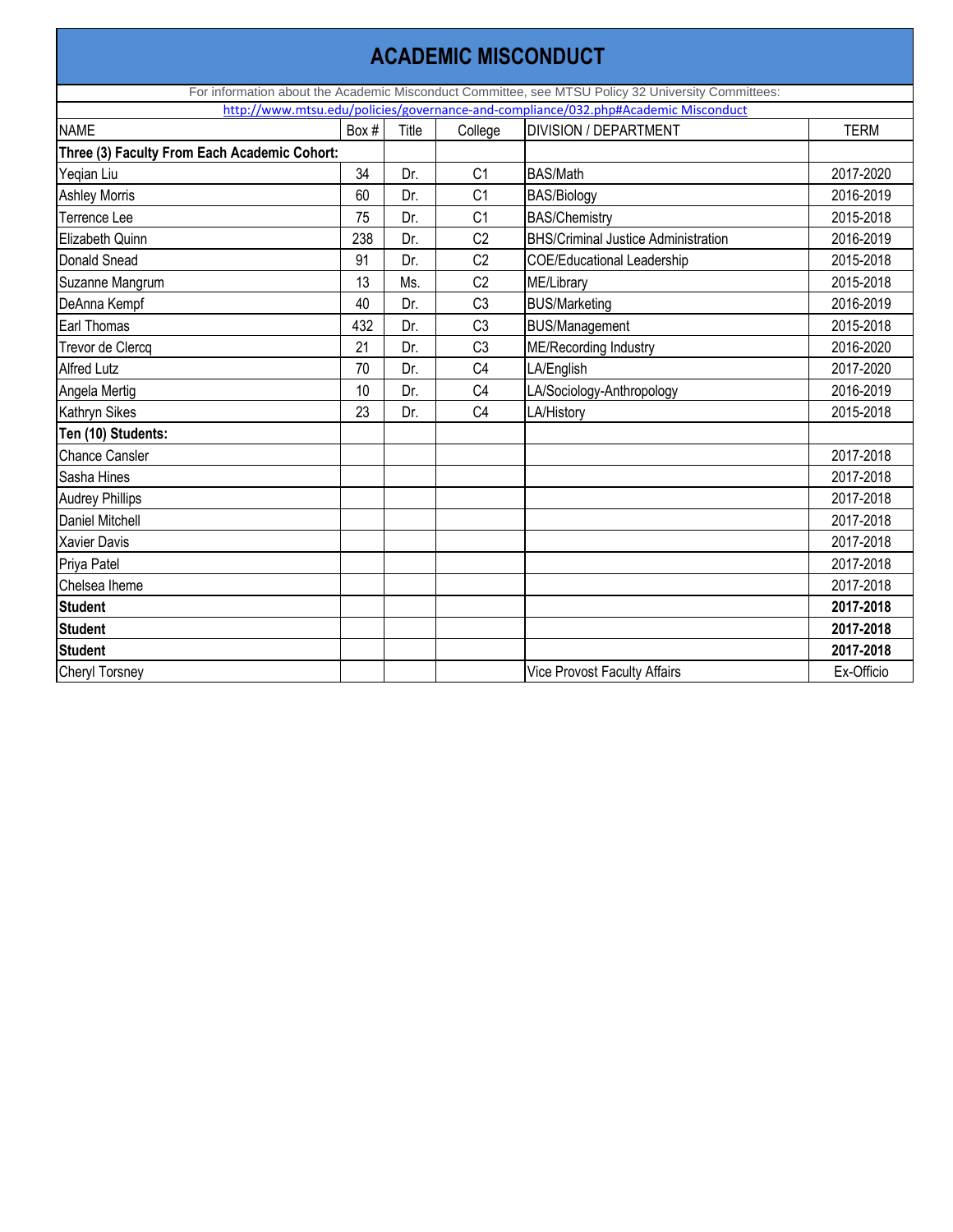|                                            | <b>ACADEMIC SCHEDULING</b>                                                                                                        |       |                |                                                                                    |             |  |  |  |  |  |  |  |
|--------------------------------------------|-----------------------------------------------------------------------------------------------------------------------------------|-------|----------------|------------------------------------------------------------------------------------|-------------|--|--|--|--|--|--|--|
|                                            | (Special Purpose Committee)<br>For information about the Academic Scheduling Committee, see MTSU Policy 32 University Committees: |       |                |                                                                                    |             |  |  |  |  |  |  |  |
|                                            |                                                                                                                                   |       |                |                                                                                    |             |  |  |  |  |  |  |  |
|                                            |                                                                                                                                   |       |                | http://www.mtsu.edu/policies/governance-and-compliance/032.php#Academic Scheduling |             |  |  |  |  |  |  |  |
| <b>NAME</b>                                | Box #                                                                                                                             | Title | College        | <b>DIVISION / DEPARTMENT</b>                                                       | <b>TERM</b> |  |  |  |  |  |  |  |
| One (1) Faculty From Each Academic Cohort: |                                                                                                                                   |       |                |                                                                                    |             |  |  |  |  |  |  |  |
| Jeong Lee                                  | 70                                                                                                                                | Dr.   | C4             | LA/English                                                                         | 2016-2018   |  |  |  |  |  |  |  |
| <b>Rachel Kirk</b>                         | 13                                                                                                                                | Dr.   | C <sub>2</sub> | Library                                                                            | 2016-2018   |  |  |  |  |  |  |  |
| <b>Justin Miller</b>                       | 68                                                                                                                                | Dr.   | C <sub>1</sub> | <b>BAS/Chemistry</b>                                                               | 2017-2019   |  |  |  |  |  |  |  |
| Nita Brooks                                | 45                                                                                                                                | Dr.   | C <sub>3</sub> | <b>BUS/Computer Information Systems</b>                                            | 2017-2019   |  |  |  |  |  |  |  |
| Jenny Sauls                                |                                                                                                                                   |       |                | Chair's Council Rep.                                                               | 2017-2019   |  |  |  |  |  |  |  |
| <b>Ken Paulson</b>                         |                                                                                                                                   |       |                | Academic Dean                                                                      | 2017-2019   |  |  |  |  |  |  |  |
| Joey Gray                                  |                                                                                                                                   |       |                | <b>Faculty Senate President</b>                                                    | 2017-2018   |  |  |  |  |  |  |  |
| <b>Courtney Brandon</b>                    |                                                                                                                                   |       |                | <b>SGA President</b>                                                               | 2017-2018   |  |  |  |  |  |  |  |
|                                            |                                                                                                                                   |       |                |                                                                                    |             |  |  |  |  |  |  |  |
| <b>Stephen White</b>                       |                                                                                                                                   |       |                | Director, Financial Aid                                                            | Permanent   |  |  |  |  |  |  |  |
| <b>Becky Bussell</b>                       |                                                                                                                                   |       |                | <b>Bursar</b>                                                                      | Permanent   |  |  |  |  |  |  |  |
| Susan Fieldhouse                           |                                                                                                                                   |       |                | Registrar                                                                          | Permanent   |  |  |  |  |  |  |  |
| Teresa Thomas                              |                                                                                                                                   |       |                | Director, Enrollment Technical Services                                            | Permanent   |  |  |  |  |  |  |  |
| <b>Alan Thomas</b>                         |                                                                                                                                   |       |                | Controller                                                                         | Permanent   |  |  |  |  |  |  |  |
| <b>Tammy Maples</b>                        |                                                                                                                                   |       |                | <b>Scheduling Specialist</b>                                                       | Permanent   |  |  |  |  |  |  |  |
| <b>Richard Sluder</b>                      |                                                                                                                                   |       |                | Dean, University College                                                           | Permanent   |  |  |  |  |  |  |  |
| Vicki Justice-Lowe                         |                                                                                                                                   |       |                | <b>Associate Director/Housing</b>                                                  | Permanent   |  |  |  |  |  |  |  |
|                                            |                                                                                                                                   |       |                |                                                                                    |             |  |  |  |  |  |  |  |
| David Edgar                                |                                                                                                                                   |       |                | Specialist, Space Planning                                                         | Ex-Officio  |  |  |  |  |  |  |  |
| Mitzi Brandon                              |                                                                                                                                   |       |                | <b>Curriculum Specialist</b>                                                       | Ex-Officio  |  |  |  |  |  |  |  |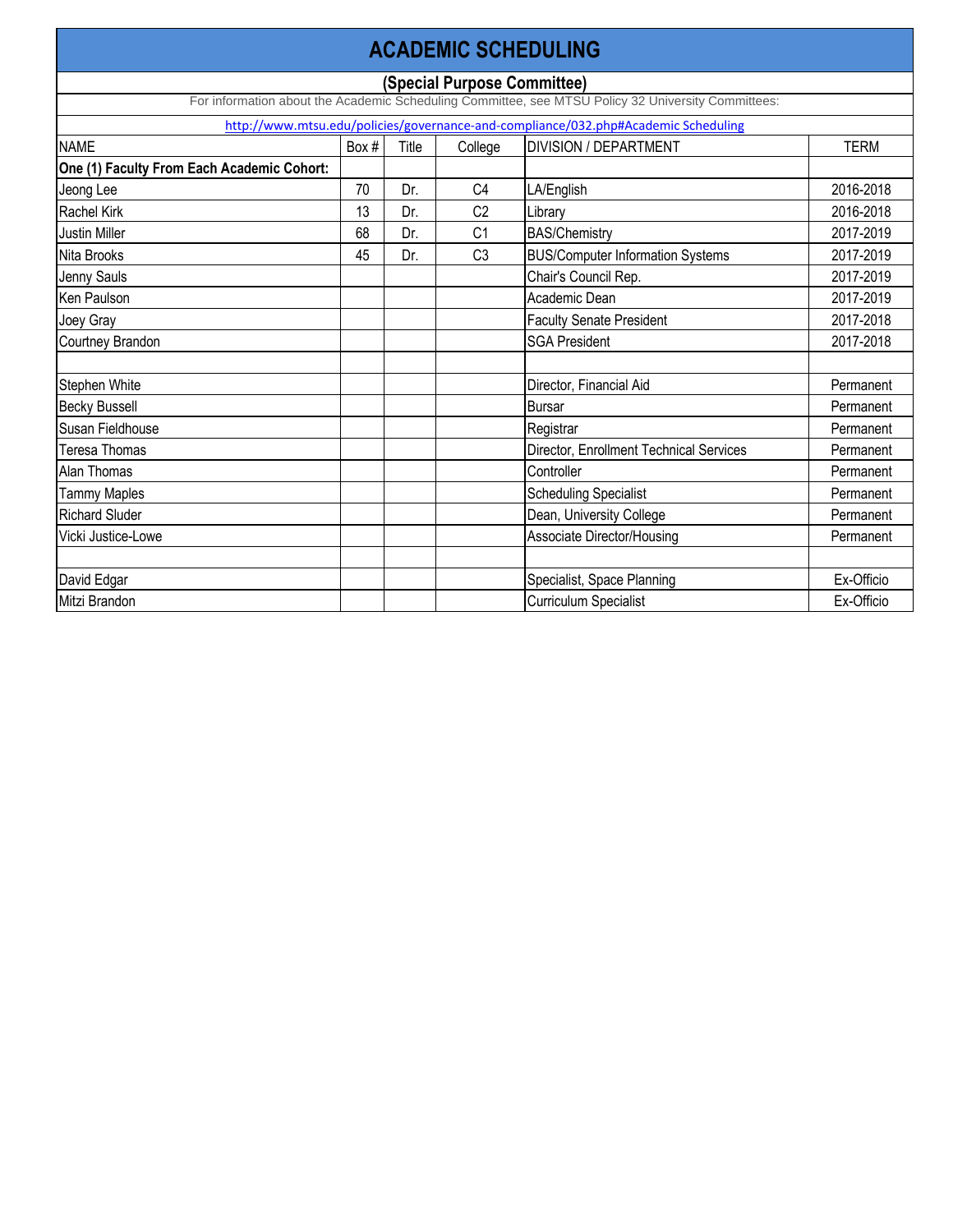|                                                                           |       |       | <b>CURRICULUM</b> |                                                                                           |             |  |  |  |  |  |
|---------------------------------------------------------------------------|-------|-------|-------------------|-------------------------------------------------------------------------------------------|-------------|--|--|--|--|--|
|                                                                           |       |       |                   | For information about the Curriculum Committee, see MTSU Policy 32 University Committees: |             |  |  |  |  |  |
| http://www.mtsu.edu/policies/governance-and-compliance/032.php#Curriculum |       |       |                   |                                                                                           |             |  |  |  |  |  |
| <b>NAME</b>                                                               | Box # | Title | College           | <b>DIVISION / DEPARTMENT</b>                                                              | <b>TERM</b> |  |  |  |  |  |
| Two (2) Faculty Each Undergraduate College:                               |       |       |                   |                                                                                           |             |  |  |  |  |  |
| Lei Miao                                                                  | 19    | Dr.   | <b>BAS</b>        | <b>BAS/Engineering Technology</b>                                                         | 2016-2018   |  |  |  |  |  |
| Melinda Richards                                                          | 96    | Dr.   | <b>BHS</b>        | <b>BHS/HHP</b>                                                                            | 2016-2018   |  |  |  |  |  |
| Virginia Hemby-Grubb                                                      | 40    | Dr.   | <b>BUS</b>        | <b>BUS/Marketing</b>                                                                      | 2016-2018   |  |  |  |  |  |
| Katherine Mangione                                                        | 69    | Dr.   | ED                | ED/Elementary-Special Ed                                                                  | 2016-2018   |  |  |  |  |  |
| Peter McCluskey                                                           | 70    | Dr.   | LA                | LA/English                                                                                | 2016-2018   |  |  |  |  |  |
| Mike Boyle                                                                | 16    | Dr.   | <b>ME</b>         | <b>UC/University Studies</b>                                                              | 2016-2018   |  |  |  |  |  |
| Scott Handy                                                               | 68    | Dr.   | <b>BAS</b>        | BAS/Chemistry/Vice-Chair                                                                  | 2017-2019   |  |  |  |  |  |
| <b>Cathy Cooper</b>                                                       | 81    | Dr.   | <b>BHS</b>        | <b>BHS/Nursing</b>                                                                        | 2017-2019   |  |  |  |  |  |
| <b>Richard Mpoyi</b>                                                      | X048  | Dr.   | <b>BUS</b>        | <b>BUS/Management</b>                                                                     | 2017-2019   |  |  |  |  |  |
| Lando Carter                                                              | 91    | Dr.   | <b>ED</b>         | <b>EDU/Educational Leadership</b>                                                         | 2017-2019   |  |  |  |  |  |
| Foster Amey                                                               | 10    | Dr.   | LA                | LA/Sociology & Anthropology                                                               | 2017-2019   |  |  |  |  |  |
| Misty Jones                                                               | 21    | Ms.   | <b>ME</b>         | <b>ME/Recording Industry</b>                                                              | 2017-2019   |  |  |  |  |  |
| Two (2) Students / Upper Class Representatives:                           |       |       |                   |                                                                                           |             |  |  |  |  |  |
| <b>Upper Class Student</b>                                                |       |       |                   |                                                                                           | 2017-2018   |  |  |  |  |  |
| <b>Upper Class Student</b>                                                |       |       |                   |                                                                                           | 2017-2018   |  |  |  |  |  |
| Susan Myers-Shirk                                                         |       |       |                   | Director, General Education                                                               | Ex-Officio  |  |  |  |  |  |
| <b>Teresa Thomas</b>                                                      |       |       |                   | <b>Director, Enrollment Technical Services</b>                                            | Ex-Officio  |  |  |  |  |  |
| Susan Fieldhouse                                                          |       |       |                   | Registrar                                                                                 | Ex-Officio  |  |  |  |  |  |
| Donna Bettis                                                              |       |       |                   | Registrar's Office                                                                        |             |  |  |  |  |  |
| Mitzi Brandon                                                             |       |       |                   | <b>Curriculum Specialist</b>                                                              | Ex-Officio  |  |  |  |  |  |
| Sean Salter                                                               |       |       |                   | Chair, UCC                                                                                | Ex-Officio  |  |  |  |  |  |
| Peter Cunningham                                                          |       |       |                   | Vice Provost for Academic Programs                                                        | Ex-Officio  |  |  |  |  |  |
|                                                                           |       |       |                   |                                                                                           |             |  |  |  |  |  |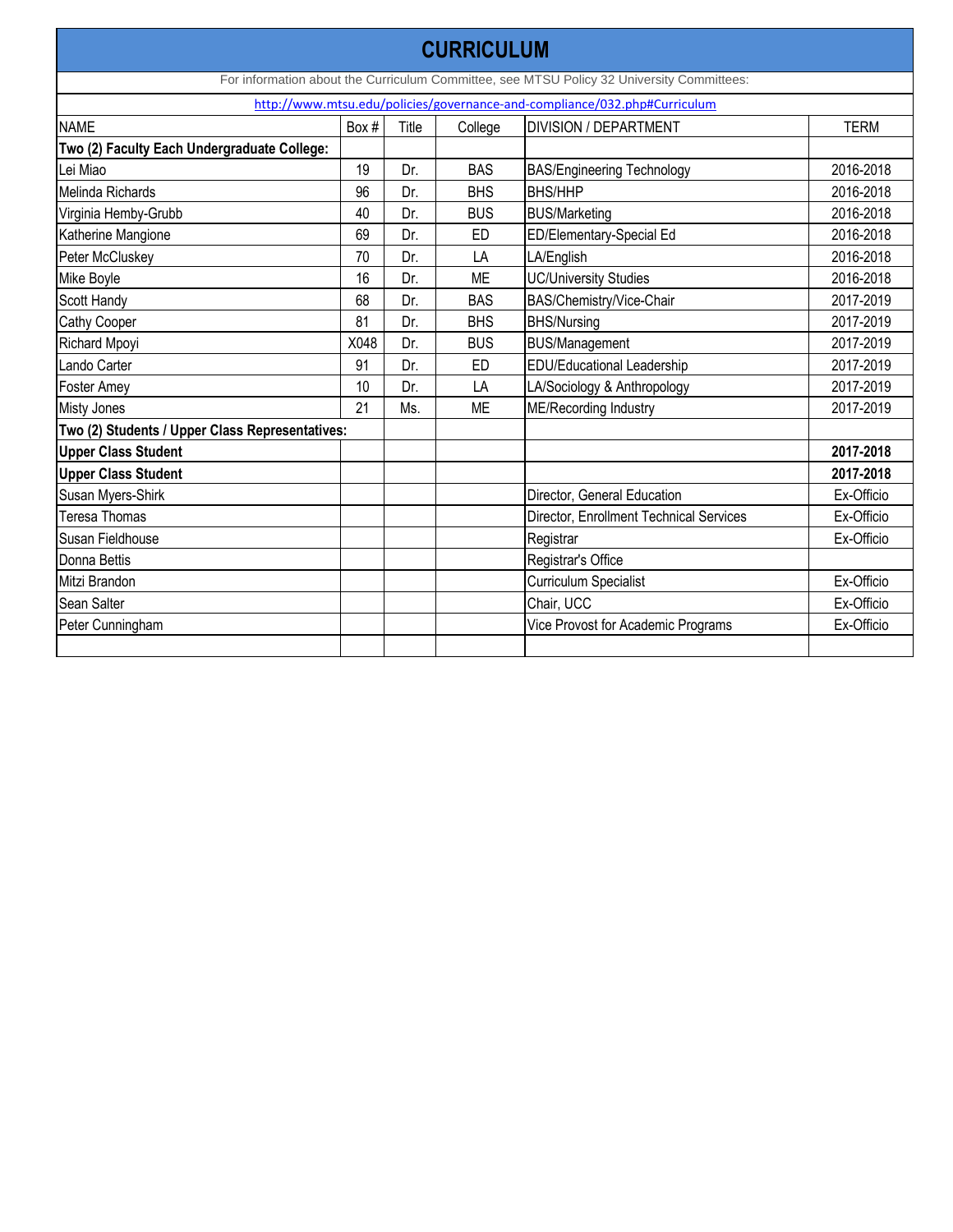|                                                 |       |       |                            | <b>GRADE APPEALS COMMITTEE</b>                                                               |             |
|-------------------------------------------------|-------|-------|----------------------------|----------------------------------------------------------------------------------------------|-------------|
|                                                 |       |       |                            | For information about the Grade Appeals Committee, see MTSU Policy 32 University Committees: |             |
|                                                 |       |       |                            | http://www.mtsu.edu/policies/governance-and-compliance/032.php#Grade Appeals                 |             |
|                                                 |       |       |                            | <b>College of Basic &amp; Applied Sciences</b>                                               |             |
| <b>NAME</b>                                     | Box # | Title | College                    | <b>DIVISION / DEPARTMENT</b>                                                                 | <b>TERM</b> |
| Four (4) Basic & Applied Faculty:               |       |       |                            |                                                                                              |             |
| Ping Zhang                                      | 34    | Dr.   | <b>BAS</b>                 | <b>BAS/Mathematical Sciences</b>                                                             | 2016-2018   |
| <b>Stephen Gossett</b>                          | 67    | Mr.   | <b>BAS</b>                 | <b>BAS/Aerospace</b>                                                                         | 2016-2018   |
| Chengshan Wang                                  | 68    | Dr.   | <b>BAS</b>                 | <b>BAS/Chemistry</b>                                                                         | 2017-2019   |
| <b>Robert Howard</b>                            | 60    | Dr.   | <b>BAS</b>                 | <b>BAS/Biology</b>                                                                           | 2017-2019   |
| One (1) Basic & Applied Student:                |       |       |                            |                                                                                              |             |
| <b>Student</b>                                  |       |       | <b>BAS</b>                 |                                                                                              | 2017-2018   |
| Two (2) Basic & Applied Faculty Alternates:     |       |       |                            |                                                                                              |             |
| <b>Justin Gardner</b>                           | 5     | Dr.   | <b>BAS</b>                 | BAS/Agribusiness/Agriscience                                                                 | 2016-2018   |
| <b>Cindi Smith-Walters</b>                      | 60    | Dr.   | <b>BAS</b>                 | <b>BAS/Biology</b>                                                                           | 2017-2019   |
| One (1) Student Alternate:                      |       |       |                            |                                                                                              |             |
| <b>Student</b>                                  |       |       |                            |                                                                                              | 2017-2018   |
| <b>Cheryl Torsney</b>                           |       |       |                            | <b>Vice Provost Faculty Affairs</b>                                                          | Ex-Officio  |
|                                                 |       |       |                            | <b>College of Behavioral &amp; Health Sciences</b>                                           |             |
| <b>NAME</b>                                     | Box # | Title | College                    | <b>DIVISION / DEPARTMENT</b>                                                                 | <b>TERM</b> |
| Four (4) Behavioral & Health Faculty:           |       |       |                            |                                                                                              |             |
| Michelle Finch                                  | 81    | Ms.   | <b>BHS</b>                 | <b>BHS/Nursing</b>                                                                           | 2016-2018   |
| <b>Elizabeth Quinn</b>                          | X238  | Dr.   | <b>BHS</b>                 | <b>BHS/Criminal Justice</b>                                                                  | 2016-2018   |
| Nicky Wu                                        | 96    | Dr.   | <b>BHS</b>                 | <b>BHS/Health &amp; Human Performance</b>                                                    | 2017-2019   |
| Janet Colson                                    | 86    | Dr.   | <b>BHS</b>                 | <b>BHS/Human Sciences</b>                                                                    | 2017-2019   |
| One (1) Behavioral & Health Student:            |       |       |                            |                                                                                              |             |
| <b>Student</b>                                  |       |       |                            |                                                                                              | 2017-2018   |
| Two (2) Behavioral & Health Faculty Alternates: |       |       |                            |                                                                                              |             |
| Lee Wade                                        | 238   | Dr.   | <b>BHS</b>                 | <b>BHS/Criminal Justice</b>                                                                  | 2016-2018   |
| <b>TBD</b>                                      |       |       | <b>BHS</b>                 |                                                                                              | 2017-2019   |
| One (1) Student Alternate:                      |       |       |                            |                                                                                              |             |
| <b>Student</b>                                  |       |       |                            |                                                                                              | 2017-2018   |
| <b>Cheryl Torsney</b>                           |       |       |                            | <b>Vice Provost, Faculty Affairs</b>                                                         | Ex-Officio  |
|                                                 |       |       | <b>College of Business</b> |                                                                                              |             |
| <b>NAME</b>                                     | Box # | Title | College                    | <b>DIVISION / DEPARTMENT</b>                                                                 | <b>TERM</b> |
| Four (4) Business Faculty:                      |       |       |                            |                                                                                              |             |
| <b>Lucy Matthews</b>                            | 40    | Dr.   | <b>BUS</b>                 | <b>BUS/Marketing</b>                                                                         | 2016-2018   |
| <b>Amy Harris</b>                               | 45    | Dr.   | <b>BUS</b>                 | <b>BUS/Computer Information Systems</b>                                                      | 2016-2018   |
| Zhen Li                                         | 75    | Dr.   | <b>BUS</b>                 | <b>BUS/Management</b>                                                                        | 2017-2019   |
| <b>TBD</b>                                      |       |       | <b>BUS</b>                 |                                                                                              | 2017-2019   |
| One (1) Business Student:                       |       |       |                            |                                                                                              |             |
| <b>Daniel Mitchell</b>                          |       |       |                            |                                                                                              | 2017-2018   |
| Two (2) Business Faculty Alternates:            |       |       |                            |                                                                                              |             |
| Cheryl Ward                                     | 40    | Dr.   | <b>BUS</b>                 | <b>BUS/Marketing</b>                                                                         | 2016-2018   |
| <b>TBD</b>                                      |       |       | <b>BUS</b>                 |                                                                                              | 2017-2019   |
| One (1) Student Alternate:                      |       |       |                            |                                                                                              |             |
| <b>Student</b>                                  |       |       |                            |                                                                                              | 2017-2018   |
| <b>Cheryl Torsney</b>                           |       |       |                            | Vice Provost, Faculty Affairs                                                                | Ex-Officio  |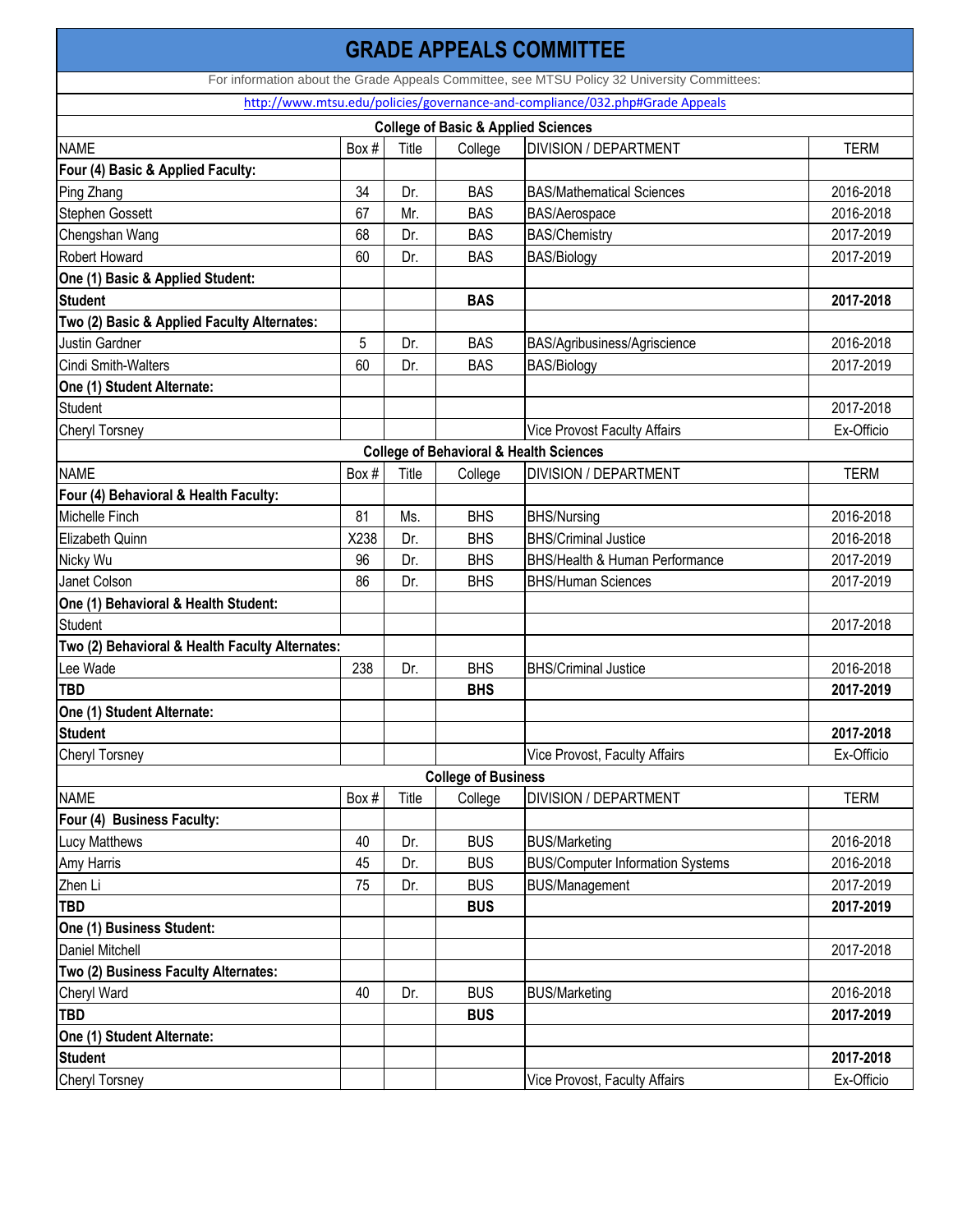|                                                   |       |       | College of Education                        |                                               |             |
|---------------------------------------------------|-------|-------|---------------------------------------------|-----------------------------------------------|-------------|
| <b>NAME</b>                                       | Box # | Title | College                                     | <b>DIVISION / DEPARTMENT</b>                  | <b>TERM</b> |
| Four (4) Education Faculty:                       |       |       |                                             |                                               |             |
| Tom Black                                         | 69    | Dr.   | <b>EDU</b>                                  | <b>COE/Elementary &amp; Special Education</b> | 2016-2018   |
| <b>Suzette Gilbert</b>                            | 69    | Dr.   | EDU                                         | <b>COE/Elementary &amp; Special Education</b> | 2017-2018   |
| <b>Michelle Stevens</b>                           | 91    | Dr.   | EDU                                         | <b>COE/Educational Leadership</b>             | 2017-2019   |
| <b>TBD</b>                                        |       |       | <b>EDU</b>                                  |                                               | 2017-2019   |
| <b>One (1) Education Student:</b>                 |       |       |                                             |                                               |             |
| Simone LeClaire                                   |       |       |                                             |                                               | 2017-2018   |
| Two (2) Education Faculty Alternates:             |       |       |                                             |                                               |             |
| Nancy Caukin                                      | 91    | Dr.   | <b>EDU</b>                                  | <b>COE/Education Leadership</b>               | 2016-2018   |
| <b>TBD</b>                                        |       |       | <b>EDU</b>                                  |                                               | 2017-2019   |
| One (1) Education Student Alternate:              |       |       |                                             |                                               |             |
| <b>Student</b>                                    |       |       |                                             |                                               | 2017-2018   |
| <b>Cheryl Torsney</b>                             |       |       |                                             | <b>Vice Provost, Faculty Affairs</b>          | Ex-Officio  |
|                                                   |       |       | <b>College of Liberal Arts</b>              |                                               |             |
| <b>NAME</b>                                       | Box # | Title | College                                     | <b>DIVISION / DEPARTMENT</b>                  | <b>TERM</b> |
| Four (4) Liberal Arts Faculty:                    |       |       |                                             |                                               |             |
| <b>Michael Hinz</b>                               | 73    | Dr.   | LA                                          | LA/Philosophy                                 | 2016-2018   |
| Jennifer Marchant                                 | 70    | Dr.   | LA                                          | LA/English                                    | 2016-2018   |
| Kyle Kennedy                                      | 43    | Ms.   | LA                                          | LA/Theatre & Dance                            | 2017-2019   |
| Meaghan Brady Nelson                              | 25    | Dr.   | LA                                          | LA/Art                                        | 2017-2019   |
| One (1) Liberal Arts Student:                     |       |       |                                             |                                               |             |
| <b>Rachel Barrow</b>                              |       |       |                                             |                                               | 2017-2018   |
| Two (2) Liberal Arts Faculty Alternates:          |       |       |                                             |                                               |             |
| <b>Kevin Breault</b>                              | 10    | Dr.   | LA                                          | LA/Sociology & Anthropology                   | 2017-2018   |
| Gloria Wilson                                     | 25    | Dr.   | LA                                          | LA/Arts and Design                            | 2017-2019   |
| One (1) Liberal Arts Student Alternate:           |       |       |                                             |                                               |             |
| Sasha Hines                                       |       |       |                                             |                                               | 2017-2018   |
| <b>Cheryl Torsney</b>                             |       |       |                                             | <b>Vice Provost, Faculty Affairs</b>          | Ex-Officio  |
|                                                   |       |       | <b>College of Media &amp; Entertainment</b> |                                               |             |
| <b>NAME</b>                                       | Box#  | Title | College                                     | <b>DIVISION / DEPARTMENT</b>                  | <b>TERM</b> |
| Four (4) Media & Entertainment Faculty:           |       |       |                                             |                                               |             |
| <b>Edward Bowen</b>                               | 58    | Mr.   | <b>ME</b>                                   | <b>ME/Electronic Media Communications</b>     | 2016-2018   |
| Trevor de Clercq                                  | 21    | Dr.   | МE                                          | <b>ME/Recording Industry</b>                  | 2016-2018   |
| <b>Kristen West</b>                               | 13    | Ms.   | МE                                          | Library                                       | 2017-2019   |
| Joan Raines                                       | 16    | Dr.   | ME                                          | <b>University Studies</b>                     | 2017-2019   |
| One (1) Media & Entertainment Student:            |       |       |                                             |                                               |             |
| <b>Student</b>                                    |       |       |                                             |                                               | 2017-2018   |
| Two (2) Media & Entertainment Faculty Alternates: |       |       |                                             |                                               |             |
| <b>Larry Burriss</b>                              | 272   | Dr.   | ME                                          | ME/Journalism                                 | 2016-2018   |
| <b>TBD</b>                                        |       |       | <b>ME</b>                                   |                                               | 2017-2019   |
| One (1) Media & Entertainment Student Alternate:  |       |       |                                             |                                               |             |
| <b>Student</b>                                    |       |       |                                             |                                               | 2017-2018   |
| <b>Cheryl Torsney</b>                             |       |       |                                             | <b>Vice Provost Faculty Affairs</b>           | Ex-Officio  |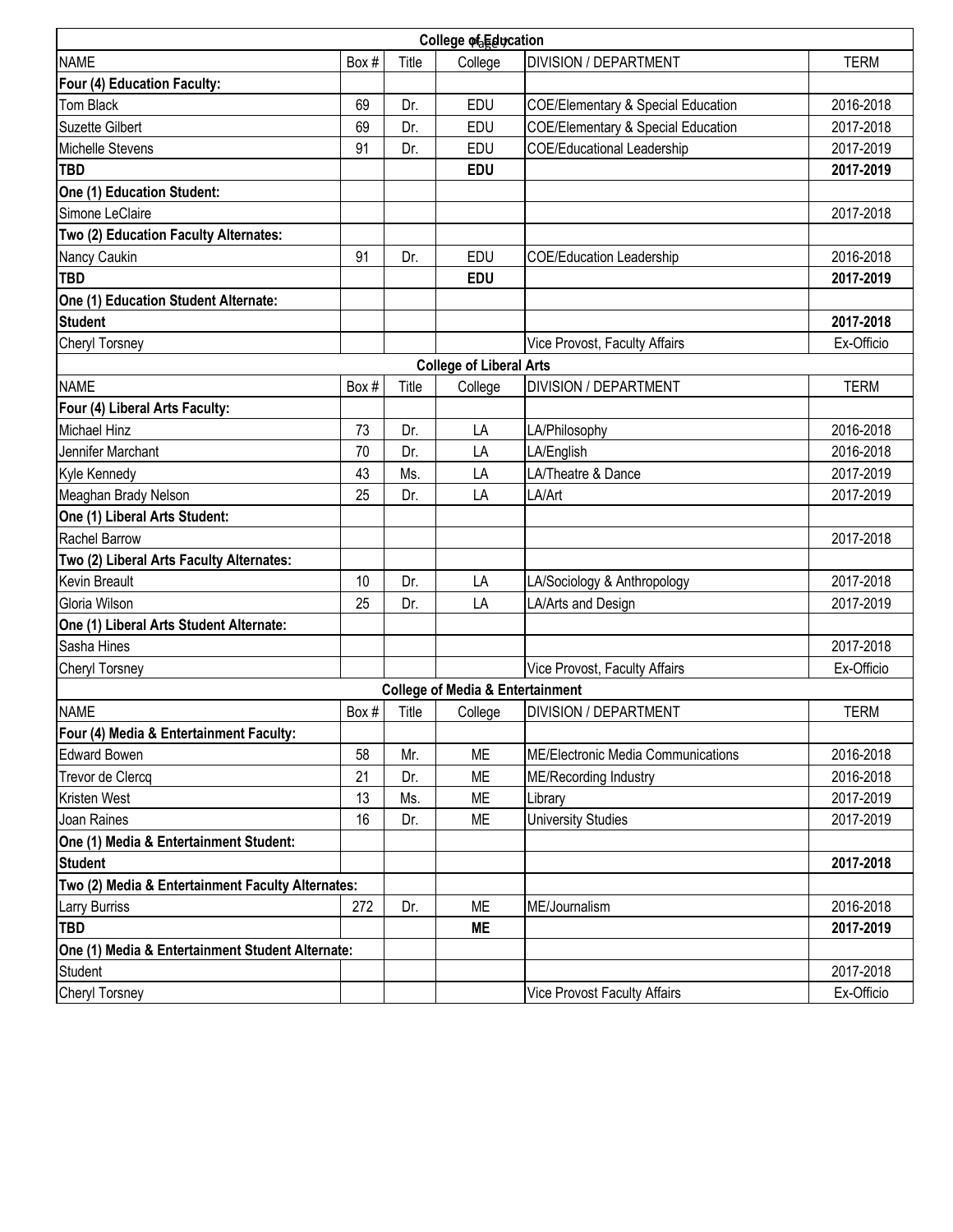|                                                         |       |       | <b>GENERAL EDUCATION</b> |                                                                                                  |            |
|---------------------------------------------------------|-------|-------|--------------------------|--------------------------------------------------------------------------------------------------|------------|
|                                                         |       |       |                          | For information about the General Education Committee, see MTSU Policy 32 University Committees: |            |
|                                                         |       |       |                          | http://www.mtsu.edu/policies/governance-and-compliance/032.php#General Education                 |            |
| <b>NAME</b>                                             | Box # | Title | College                  | <b>DIVISION / DEPARTMENT</b>                                                                     | TERM       |
| Three (3) Faculty, Each Academic College (3 year terms) |       |       |                          |                                                                                                  |            |
| <b>Justin Gardner</b>                                   | 5     | Dr.   | <b>BAS</b>               | <b>BAS/Agribusiness &amp; Agriscience</b>                                                        | 2017-2020  |
| Geeta Maharaj                                           | 81    | Dr.   | <b>BHS</b>               | <b>BHS/Nursing</b>                                                                               | 2017-2020  |
| <b>TBD</b>                                              |       |       | <b>BUS</b>               |                                                                                                  | 2017-2020  |
| Craig Rice                                              | 69    | Dr.   | <b>EDU</b>               | <b>COE/Elementary and Special Education</b>                                                      | 2017-2020  |
| Theresa McBreen                                         | 79    | Dr.   | LA                       | LA/Foreign Languages & Literatures                                                               | 2017-2020  |
| <b>Karen Reed</b>                                       | 13    | Ms.   | ME                       | Library                                                                                          | 2017-2020  |
| <b>Dovie Kimmins</b>                                    | 195   | Dr.   | <b>BAS</b>               | <b>BAS/Mathematical Sciences</b>                                                                 | 2016-2019  |
| <b>Teresa Davis</b>                                     | 87    | Dr.   | <b>BHS</b>               | BHS/Psychology                                                                                   | 2016-2019  |
| Virginia Hemby                                          | 40    | Dr.   | <b>BUS</b>               | <b>BUS/Marketing</b>                                                                             | 2016-2019  |
| Zaf Khan                                                | 69    | Dr.   | ED                       | <b>COE/Elementary and Special Education</b>                                                      | 2016-2019  |
| <b>Kate Pantelides</b>                                  | 70    | Dr.   | LA                       | LA/English                                                                                       | 2016-2019  |
| Mike Boyle                                              | 16    | Dr.   | ME                       | <b>UC/University Studies</b>                                                                     | 2016-2019  |
| Charles Chusuei                                         | 390   | Dr.   | <b>BAS</b>               | <b>BAS/Chemistry</b>                                                                             | 2015-2018  |
| <b>TBD</b>                                              |       |       | <b>BHS</b>               |                                                                                                  | 2016-2018  |
| Deana Raffo                                             | 75    | Dr.   | <b>BUS</b>               | <b>BUS/Management</b>                                                                            | 2015-2018  |
| <b>TBD</b>                                              |       |       | <b>ED</b>                |                                                                                                  | 2016-2018  |
| Amy Sayward                                             | 23    | Dr.   | LA                       | LA/History                                                                                       | 2015-2018  |
| <b>Philip Loubere</b>                                   | 64    | Mr.   | ME                       | ME/School of Journalism                                                                          | 2015-2018  |
| Two (2) SGA Members:                                    |       |       |                          |                                                                                                  |            |
| Simone LeClaire                                         |       |       |                          |                                                                                                  | 2017-2018  |
| <b>TBD</b>                                              |       |       |                          |                                                                                                  | 2017-2018  |
| <b>Susan Myers-Shirk</b>                                |       |       |                          | Director, General Education                                                                      | Ex-Officio |
| <b>Cheryl Torsney</b>                                   |       |       |                          | <b>Vice Provost Faculty Affairs</b>                                                              | Ex-Officio |
| <b>Chris Brewer</b>                                     |       |       |                          | Asst. Vice Provost, Institutional Effectiveness                                                  | Ex-Officio |
| Karen Petersen                                          |       |       |                          | Dean (recommended Dean's Council)                                                                | Ex-Officio |
| Jeff Gibson                                             |       |       |                          | Chair (recommended Chair's Council)                                                              | Ex-Officio |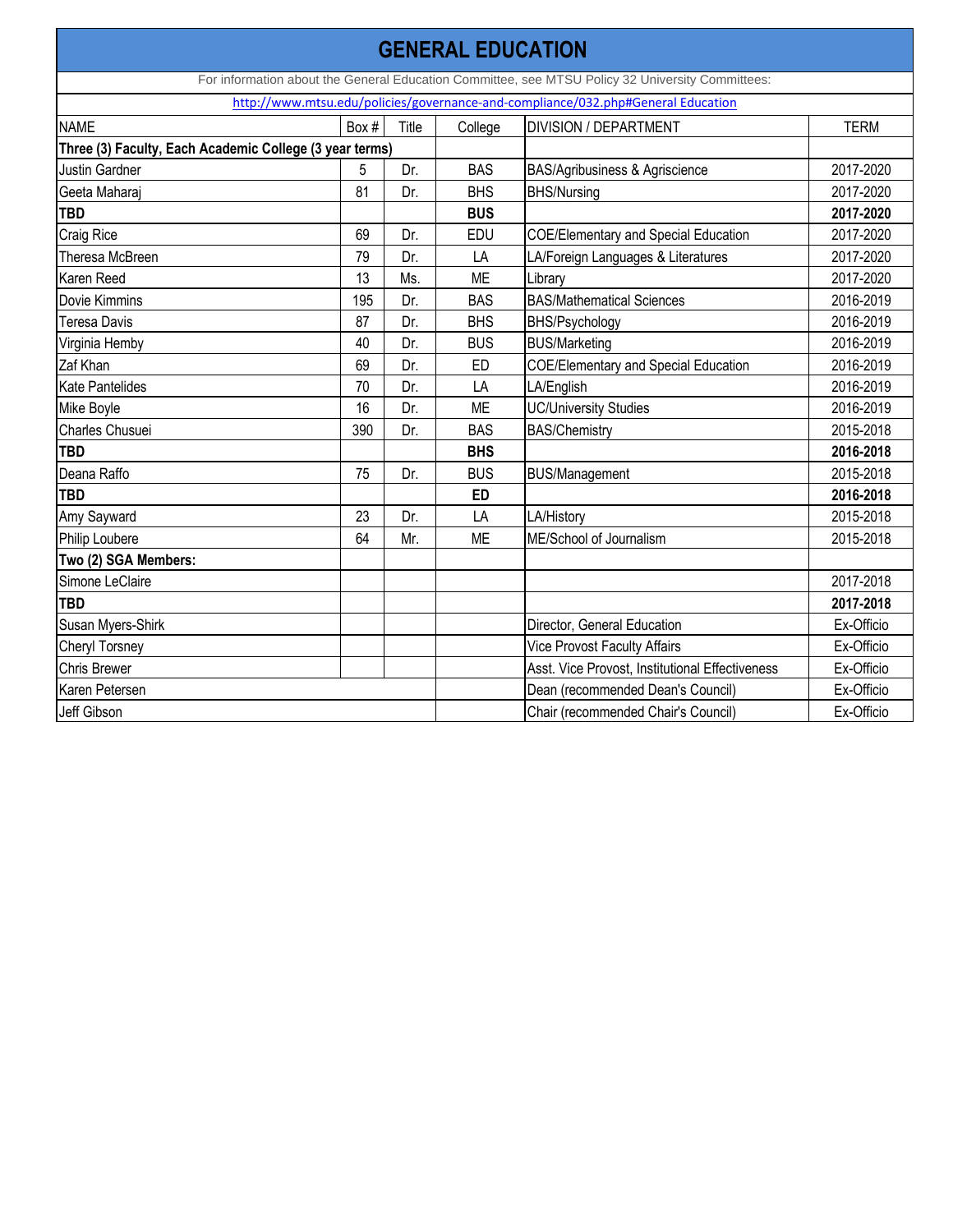| <b>LIBRARY COMMITTEE</b>                                               |      |     |                |                                                                                        |            |  |  |  |  |
|------------------------------------------------------------------------|------|-----|----------------|----------------------------------------------------------------------------------------|------------|--|--|--|--|
|                                                                        |      |     |                | For information about the Library Committee, see MTSU Policy 32 University Committees: |            |  |  |  |  |
| http://www.mtsu.edu/policies/governance-and-compliance/032.php#Library |      |     |                |                                                                                        |            |  |  |  |  |
| <b>NAME</b>                                                            |      |     |                | <b>DIVISON / DEPARTMENT</b>                                                            | TERM       |  |  |  |  |
| One (1) Faculty, Each Academic Cohort:                                 |      |     |                |                                                                                        |            |  |  |  |  |
| Pat Wall                                                               | 50   | Dr. | C <sub>3</sub> | <b>BUS/Accounting</b>                                                                  | 2016-2018  |  |  |  |  |
| <b>Frank Lambert</b>                                                   | 91   | Dr. | C <sub>2</sub> | <b>COE/Educational Leadership</b>                                                      | 2016-2018  |  |  |  |  |
| Preston MacDougall                                                     | x101 | Dr. | C <sub>1</sub> | <b>BAS/Chemistry</b>                                                                   | 2017-2019  |  |  |  |  |
| Peter McCluskey                                                        | 70   | Dr. | C <sub>4</sub> | LA/English                                                                             | 2017-2019  |  |  |  |  |
| Two (2) At-Large Graduate Faculty:                                     |      |     |                |                                                                                        |            |  |  |  |  |
| Pamela Morris                                                          | 16   | Dr. | C <sub>2</sub> | <b>University College</b>                                                              | 2017-2018  |  |  |  |  |
| Amanda Flagg                                                           | 81   | Dr. | C <sub>2</sub> | <b>BHS/Nursing</b>                                                                     | 2017-2019  |  |  |  |  |
| Two (2) Students:                                                      |      |     |                |                                                                                        |            |  |  |  |  |
| Vinay Vushagoni                                                        |      |     |                | <b>Graduate Student</b>                                                                | 2017-2018  |  |  |  |  |
| April Carroll                                                          |      |     |                | <b>Undergraduate Student</b>                                                           | 2017-2018  |  |  |  |  |
| <b>Cheryl Tornsey</b>                                                  |      |     |                | <b>Vice Provost, Faculty Affairs</b>                                                   | Ex-Officio |  |  |  |  |
| <b>Bonnie Allen</b>                                                    |      |     |                | Dean, Library                                                                          | Ex-Officio |  |  |  |  |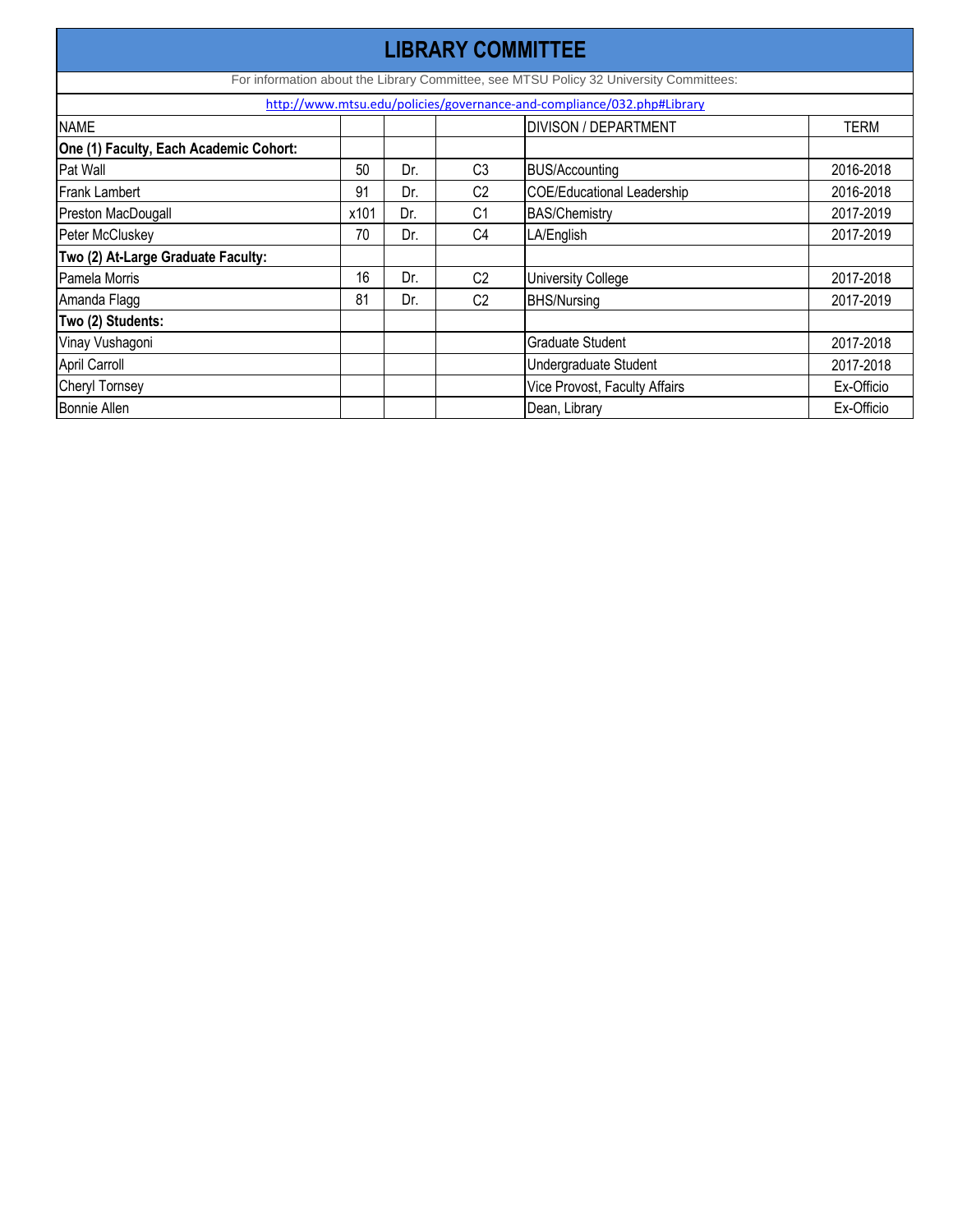|                                                 |       |       |                             | <b>COUNCIL ON TEACHER EDUCATION</b>                                                               |             |
|-------------------------------------------------|-------|-------|-----------------------------|---------------------------------------------------------------------------------------------------|-------------|
|                                                 |       |       | (Special Purpose Committee) |                                                                                                   |             |
|                                                 |       |       |                             | For information about the Council on Teacher Education, see MTSU Policy 32 University Committees: |             |
|                                                 |       |       |                             | http://www.mtsu.edu/policies/governance-and-compliance/032.php#Council on Teacher Education       |             |
| <b>NAME</b>                                     | Box # | Title | College                     | <b>DIVISON / DEPARTMENT</b>                                                                       | <b>TERM</b> |
| Lana Seivers                                    |       |       |                             | Dean, College of Education                                                                        | Chair       |
| Robyn Ridgley                                   |       |       |                             | Interim Chair, Elementary and Special Education                                                   |             |
| Jim Huffman                                     |       |       |                             | Chair, Educational Leadership                                                                     |             |
| Two (2) Education Faculty:                      |       |       |                             |                                                                                                   |             |
| Terri Tharp                                     | 69    | Dr.   | <b>ED</b>                   | <b>COE/Elementary and Special Education</b>                                                       | 2016-2018   |
| <b>Terry Goodin</b>                             | 91    | Dr.   | <b>ED</b>                   | <b>COE/Educational Leadership</b>                                                                 | 2017-2019   |
| Three (3) Faculty Outside College of Education: |       |       |                             |                                                                                                   |             |
| Jennifer Vannatta-Hall                          | 47    | Dr.   | LA                          | LA/Music                                                                                          | 2016-2018   |
| Alyson Lischka                                  | 34    | Dr.   | <b>BAS</b>                  | <b>BAS/Math</b>                                                                                   | 2017-2019   |
| Soraya Nogueira                                 | 79    | Dr.   | LA                          | LA/Foreign Languages & Literatures                                                                | 2017-2019   |
| Two (2) Public School Licensed Practitioners:   |       |       |                             |                                                                                                   |             |
| <b>Richard Zago</b>                             |       |       | Public                      | Asst. Prin./RCS/Curriculum & Instruction                                                          | 2017-2018   |
| <b>Tammy Grizzard</b>                           |       |       | Public                      | Principal, Hobgood Elementary                                                                     | 2017-2018   |
| Two (2) Students:                               |       |       |                             |                                                                                                   |             |
| Lizette Kehrer                                  |       |       |                             | <b>Gradaute Student</b>                                                                           | 2017-2018   |
| <b>Thikara Muhsin</b>                           |       |       |                             | Undergraduate Student                                                                             | 2017-2018   |
| <b>Bobbi Lussier</b>                            |       |       |                             | Executive Director, Clinical/Lab Experiences                                                      | Ex-Officio  |
| <b>Rick Vanosdall</b>                           |       |       |                             | Associate Dean, College of Education                                                              | Ex-Officio  |
|                                                 |       |       |                             |                                                                                                   |             |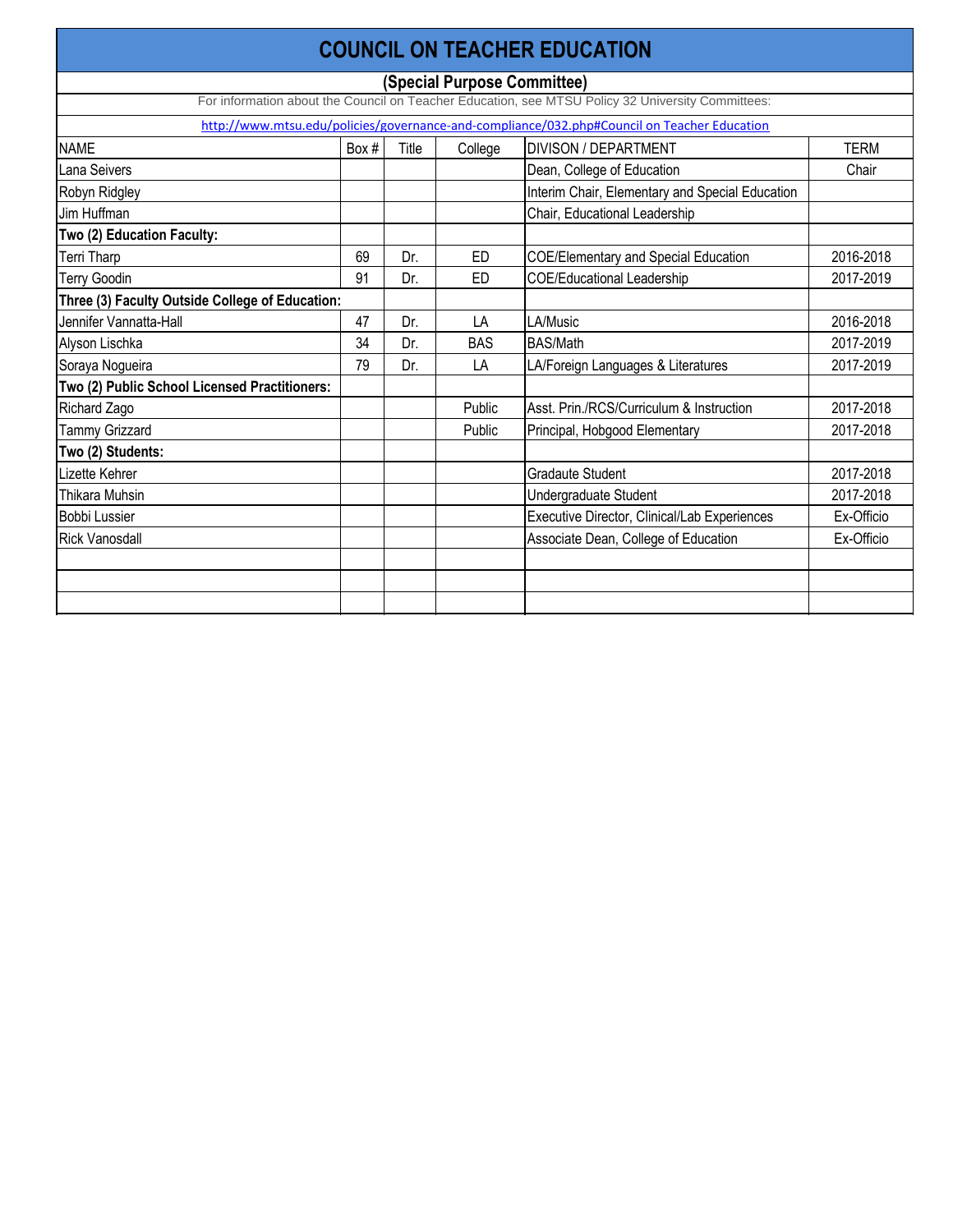| <b>GRADUATE COUNCIL</b>                                                         |      |       |            |                                                                                       |             |  |  |  |  |  |  |
|---------------------------------------------------------------------------------|------|-------|------------|---------------------------------------------------------------------------------------|-------------|--|--|--|--|--|--|
|                                                                                 |      |       |            | For information about the Graduate Council, see MTSU Policy 32 University Committees: |             |  |  |  |  |  |  |
| http://www.mtsu.edu/policies/governance-and-compliance/032.php#Graduate Council |      |       |            |                                                                                       |             |  |  |  |  |  |  |
| <b>NAME</b>                                                                     | Box# | Title | College    | <b>DIVISION / DEPARTMENT</b>                                                          | <b>TERM</b> |  |  |  |  |  |  |
| Three (3) Graduate Faculty, Each Academic Cohort:                               |      |       |            |                                                                                       |             |  |  |  |  |  |  |
| Dong Ye                                                                         | 34   | Dr.   | <b>BAS</b> | <b>BAS/Math</b>                                                                       | 2017-2020   |  |  |  |  |  |  |
| Mischa Renfroe                                                                  | 70   | Dr.   | LA         | LA/English                                                                            | 2017-2020   |  |  |  |  |  |  |
| Norma Dunlap                                                                    | X074 | Dr.   | <b>BAS</b> | <b>BAS/Chemistry</b>                                                                  | 2016-2019   |  |  |  |  |  |  |
| <b>Helen Binkley</b>                                                            | 96   | Dr.   | <b>BHS</b> | <b>BHS/HHP</b>                                                                        | 2016-2019   |  |  |  |  |  |  |
| Jeremy Winters                                                                  | 69   | Dr.   | EDU        | <b>COE/Elementary and Special Education</b>                                           | 2016-2019   |  |  |  |  |  |  |
| Andrea Dawson                                                                   | 47   | Dr.   | LA         | LA/Music                                                                              | 2016-2019   |  |  |  |  |  |  |
| <b>Katie Foss</b>                                                               | 64   | Dr.   | <b>ME</b>  | ME/Journalism                                                                         | 2016-2019   |  |  |  |  |  |  |
| Vishwas Bedekar                                                                 | 19   | Dr.   | <b>BAS</b> | <b>BAS/Engineering Technology</b>                                                     | 2015-2018   |  |  |  |  |  |  |
| <b>Richard Meeks</b>                                                            | 81   | Dr.   | <b>BHS</b> | <b>BHS/Nursing</b>                                                                    | 2015-2018   |  |  |  |  |  |  |
| Amy Harris                                                                      | 45   | Dr.   | <b>BUS</b> | <b>BUS/Computer Information Systems</b>                                               | 2015-2018   |  |  |  |  |  |  |
| Lynn Nelson                                                                     | 23   | Dr.   | LA         | LA/History                                                                            | 2015-2018   |  |  |  |  |  |  |
| William Crabtree                                                                | 21   | Mr.   | <b>ME</b>  | <b>ME/Recording Industry</b>                                                          | 2015-2018   |  |  |  |  |  |  |
| Judith Van Hein                                                                 | 87   | Dr.   | <b>BHS</b> | BHS/Psychology                                                                        | 2017-2020   |  |  |  |  |  |  |
| <b>TBD</b>                                                                      |      |       |            |                                                                                       | 2017-2020   |  |  |  |  |  |  |
| <b>TBD</b>                                                                      |      |       |            |                                                                                       | 2017-2020   |  |  |  |  |  |  |
| Kyle Butler                                                                     | 91   | Dr.   | <b>EDU</b> | <b>EDU/Educational Leadership</b>                                                     | 2017-2020   |  |  |  |  |  |  |
| Amy Ellerman                                                                    | 69   | Dr.   | EDU        | <b>EDU/Elementary &amp; Special Education</b>                                         | 2017-2018   |  |  |  |  |  |  |
| <b>Allie Sultan</b>                                                             | 58   | Ms.   | <b>ME</b>  | ME/Media Arts                                                                         | 2017-2020   |  |  |  |  |  |  |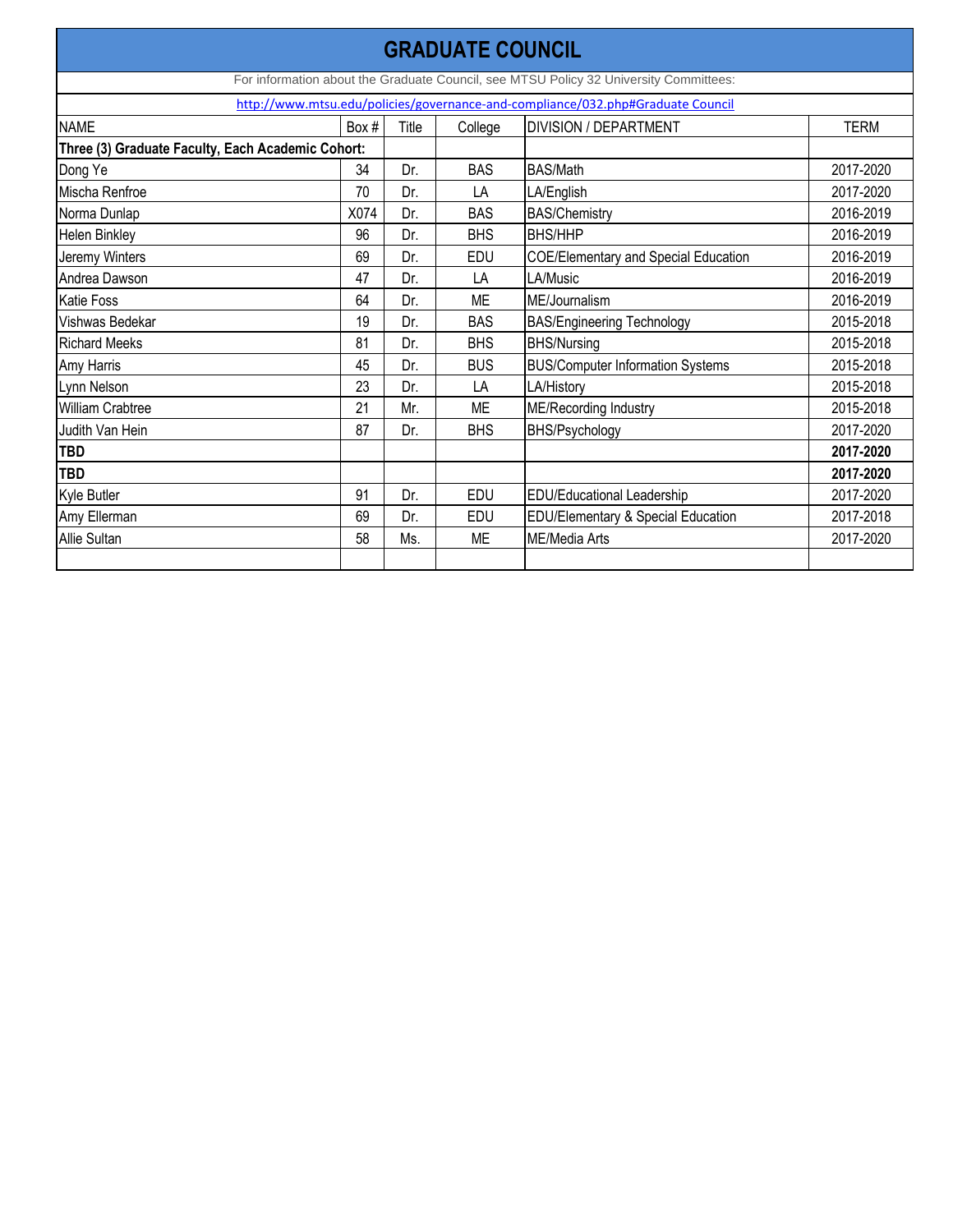|                                                                    |       |       | <b>HONORS COUNCIL</b> |                                                                                     |             |
|--------------------------------------------------------------------|-------|-------|-----------------------|-------------------------------------------------------------------------------------|-------------|
|                                                                    |       |       |                       | For information about the Honors Council, see MTSU Policy 32 University Committees: |             |
|                                                                    |       |       |                       | http://www.mtsu.edu/policies/governance-and-compliance/032.php#Honors Council       |             |
| <b>NAME</b>                                                        | Box # | Title | College               | <b>DIVISION / DEPARTMENT</b>                                                        | <b>TERM</b> |
| Two (2) Honors Faculty, Each Undergraduate College (3 year terms): |       |       |                       |                                                                                     |             |
| Roger Heinrich                                                     | 58    | Dr.   | <b>ME</b>             | <b>IME/Electronic Media Communication</b>                                           | 2017-2020   |
| Nate Callender                                                     | 67    | Dr.   | <b>BAS</b>            | <b>BUS/Aerospace</b>                                                                | 2016-2019   |
| <b>Rudy Dunlap</b>                                                 | 96    | Dr.   | <b>BHS</b>            | BHS/Health & Human Performance                                                      | 2016-2019   |
| Tony Eff                                                           | X50   | Dr.   | <b>BUS</b>            | <b>BUS/Economics and Finance</b>                                                    | 2016-2019   |
| Kathleen Burriss                                                   | 69    | Dr.   | <b>ED</b>             | <b>COE/Elementary &amp; Special Education</b>                                       | 2016-2019   |
| <b>Kris McCusker</b>                                               | 23    | Dr.   | LA                    | LA/History                                                                          | 2016-2019   |
| Rebecca Seipelt                                                    | 60    | Dr.   | <b>BAS</b>            | <b>BAS/Biology</b>                                                                  | 2015-2018   |
| <b>Teresa Davis</b>                                                | 87    | Dr.   | <b>BHS</b>            | <b>BHS/Psychology</b>                                                               | 2015-2018   |
| John Mullane                                                       | X153  | Dr.   | <b>BUS</b>            | <b>BUS/Management</b>                                                               | 2015-2018   |
| Donald Snead                                                       | 91    | Dr.   | <b>ED</b>             | <b>COE/Educational Leadership</b>                                                   | 2015-2018   |
| Rebekka King                                                       | 73    | Dr.   | LA                    | LA/Philosophy                                                                       | 2016-2018   |
| Sanjay Asthana                                                     | 64    | Dr.   | <b>ME</b>             | ME/Journalism                                                                       | 2015-2018   |
| Two (2) Honors College Students:                                   |       |       |                       |                                                                                     |             |
| Corvette McDonald                                                  |       |       |                       |                                                                                     | 2017-2018   |
| <b>Emily Lupo</b>                                                  |       |       |                       |                                                                                     | 2017-2018   |
| John Vile                                                          |       |       |                       | Dean, Honors College                                                                | Ex-Officio  |
|                                                                    |       |       |                       |                                                                                     |             |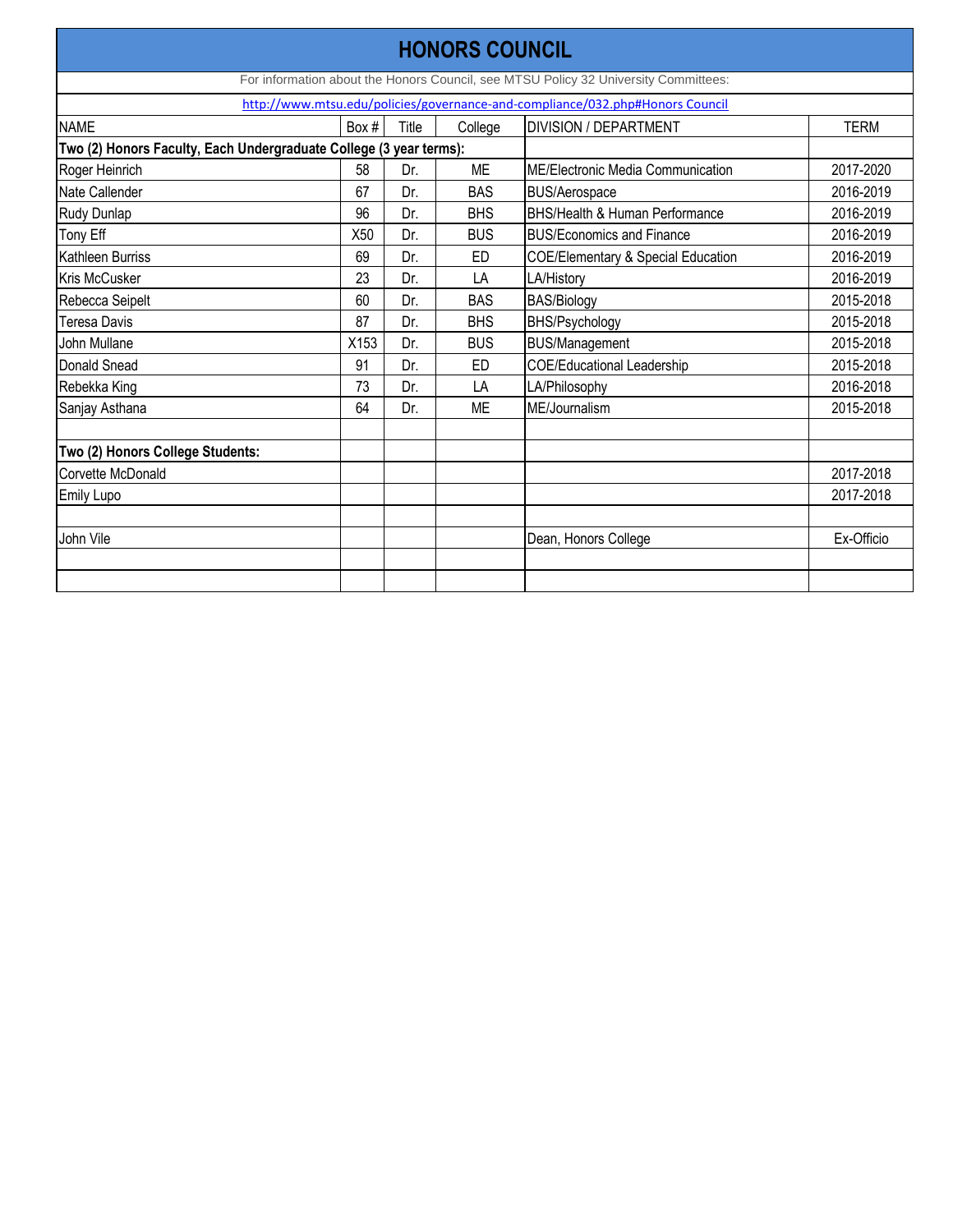| <b>INTERNATIONAL EDUCATION AND EXCHANGE</b>                                                         |       |       |            |                                                                                                                     |            |  |  |  |  |
|-----------------------------------------------------------------------------------------------------|-------|-------|------------|---------------------------------------------------------------------------------------------------------------------|------------|--|--|--|--|
|                                                                                                     |       |       |            | For information about the International Education and Exchange Committee, see MTSU Policy 32 University Committees: |            |  |  |  |  |
| http://www.mtsu.edu/policies/governance-and-compliance/032.php#International Education and Exchange |       |       |            |                                                                                                                     |            |  |  |  |  |
| <b>NAME</b>                                                                                         | Box # | Title | College    | <b>DIVISION / DEPARTMENT</b>                                                                                        | TERM       |  |  |  |  |
| Two (2) Faculty, Each Academic Cohort:                                                              |       |       |            |                                                                                                                     |            |  |  |  |  |
| <b>Ric Morris</b>                                                                                   | 79    | Dr.   | LA         | LA/Foreign Languages and Literatures                                                                                | 2017-2020  |  |  |  |  |
| Jeremy Aber                                                                                         | 9     | Dr.   | <b>BAS</b> | <b>BAS/Geosciences</b>                                                                                              | 2015-2018  |  |  |  |  |
| <b>Denise Bates</b>                                                                                 | 96    | Dr.   | <b>BHS</b> | <b>BHS/Health &amp; Human Performance</b>                                                                           | 2015-2018  |  |  |  |  |
| Phil Seagraves                                                                                      | 27    | Dr.   | <b>BUS</b> | <b>BUS/Economics &amp; Finance</b>                                                                                  | 2015-2018  |  |  |  |  |
| Three (3) At-large Faculty                                                                          |       |       |            |                                                                                                                     |            |  |  |  |  |
| <b>Robert Blair</b>                                                                                 | 40    | Dr.   | <b>BUS</b> | <b>BUS/Marketing</b>                                                                                                | 2017-2020  |  |  |  |  |
| Marsha Barsky                                                                                       | 43    | Ms.   | <b>BAS</b> | LA/Theatre & Dance                                                                                                  | 2017-2018  |  |  |  |  |
| Saleh Sbenaty                                                                                       | 19    | Dr.   | <b>BAS</b> | <b>BAS/Engineering Technology</b>                                                                                   | 2016-2019  |  |  |  |  |
| Two (2) Students:                                                                                   |       |       |            |                                                                                                                     |            |  |  |  |  |
| <b>TBD</b>                                                                                          |       |       |            | <b>Exchange Student</b>                                                                                             | 2017-2018  |  |  |  |  |
| <b>Cody Lester</b>                                                                                  |       |       |            | <b>Study Abroad Student</b>                                                                                         | 2017-2018  |  |  |  |  |
|                                                                                                     |       |       |            |                                                                                                                     |            |  |  |  |  |
| David Schmidt                                                                                       |       |       |            | Vice Provost, International                                                                                         | Ex-Officio |  |  |  |  |
| Doug Heffington                                                                                     |       |       |            | <b>Global Studies</b>                                                                                               | Ex-Officio |  |  |  |  |
| <b>Katie Kovar</b>                                                                                  |       |       |            | Interim Director, Education Abroad                                                                                  | Ex-Officio |  |  |  |  |
|                                                                                                     |       |       |            |                                                                                                                     |            |  |  |  |  |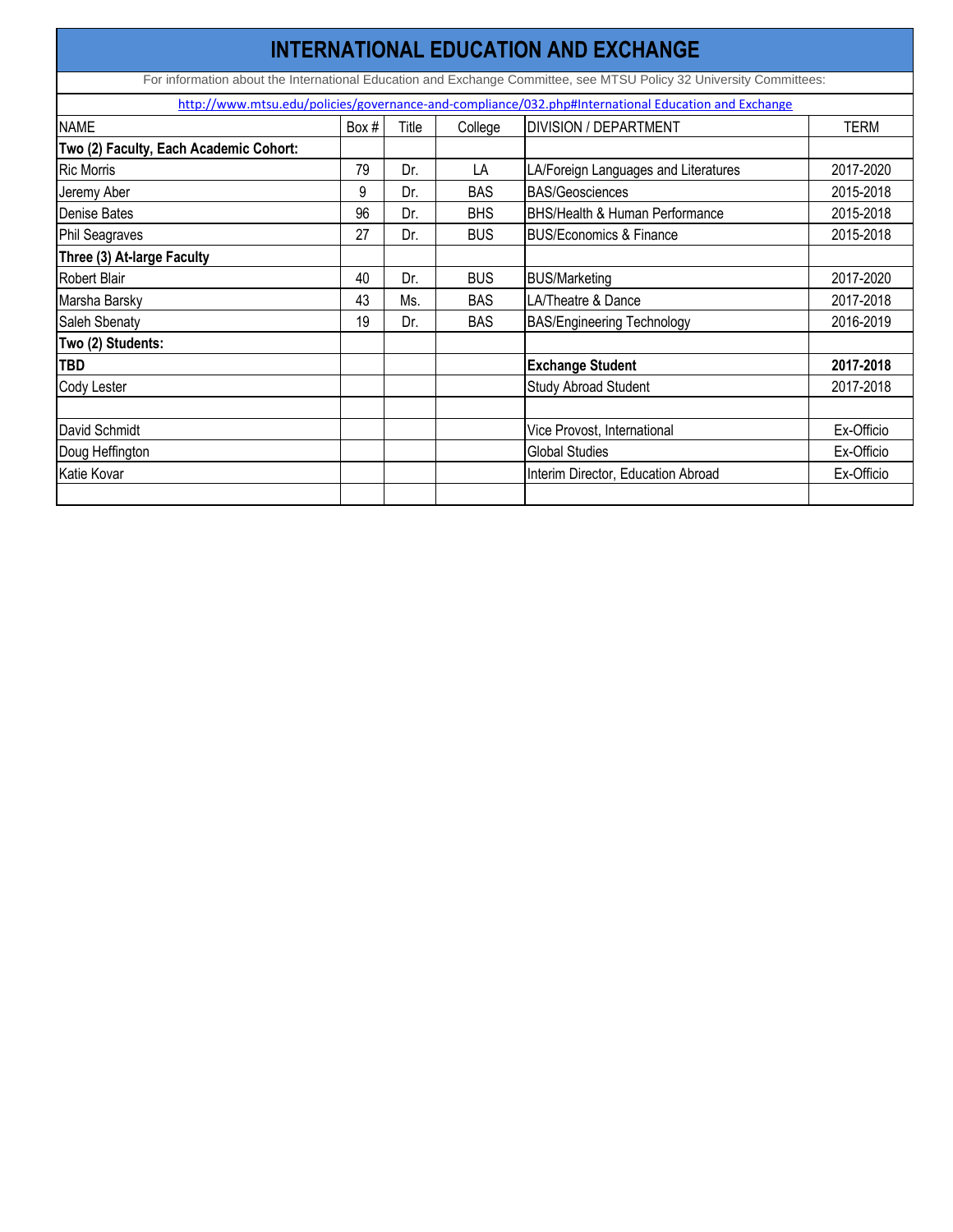|                                                                                         |    |     |                             | <b>INSTRUCTIONAL TECHNOLOGY</b>                                                                         |             |  |  |  |  |  |
|-----------------------------------------------------------------------------------------|----|-----|-----------------------------|---------------------------------------------------------------------------------------------------------|-------------|--|--|--|--|--|
|                                                                                         |    |     | (Special Purpose Committee) |                                                                                                         |             |  |  |  |  |  |
|                                                                                         |    |     |                             | For information about the Instructional Technology Committee, see MTSU Policy 32 University Committees: |             |  |  |  |  |  |
| http://www.mtsu.edu/policies/governance-and-compliance/032.php#Instructional Technology |    |     |                             |                                                                                                         |             |  |  |  |  |  |
| <b>NAME</b>                                                                             |    |     |                             | <b>DIVISION / DEPARTMENT</b>                                                                            | <b>TERM</b> |  |  |  |  |  |
| One (1) Faculty, Each Undergraduate College:                                            |    |     |                             |                                                                                                         |             |  |  |  |  |  |
| Quiang Wu                                                                               | 34 | Dr. | <b>BAS</b>                  | <b>BAS/Mathematical Sciences</b>                                                                        | 2016-2019   |  |  |  |  |  |
| David Wood                                                                              | 27 | Dr. | <b>BUS</b>                  | <b>BUS/Economics and Finance</b>                                                                        | 2016-2019   |  |  |  |  |  |
| <b>Heather Dillard</b>                                                                  | 91 | Dr. | ED                          | <b>COE/Educational Leadership</b>                                                                       | 2016-2019   |  |  |  |  |  |
| <b>Richard Farley</b>                                                                   | 96 | Dr. | <b>BHS</b>                  | <b>BHS/Health and Human Performance</b>                                                                 | 2017-2020   |  |  |  |  |  |
| Priya Ananth                                                                            | 79 | Dr. | LA                          | LA/Foreign Languages & Literatures                                                                      | 2017-2020   |  |  |  |  |  |
| Dan Pfeifer                                                                             | 21 | Mr. | <b>ME</b>                   | <b>ME/Recording Industry</b>                                                                            | 2017-2020   |  |  |  |  |  |
| <b>TBD</b>                                                                              |    |     | <b>UC</b>                   |                                                                                                         | 2017-2020   |  |  |  |  |  |
| One (1) Undergraduate Student:                                                          |    |     |                             |                                                                                                         |             |  |  |  |  |  |
| <b>Courtney Brandon</b>                                                                 |    |     |                             |                                                                                                         | 2017-2018   |  |  |  |  |  |
| <b>Robert Fischer</b>                                                                   |    |     |                             | Academic Dean                                                                                           | 2017-2020   |  |  |  |  |  |
| Jeff Gibson                                                                             |    |     |                             | Academic Dept. Chair                                                                                    | 2017-2020   |  |  |  |  |  |
| <b>Neal McClain</b>                                                                     |    |     |                             | FacultyAdm. Librar                                                                                      | 2017-2020   |  |  |  |  |  |
| Gene' Stephens                                                                          |    |     |                             | Adm, Business & Finance                                                                                 | 2017-2020   |  |  |  |  |  |
| Robin Jones                                                                             |    |     |                             | Adm, Information Tech                                                                                   | 2017-2020   |  |  |  |  |  |
| Laurie Witherow                                                                         |    |     |                             | Adm, Student Affairs                                                                                    | 2017-2020   |  |  |  |  |  |
| <b>Bill Burgess</b>                                                                     |    |     |                             | Adm, Student Affairs                                                                                    | 2016-2019   |  |  |  |  |  |
| Lisa Boyce                                                                              |    |     |                             | Computer Lab, Faculty Adv                                                                               | 2016-2019   |  |  |  |  |  |
| Mary Martin                                                                             |    |     |                             | <b>Faculty Senate Representative</b>                                                                    | 2017-2018   |  |  |  |  |  |
| <b>Tricia Farwell</b>                                                                   |    |     |                             | <b>Faculty Senate Representative</b>                                                                    | 2017-2018   |  |  |  |  |  |
| <b>Courtney Brandon</b>                                                                 |    |     |                             | President, SGA                                                                                          | 2017-2018   |  |  |  |  |  |
| <b>Bruce Petryshak</b>                                                                  |    |     |                             | Vice President, Information Technology                                                                  | Permanent   |  |  |  |  |  |
| David Edgar                                                                             |    |     |                             | Dir. of Adc. Tech Specialist-Space Plan                                                                 | Ex-Officio  |  |  |  |  |  |
|                                                                                         |    |     |                             | <b>Faculty Welfare, Status, and Policy Committees</b>                                                   |             |  |  |  |  |  |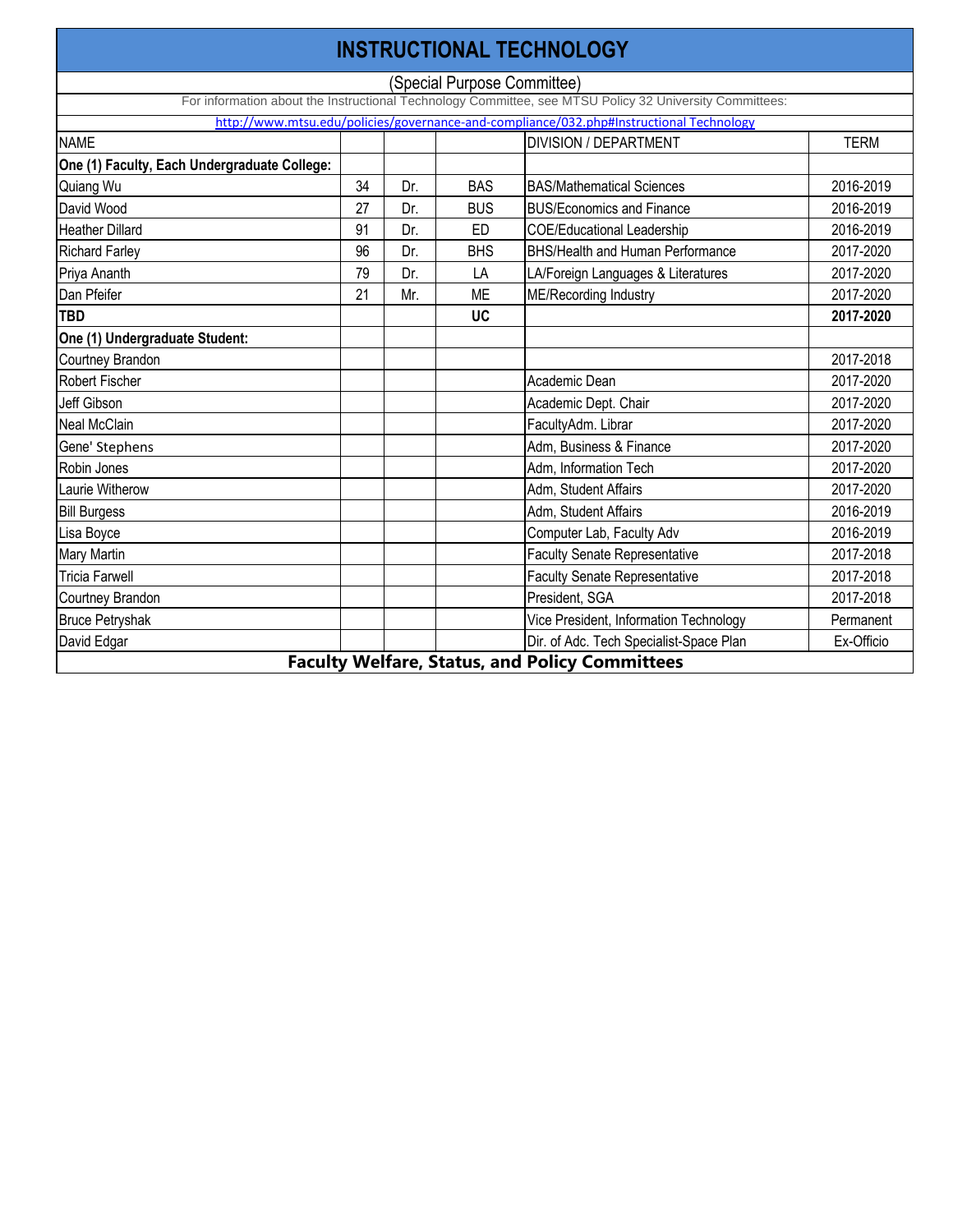| <b>FACULTY APPEALS COMMITTEE</b>                                                               |       |       |                |                                               |           |  |  |  |  |  |
|------------------------------------------------------------------------------------------------|-------|-------|----------------|-----------------------------------------------|-----------|--|--|--|--|--|
| For information about the Faculty Appeals Committee, see MTSU Policy 32 University Committees: |       |       |                |                                               |           |  |  |  |  |  |
| http://www.mtsu.edu/policies/governance-and-compliance/032.php#Faculty Appeals                 |       |       |                |                                               |           |  |  |  |  |  |
| <b>NAME</b>                                                                                    | Box # | Title | College        | <b>DIVISON / DEPARTMENT</b>                   | Term      |  |  |  |  |  |
| Two (2) Tenured Full Professors, Each Academic Cohort:                                         |       |       |                |                                               |           |  |  |  |  |  |
| Terrance Quinn                                                                                 | 34    | Dr.   | C <sub>1</sub> | <b>BAS/Mathematical Sciences</b>              | 2017-2018 |  |  |  |  |  |
| John Pennington                                                                                | 87    | Dr.   | C <sub>2</sub> | <b>BHS/Psychology</b>                         | 2016-2018 |  |  |  |  |  |
| Martha Balachandran                                                                            | 40    | Dr.   | C <sub>3</sub> | <b>BUS/Marketing</b>                          | 2016-2018 |  |  |  |  |  |
| <b>Richard Barnet</b>                                                                          | 21    | Dr.   | C <sub>3</sub> | <b>ME/Recording Industry</b>                  | 2016-2018 |  |  |  |  |  |
| <b>Brad Bartel</b>                                                                             | 10    | Dr.   | C <sub>4</sub> | LA/Sociology & Anthropology                   | 2017-2018 |  |  |  |  |  |
| Paul Kline                                                                                     | X102  | Dr.   | C <sub>1</sub> | <b>BAS/Chemistry</b>                          | 2017-2019 |  |  |  |  |  |
| Louis Haas                                                                                     | 23    | Dr.   | C <sub>4</sub> | LA/History                                    | 2017-2019 |  |  |  |  |  |
| Kathleen Burriss                                                                               | 69    | Dr.   | C <sub>2</sub> | <b>EDU/Elementary &amp; Special Education</b> | 2017-2019 |  |  |  |  |  |
|                                                                                                |       |       |                |                                               |           |  |  |  |  |  |
| Three (3) Alternates:                                                                          |       |       |                |                                               |           |  |  |  |  |  |
| Alan Boehm                                                                                     | 13    | Dr.   | C <sub>2</sub> | Library                                       | 2016-2018 |  |  |  |  |  |
| Sanjay Asthana                                                                                 | 64    | Dr.   | C <sub>3</sub> | ME/Journalism                                 | 2016-2018 |  |  |  |  |  |
| Michael Neth                                                                                   | X052  | Dr.   | C <sub>4</sub> | LA/English                                    | 2017-2019 |  |  |  |  |  |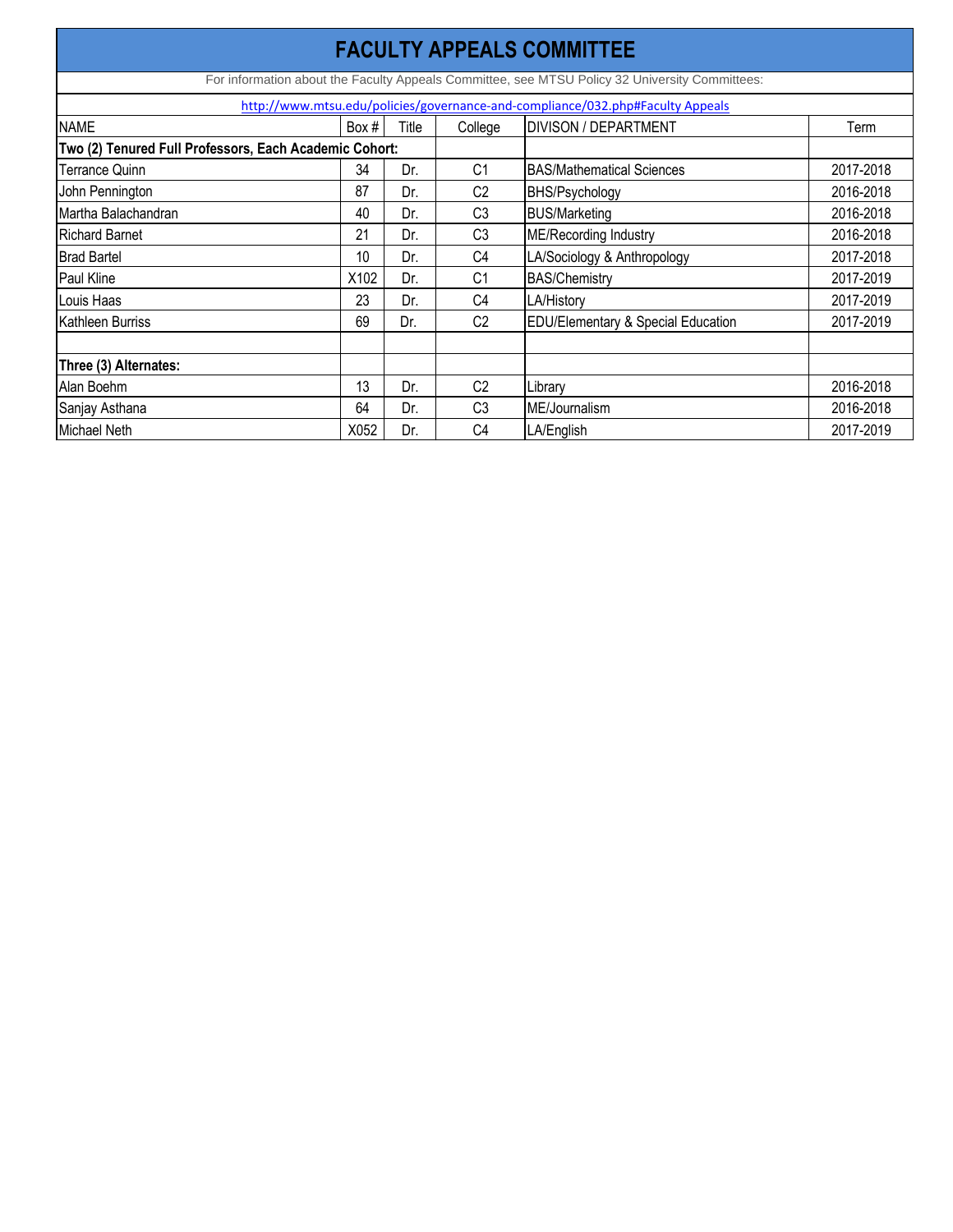|                                                                                         |       |       |            | <b>CAREER ACHIEVEMENT</b>                                                                         |             |  |  |  |  |
|-----------------------------------------------------------------------------------------|-------|-------|------------|---------------------------------------------------------------------------------------------------|-------------|--|--|--|--|
|                                                                                         |       |       |            | For information about the Career Achievement Committee, see MTSU Policy 32 University Committees: |             |  |  |  |  |
| http://www.mtsu.edu/policies/governance-and-compliance/032.php#Career Achievement Award |       |       |            |                                                                                                   |             |  |  |  |  |
| <b>NAME</b>                                                                             | Box # | Title | College    | <b>DIVISION / DEPARTMENT</b>                                                                      | <b>TERM</b> |  |  |  |  |
| Two (2) Tenured Faculty (Professor or Associate Professor) Each Undergraduate College:  |       |       |            |                                                                                                   |             |  |  |  |  |
| <b>Scott Handy</b>                                                                      | 42    | Dr.   | <b>BAS</b> | <b>BAS/Chemistry</b>                                                                              | 2017-2018   |  |  |  |  |
| Sandra Poieier                                                                          | 86    | Dr.   | <b>BHS</b> | <b>BHS/Human Sciences</b>                                                                         | 2016-2018   |  |  |  |  |
| Eric Burton                                                                             | 50    | Dr.   | <b>BUS</b> | <b>BUS/Accounting</b>                                                                             | 2016-2018   |  |  |  |  |
| <b>Terry Goodin</b>                                                                     | 91    | Dr.   | ED         | <b>EDU/Educational Leadership</b>                                                                 | 2016-2018   |  |  |  |  |
| Ann McCullough                                                                          | 79    | Dr.   | LA         | LA/Foreign Languages and Literatures                                                              | 2016-2018   |  |  |  |  |
| Meredith Higgs                                                                          | 16    | Dr.   | <b>ME</b>  | <b>UC/University Studies</b>                                                                      | 2016-2018   |  |  |  |  |
| Qiang Wu                                                                                | 34    | Dr.   | <b>BAS</b> | <b>BAS/Mathematical Sciences</b>                                                                  | 2017-2019   |  |  |  |  |
| Mary Ellen Fromuth                                                                      | 436   | Dr.   | <b>BHS</b> | <b>BHS/Psychology</b>                                                                             | 2017-2019   |  |  |  |  |
| Robert Blair                                                                            | 40    | Dr.   | <b>BUS</b> | <b>BUS/Marketing</b>                                                                              | 2017-2019   |  |  |  |  |
| Amy Ellerman                                                                            | 69    | Dr.   | ED         | EDU/Elementary & Special Education                                                                | 2017-2019   |  |  |  |  |
| Elvira Casal                                                                            | 70    | Dr.   | LA         | LA/English                                                                                        | 2017-2019   |  |  |  |  |
| Michael Fleming                                                                         | 21    | Mr.   | ME         | <b>ME/Recording Industry</b>                                                                      | 2017-2019   |  |  |  |  |
| David Urban                                                                             |       |       |            | Dean, College of Business                                                                         | 2017-2018   |  |  |  |  |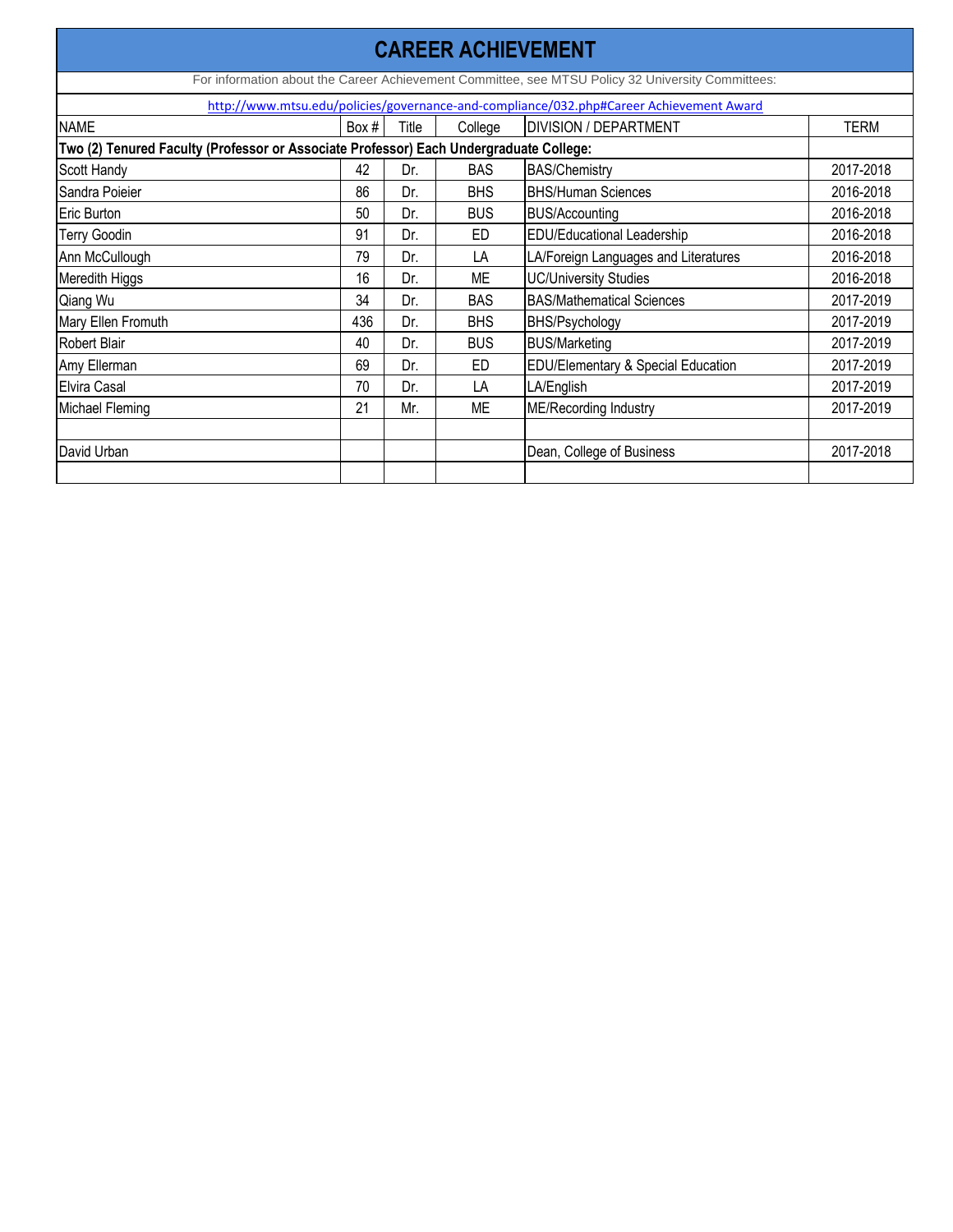| <b>FACULTY DEVELOPMENT GRANT COMMITTEE</b>                                                               |         |       |                |                                                                                          |            |  |  |  |  |  |
|----------------------------------------------------------------------------------------------------------|---------|-------|----------------|------------------------------------------------------------------------------------------|------------|--|--|--|--|--|
| For information about the Faculty Development Grant Committee, see MTSU Policy 32 University Committees: |         |       |                |                                                                                          |            |  |  |  |  |  |
|                                                                                                          |         |       |                | http://www.mtsu.edu/policies/governance-and-compliance/032.php#Faculty Development Grant |            |  |  |  |  |  |
| <b>NAME</b>                                                                                              | Box $#$ | Title | College        | <b>DIVISON / DEPARTMENT</b>                                                              | Term       |  |  |  |  |  |
| One (1) Faculty, Each Academic Cohort:                                                                   |         |       |                |                                                                                          |            |  |  |  |  |  |
| Lee Wade                                                                                                 | 238     | Dr.   | C <sub>2</sub> | <b>BHS/Criminal Justice Administration</b>                                               | 2016-2018  |  |  |  |  |  |
| Rhonda Hoffman                                                                                           | 5       | Dr.   | C <sub>1</sub> | <b>BAS/Agribusiness &amp; Agriscience</b>                                                | 2017-2019  |  |  |  |  |  |
| <b>Larry Burriss</b>                                                                                     | 272     | Dr.   | C <sub>3</sub> | ME/Journalism                                                                            | 2016-2018  |  |  |  |  |  |
| Jason Pettigrew                                                                                          | 79      | Dr.   | C <sub>4</sub> | LA/Foreign Languages & Literatures                                                       | 2017-2019  |  |  |  |  |  |
| Two (2) At-Large Faculty:                                                                                |         |       |                |                                                                                          |            |  |  |  |  |  |
| Denise Quintel                                                                                           | 13      | Dr.   | C <sub>3</sub> | Library                                                                                  | 2017-2018  |  |  |  |  |  |
| Jette Halladay                                                                                           | 43      | Dr.   | C <sub>4</sub> | LA/Theatre & Dance                                                                       | 2017-2019  |  |  |  |  |  |
| <b>Cheryl Torsney</b>                                                                                    |         |       |                | Vice Provost, Faculty Affairs                                                            | Ex-Officio |  |  |  |  |  |
| Tom Brinthaupt                                                                                           |         |       |                | Director, Faculty Development                                                            | Ex-Officio |  |  |  |  |  |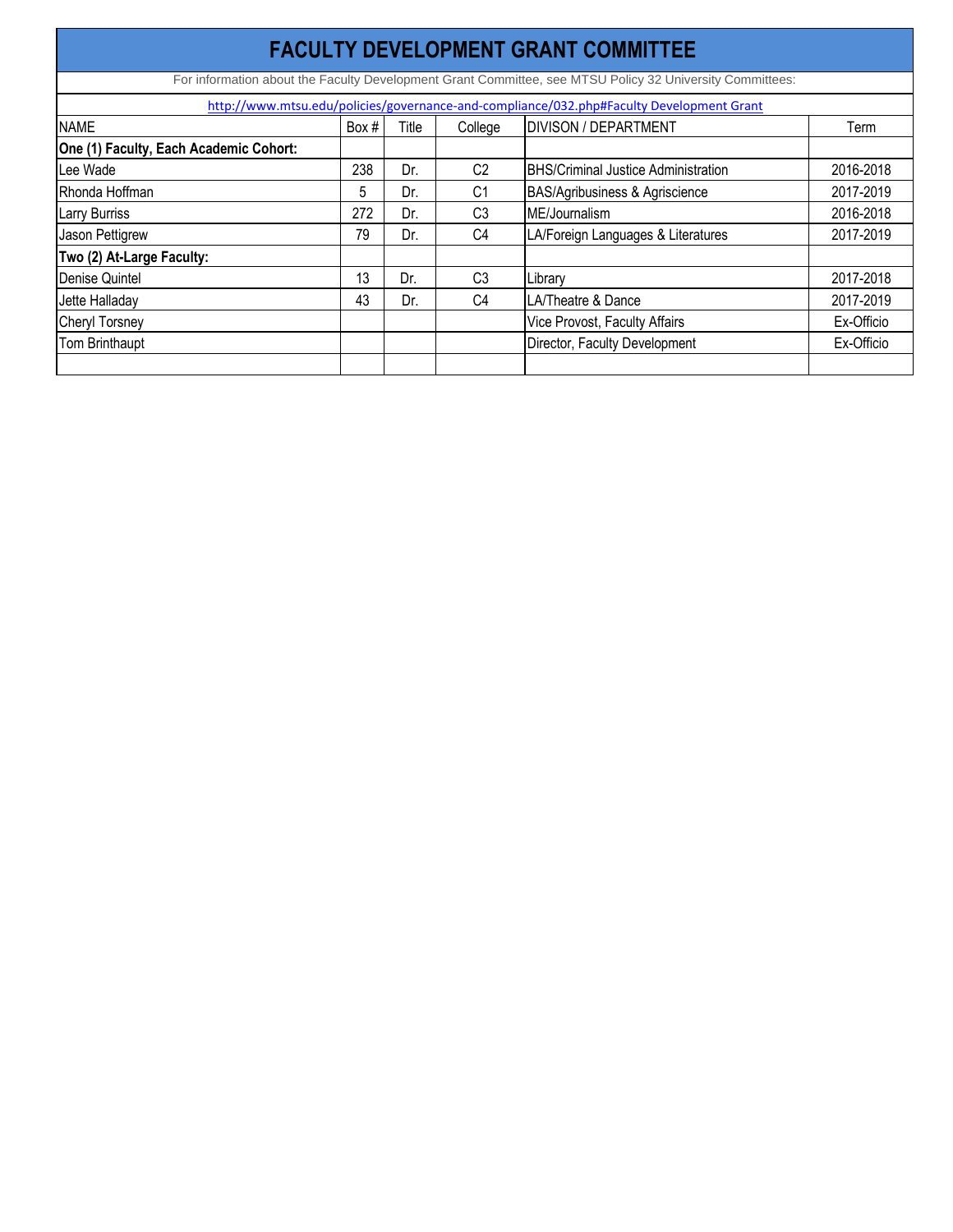|                                                                                                       |    |     |                | <b>FACULTY RESEARCH AND CREATIVE ACTIVITY COMMITTEE</b>                                                               |             |  |  |  |  |
|-------------------------------------------------------------------------------------------------------|----|-----|----------------|-----------------------------------------------------------------------------------------------------------------------|-------------|--|--|--|--|
|                                                                                                       |    |     |                | For information about the Faculty Research and Creative Activity Committee, see MTSU Policy 32 University Committees: |             |  |  |  |  |
| http://www.mtsu.edu/policies/governance-and-compliance/032.php#Faculty Research and Creative Activity |    |     |                |                                                                                                                       |             |  |  |  |  |
| <b>NAME</b>                                                                                           |    |     |                | <b>DIVISION / DPEARTMENT</b>                                                                                          | <b>TERM</b> |  |  |  |  |
| Two (2) Faculty, Each Academic Cohort:                                                                |    |     |                |                                                                                                                       |             |  |  |  |  |
| Erin McClelland                                                                                       | 60 | Dr. | C <sub>1</sub> | <b>BAS/Biology</b>                                                                                                    | 2016-2018   |  |  |  |  |
| Ying Jin                                                                                              | 87 | Dr. | C <sub>2</sub> | <b>BHS/Psychology</b>                                                                                                 | 2016-2018   |  |  |  |  |
| <b>Stuart Fowler</b>                                                                                  | 27 | Dr. | C <sub>3</sub> | <b>BUS/Economics and Finance</b>                                                                                      | 2016-2018   |  |  |  |  |
| Nancy Caukin                                                                                          | 91 | Dr. | C <sub>2</sub> | <b>COE/Educational Leadership</b>                                                                                     | 2016-2018   |  |  |  |  |
| Halena Kays                                                                                           | 43 | Ms. | C <sub>4</sub> | LA/Theater & Dance                                                                                                    | 2016-2018   |  |  |  |  |
| Deborah Wagnon                                                                                        | 21 | Ms. | C <sub>3</sub> | <b>ME/Recording Industry</b>                                                                                          | 2016-2018   |  |  |  |  |
| Don Hong                                                                                              | 34 | Dr. | C <sub>1</sub> | <b>BAS/Math</b>                                                                                                       | 2017-2019   |  |  |  |  |
| <b>Jackie Eller</b>                                                                                   | 10 | Dr. | C <sub>4</sub> | LA/Sociology & Anthropology                                                                                           | 2017-2019   |  |  |  |  |
| Five (5) At-Large Faculty:                                                                            |    |     |                |                                                                                                                       |             |  |  |  |  |
| Karim Salman                                                                                          | 19 | Dr. | C <sub>1</sub> | <b>BAS/Engineering Technology</b>                                                                                     | 2016-2018   |  |  |  |  |
| Mary Ellen Sloane                                                                                     | 13 | Ms. | C <sub>2</sub> | Library                                                                                                               | 2016-2018   |  |  |  |  |
| Leslie Haines                                                                                         | 64 | Ms. | C <sub>3</sub> | ME/Journalism                                                                                                         | 2017-2018   |  |  |  |  |
| Melinda Korzaan                                                                                       | 45 | Dr. | C <sub>3</sub> | <b>BUS/Computer Information Systems</b>                                                                               | 2017-2018   |  |  |  |  |
| James Comas                                                                                           | 70 | Dr. | C <sub>4</sub> | LA/English                                                                                                            | 2017-2018   |  |  |  |  |
| David Butler                                                                                          |    |     |                | VP for Research & Dean of Graduate Studies                                                                            | Ex-Officio  |  |  |  |  |
| Jeffrey Porter                                                                                        |    |     |                | Director, Sponsored Programs                                                                                          | Ex-Officio  |  |  |  |  |
| Samantha Cantrell                                                                                     |    |     |                | Specialist, Sponsored Programs                                                                                        | Ex-Officio  |  |  |  |  |
| Leigh Ann Gardner                                                                                     |    |     |                | Coordinator, Sponsored Programs                                                                                       | Ex-Officio  |  |  |  |  |
| <b>Chris Brewer</b>                                                                                   |    |     |                | Assistant Vice Provost, Institutional Effectiveness                                                                   | Consultant  |  |  |  |  |
| James Foster                                                                                          |    |     |                | Information Technology Rep.                                                                                           | Consultant  |  |  |  |  |
| Ronda Vaughter                                                                                        |    |     |                | <b>University Advancement</b>                                                                                         | Consultant  |  |  |  |  |
|                                                                                                       |    |     |                |                                                                                                                       |             |  |  |  |  |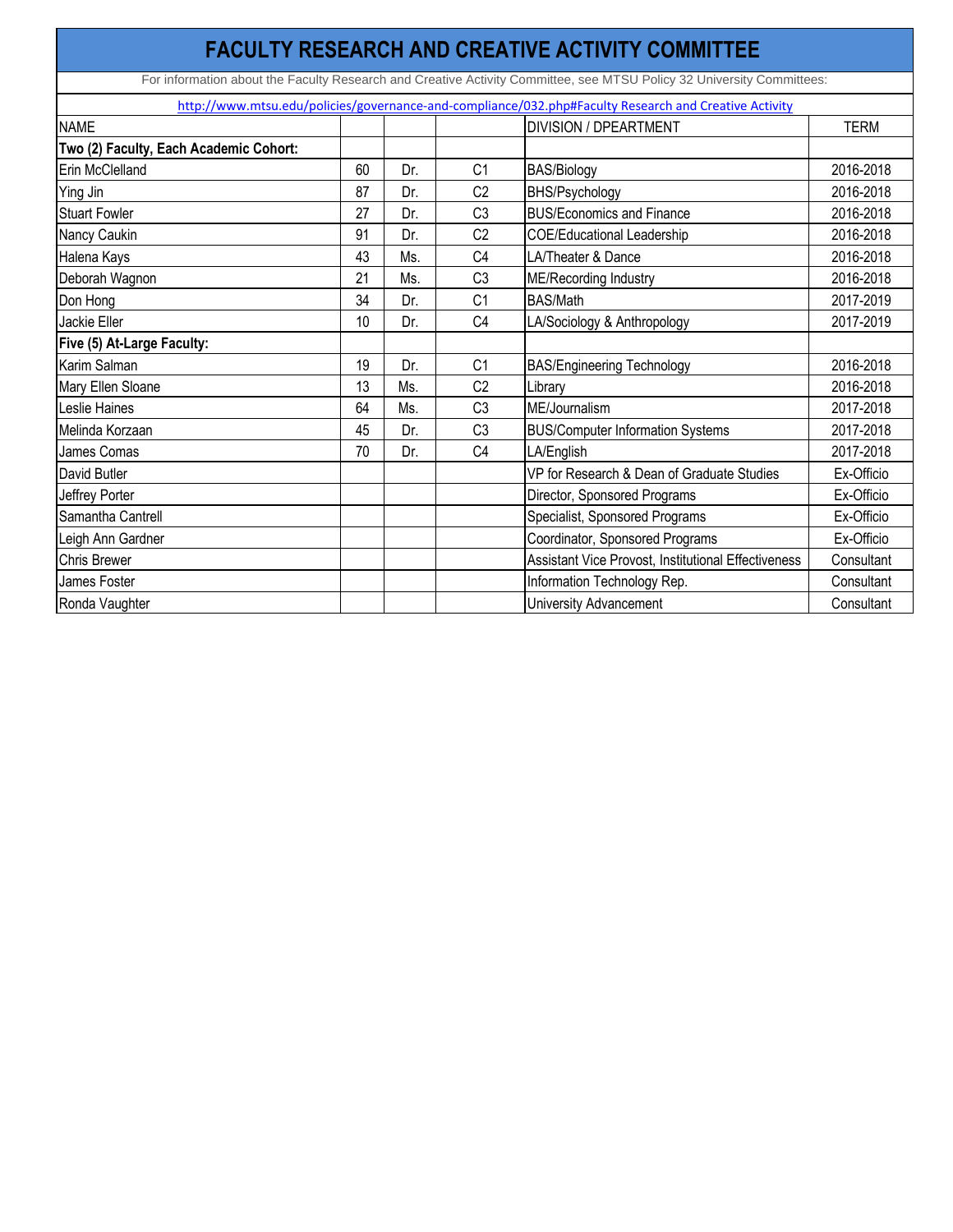| <b>INSTRUCTIONAL EVALUATION AND DEVELOPMENT GRANT</b>                                                         |       |       |                |                                                                                                                               |             |  |  |  |  |  |
|---------------------------------------------------------------------------------------------------------------|-------|-------|----------------|-------------------------------------------------------------------------------------------------------------------------------|-------------|--|--|--|--|--|
|                                                                                                               |       |       |                | For information about the Instructional Evaluation and Development Grant Committee, see MTSU Policy 32 University Committees: |             |  |  |  |  |  |
| http://www.mtsu.edu/policies/governance-and-compliance/032.php#Instructional Evaluation and Development Grant |       |       |                |                                                                                                                               |             |  |  |  |  |  |
| <b>NAME</b>                                                                                                   | Box # | Title | College        | <b>DIVISION / DEPARTMENT</b>                                                                                                  | <b>TERM</b> |  |  |  |  |  |
| Two (2) Faculty, Each Undergraduate College:                                                                  |       |       |                |                                                                                                                               |             |  |  |  |  |  |
| <b>Mark Abolins</b>                                                                                           | 9     | Dr.   | C <sub>1</sub> | <b>BAS/Geosciences</b>                                                                                                        | 2016-2018   |  |  |  |  |  |
| Alexander Jackson                                                                                             | 87    | Dr.   | C <sub>2</sub> | <b>BHS/Psychology</b>                                                                                                         | 2017-2018   |  |  |  |  |  |
| Suzanne Duchacek                                                                                              | 23    | Dr.   | C <sub>4</sub> | LA/History                                                                                                                    | 2016-2018   |  |  |  |  |  |
| Robert Gordon                                                                                                 | 55    | Mr.   | C <sub>3</sub> | ME/Electronic Media Communication                                                                                             | 2016-2018   |  |  |  |  |  |
| Sandra Stevens                                                                                                | 96    | Dr.   | C <sub>2</sub> | <b>BHS/Health &amp; Human Performance</b>                                                                                     | 2017-2019   |  |  |  |  |  |
| Rebecca King                                                                                                  | 70    | Dr.   | C <sub>4</sub> | LA/English                                                                                                                    | 2017-2019   |  |  |  |  |  |
| <b>Grover Baker</b>                                                                                           | 13    | Mr.   | C <sub>3</sub> | Library                                                                                                                       | 2017-2019   |  |  |  |  |  |
| Two (2) Students:                                                                                             |       |       |                |                                                                                                                               |             |  |  |  |  |  |
| <b>TBD</b>                                                                                                    |       |       |                |                                                                                                                               | 2017-2018   |  |  |  |  |  |
| <b>TBD</b>                                                                                                    |       |       |                |                                                                                                                               | 2017-2018   |  |  |  |  |  |
| One (1) Center for Educational Media Staff:                                                                   |       |       |                |                                                                                                                               |             |  |  |  |  |  |
|                                                                                                               |       |       |                | Center for Educational Media                                                                                                  | Ex-Officio  |  |  |  |  |  |
| <b>Cheryl Torsney</b>                                                                                         |       |       |                | Vice Provost, Faculty Affairs                                                                                                 | Ex-Officio  |  |  |  |  |  |
| Director, Faculty Development                                                                                 |       |       |                | Director, Faculty Development                                                                                                 | Ex-Officio  |  |  |  |  |  |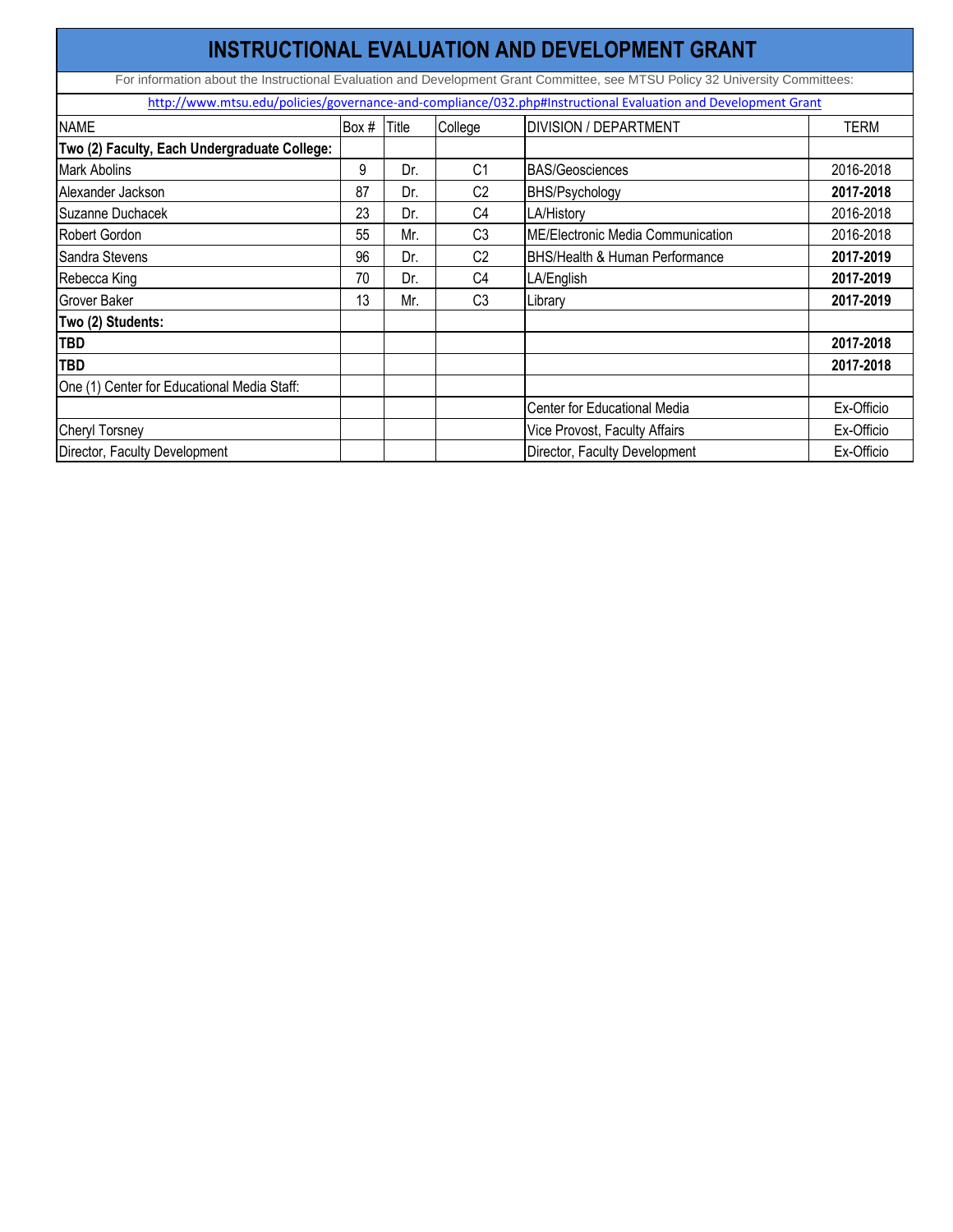| <b>NON-INSTRUCTIONAL ASSIGNMENT</b>                                                                         |     |     |                |                                                                                             |             |  |  |  |  |  |
|-------------------------------------------------------------------------------------------------------------|-----|-----|----------------|---------------------------------------------------------------------------------------------|-------------|--|--|--|--|--|
| For information about the Non-Instructional Assignment Committee, see MTSU Policy 32 University Committees: |     |     |                |                                                                                             |             |  |  |  |  |  |
|                                                                                                             |     |     |                | http://www.mtsu.edu/policies/governance-and-compliance/032.php#Non-Instructional Assignment |             |  |  |  |  |  |
| <b>NAME</b>                                                                                                 |     |     |                | <b>DIVISON / DEPARTMENT</b>                                                                 | <b>TERM</b> |  |  |  |  |  |
| Two (2) Faculty, Each Undergraduate College:                                                                |     |     |                |                                                                                             |             |  |  |  |  |  |
| Saleh Sbenaty                                                                                               | 19  | Dr. | C <sub>1</sub> | <b>BAS/Engineering Technology</b>                                                           | 2016-2018   |  |  |  |  |  |
| <b>Shelley Moore</b>                                                                                        | 81  | Dr. | C <sub>2</sub> | <b>BHS/Nursing</b>                                                                          | 2016-2018   |  |  |  |  |  |
| <b>Stuart Fowler</b>                                                                                        | 27  | Dr. | C <sub>3</sub> | <b>BUS/Economics and Finance</b>                                                            | 2016-2018   |  |  |  |  |  |
| George Vernardakis                                                                                          | 460 | Dr. | C <sub>4</sub> | <b>LA/Political Science</b>                                                                 | 2016-2018   |  |  |  |  |  |
| Kristen West                                                                                                | 13  | Ms. | C <sub>1</sub> | Library                                                                                     | 2016-2018   |  |  |  |  |  |
| Jing Kong                                                                                                   | 68  | Dr, | C <sub>2</sub> | <b>BAS/Chemistry</b>                                                                        | 2017-2019   |  |  |  |  |  |
| DeAnne Priddis                                                                                              | 200 | Dr. | C <sub>3</sub> | LA/COST/ORCO                                                                                | 2017-2019   |  |  |  |  |  |
| Robert Gordon                                                                                               | 55  | Mr. | C <sub>4</sub> | <b>ME/Electronic Media Communication</b>                                                    | 2017-2019   |  |  |  |  |  |
| <b>Cheryl Torsney</b>                                                                                       |     |     |                | <b>Vice Provost, Faculty Affairs</b>                                                        | Ex-Officio  |  |  |  |  |  |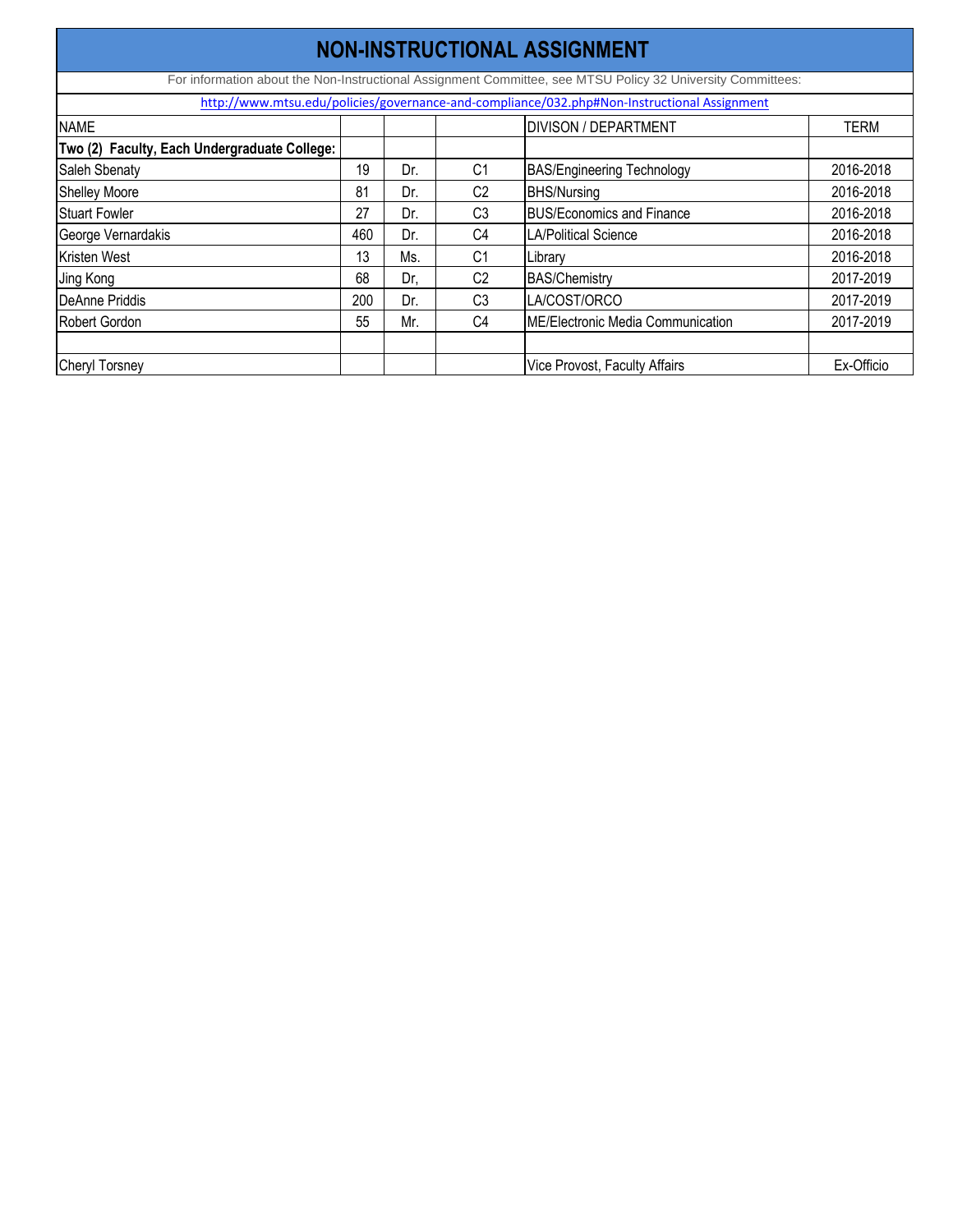| <b>PUBLIC SERVICE</b>                                                                         |                 |     |                |                                   |            |  |  |  |  |  |
|-----------------------------------------------------------------------------------------------|-----------------|-----|----------------|-----------------------------------|------------|--|--|--|--|--|
| For information about the Public Service Committee, see MTSU Policy 32 University Committees: |                 |     |                |                                   |            |  |  |  |  |  |
| http://www.mtsu.edu/policies/governance-and-compliance/032.php#Public Service                 |                 |     |                |                                   |            |  |  |  |  |  |
| <b>NAME</b>                                                                                   |                 |     |                | <b>DIVISON / DEPARTMENT</b>       | TERM       |  |  |  |  |  |
| Two (2) Faculty, Each Academic Cohort:                                                        |                 |     |                |                                   |            |  |  |  |  |  |
| Stepehn Gossett                                                                               | 67              | Mr. | C <sub>1</sub> | BAS/Aerospace                     | 2017-2018  |  |  |  |  |  |
| Rebecca Smith                                                                                 | 139             | Dr. | C <sub>2</sub> | <b>BHS/Social Work</b>            | 2016-2018  |  |  |  |  |  |
| <b>Shelley Thomas</b>                                                                         | X <sub>31</sub> | Dr. | C <sub>4</sub> | LA/Foreign Language & Literatures | 2016-2018  |  |  |  |  |  |
| <b>Frank Baird</b>                                                                            | 21              | Mr. | C <sub>3</sub> | ME/Recording Industry             | 2016-2018  |  |  |  |  |  |
| Henrique Momm                                                                                 | 9               | Dr. | C <sub>1</sub> | <b>BAS/Geosciences</b>            | 2017-2019  |  |  |  |  |  |
| <b>Bryan Kethley</b>                                                                          | 75              | Dr. | C <sub>3</sub> | <b>BUS/Management</b>             | 2017-2019  |  |  |  |  |  |
| <b>Brandi Lindsey</b>                                                                         | 81              | Dr. | C <sub>2</sub> | <b>BHS/Nursing</b>                | 2017-2019  |  |  |  |  |  |
| Darren Levin                                                                                  | 43              | Mr. | C <sub>4</sub> | LA/Theatre & Dance                | 2017-2019  |  |  |  |  |  |
|                                                                                               |                 |     |                |                                   |            |  |  |  |  |  |
| Two (2) Students:                                                                             |                 |     |                |                                   |            |  |  |  |  |  |
| Victoria Lopez                                                                                |                 |     |                |                                   | 2017-2018  |  |  |  |  |  |
| Student                                                                                       |                 |     |                |                                   | 2017-2018  |  |  |  |  |  |
| <b>Richard Sluder</b>                                                                         |                 |     |                | Dean, University College          | Ex-Officio |  |  |  |  |  |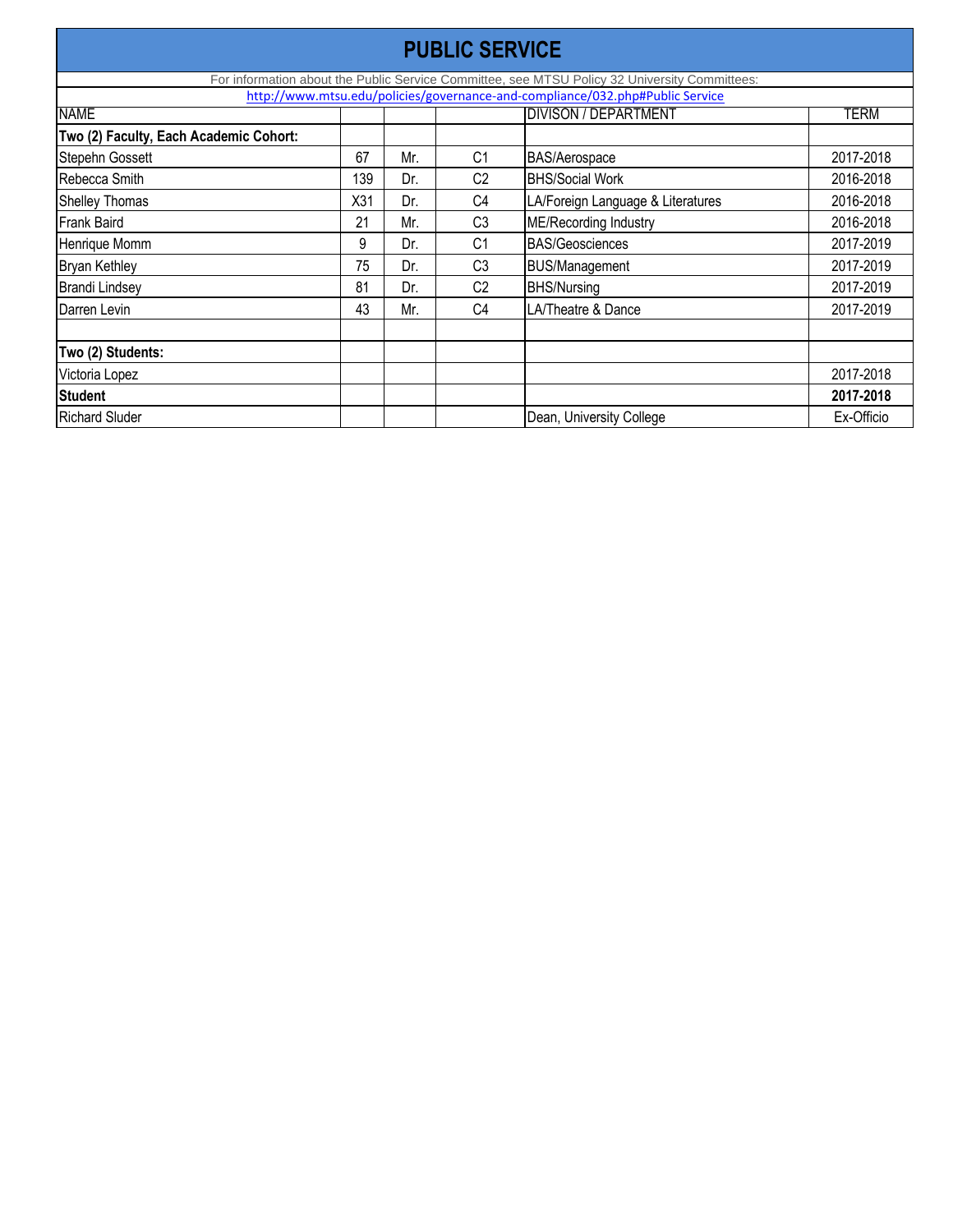|                                              |     |     |            | <b>INSTRUCTIONAL TECHNOLOGIES DEVELOPMENT COMMITTEE</b>                                                                   |             |
|----------------------------------------------|-----|-----|------------|---------------------------------------------------------------------------------------------------------------------------|-------------|
|                                              |     |     |            | For information about the Instructional Technologies and Development Committee, see MTSU Policy 32 University Committees: |             |
|                                              |     |     |            | http://www.mtsu.edu/policies/governance-and-compliance/032.php#Instructional Technology                                   |             |
| <b>NAME</b>                                  |     |     |            | <b>DIVISON / DEPARTMENT</b>                                                                                               | <b>TERM</b> |
| One (1) Faculty, Each Undergraduate College: |     |     |            |                                                                                                                           |             |
| Eric Oslund                                  | 69  | Dr. | <b>ED</b>  | <b>COE/Elementary &amp; Special Education</b>                                                                             | 2016-2018   |
| Jenna Gray-Hildenbrand                       | 73  | Dr. | LA         | LA/Philosophy                                                                                                             | 2016-2018   |
| <b>Christine Eschenfelder</b>                | 64  | Dr. | <b>ME</b>  | ME/Journalism                                                                                                             | 2016-2018   |
| <b>Kevin Corns</b>                           | 67  | Dr. | <b>BAS</b> | <b>BAS/Aerospace</b>                                                                                                      | 2017-2019   |
| <b>Skip Kendrick</b>                         | 474 | Dr. | <b>BHS</b> | <b>BHS/Psychology</b>                                                                                                     | 2017-2019   |
| <b>Gregory Nagel</b>                         | 27  | Dr. | <b>BUS</b> | <b>BUS/Economics &amp; Finance</b>                                                                                        | 2017-2019   |
|                                              |     |     |            |                                                                                                                           |             |
| Two (2) At-Large Faculty:                    |     |     |            |                                                                                                                           |             |
| Molly Taylor-Polsekey                        | 23  | Dr. | LA         | <b>LA/History</b>                                                                                                         | 2017-2019   |
| Tammy Donham                                 | 21  | Ms. | <b>ME</b>  | <b>ME/Recording Industry</b>                                                                                              | 2016-2018   |
|                                              |     |     |            |                                                                                                                           |             |
| <b>Jackie Eller</b>                          |     |     |            | <b>Graduate Studies</b>                                                                                                   | Ex-Officio  |
| <b>Jimmy Williams</b>                        |     |     |            | Information Technology Representative                                                                                     | Ex-Officio  |
|                                              |     |     |            |                                                                                                                           |             |
|                                              |     |     |            |                                                                                                                           |             |
|                                              |     |     |            |                                                                                                                           |             |
| David Bulter                                 |     |     |            | Provost, Research & Graduate Student                                                                                      | Ex-Officio  |
| <b>James Williams</b>                        |     |     |            | Information Technology Representative                                                                                     | Ex-Officio  |
|                                              |     |     |            | <b>Institutional Direction Committee</b>                                                                                  |             |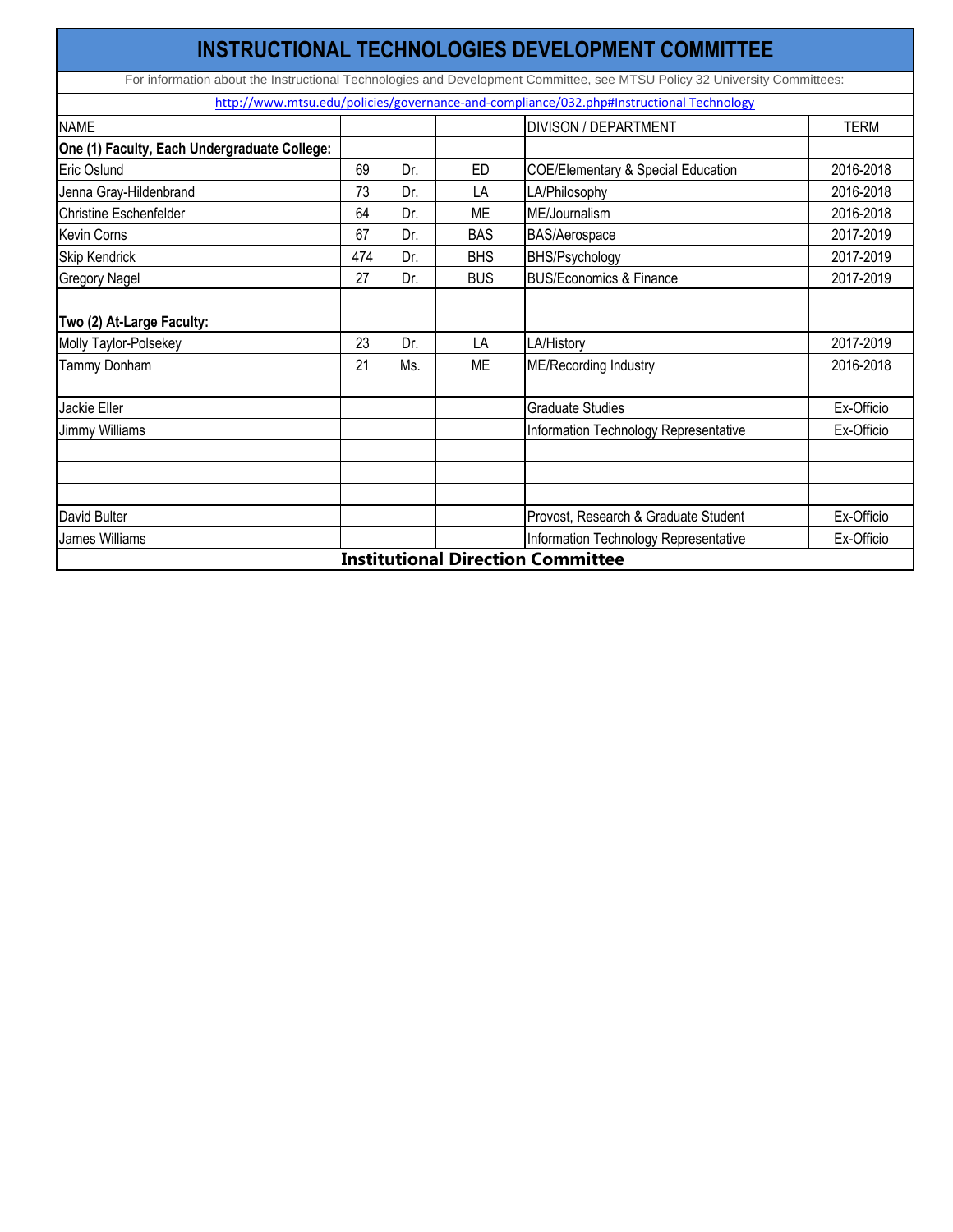| <b>PLANNING COMMITTEE</b>                    |                                                                         |     |            |                                                                                         |             |  |  |  |  |
|----------------------------------------------|-------------------------------------------------------------------------|-----|------------|-----------------------------------------------------------------------------------------|-------------|--|--|--|--|
|                                              |                                                                         |     |            | For information about the Planning Committee, see MTSU Policy 32 University Committees: |             |  |  |  |  |
|                                              | http://www.mtsu.edu/policies/governance-and-compliance/032.php#Planning |     |            |                                                                                         |             |  |  |  |  |
| <b>NAME</b>                                  |                                                                         |     |            | <b>DIVISON / DEPARTMENT</b>                                                             | <b>TERM</b> |  |  |  |  |
| One (1) Faculty, Each Undergraduate College: |                                                                         |     |            |                                                                                         |             |  |  |  |  |
| <b>TBD</b>                                   |                                                                         |     | <b>BUS</b> |                                                                                         | 2017-2020   |  |  |  |  |
| Angela DeBoer                                | 47                                                                      | Ms. | LA         | LA/Music                                                                                | 2017-2020   |  |  |  |  |
| Andrienne Friedli                            | X076                                                                    | Dr. | <b>BAS</b> | <b>BAS/Chemistry</b>                                                                    | 2017-2020   |  |  |  |  |
| Janis Brickey                                | 86                                                                      | Dr. | <b>BHS</b> | <b>BHS/Human Sciences</b>                                                               | 2015-2018   |  |  |  |  |
| Michael Fleming                              | 21                                                                      | Mr. | ME         | <b>ME/Recording Industry</b>                                                            | 2015-2018   |  |  |  |  |
| <b>Craig Rice</b>                            | 69                                                                      | Dr. | <b>EDU</b> | <b>COE/Elementary &amp; Special Education</b>                                           | 2017-2018   |  |  |  |  |
| One (1) Faculty, Graduate Studies:           |                                                                         |     |            |                                                                                         |             |  |  |  |  |
| Xiaowei Shi                                  | 200                                                                     | Dr. | LA         | LA/COST/ORCO                                                                            | 2017-2020   |  |  |  |  |
| Faye Johnson                                 |                                                                         |     |            | Asst to the Provost for Speial Initiatives                                              | 2017-2019   |  |  |  |  |
| Kathy Thurman                                |                                                                         |     |            | Business & Finance Rep.                                                                 | 2017-2019   |  |  |  |  |
| <b>Tom Wallace</b>                           |                                                                         |     |            | Information Technology Rep.                                                             | 2016-2018   |  |  |  |  |
| David Foster                                 |                                                                         |     |            | Marketing & Comm. Rep.                                                                  | 2015-2017   |  |  |  |  |
| Danny Kelley                                 |                                                                         |     |            | Student Affairs Rep.                                                                    | 2016-2018   |  |  |  |  |
| Pat Branham                                  |                                                                         |     |            | University Adv. Rep.                                                                    | 2017-2019   |  |  |  |  |
| Joey Gray                                    |                                                                         |     |            | President, Faculty Senate                                                               | 2017-2018   |  |  |  |  |
| John Vile                                    |                                                                         |     |            | Academic Dean, Honors College                                                           | 2017-2018   |  |  |  |  |
| Courtney Brandon                             |                                                                         |     |            | President, SGA                                                                          | 2017-2018   |  |  |  |  |
| <b>Brian Walsh</b>                           |                                                                         |     |            | President, Alumni Association                                                           | 2017-2018   |  |  |  |  |
| Mark Byrnes                                  |                                                                         |     |            | <b>Interim Provost</b>                                                                  | Chair       |  |  |  |  |
| Alan Thomas                                  |                                                                         |     |            | Vice President, Business & Finance                                                      | Ex-Officio  |  |  |  |  |
| <b>Bruce Petryshak</b>                       |                                                                         |     |            | Vice President, Information Technology                                                  | Ex-Officio  |  |  |  |  |
| Andrew Oppmann                               |                                                                         |     |            | Vice President, Marketing & Communications                                              | Ex-Officio  |  |  |  |  |
| Deb Sells                                    |                                                                         |     |            | <b>Vice President, Student Affairs</b>                                                  | Ex-Officio  |  |  |  |  |
| Joe Bales                                    |                                                                         |     |            | Vice President, University Advancement                                                  | Ex-Officio  |  |  |  |  |
| Bonnie Allen                                 |                                                                         |     |            | Dean, Walker Library                                                                    | Ex-Officio  |  |  |  |  |
| <b>Robert Fischer</b>                        |                                                                         |     |            | Dean, Basic & Applied Sciences                                                          | Ex-Officio  |  |  |  |  |
| <b>Terry Whiteside</b>                       |                                                                         |     |            | Dean, Behavioral & Health Sciences                                                      | Ex-Officio  |  |  |  |  |
| David Urban                                  |                                                                         |     |            | Dean, Business                                                                          | Ex-Officio  |  |  |  |  |
| Karen Petersen                               |                                                                         |     |            | Interim Dean, Liberal Arts                                                              | Ex-Officio  |  |  |  |  |
| David Butler                                 |                                                                         |     |            | Vice Provost Research / Dean Grad. Stud.                                                | Ex-Officio  |  |  |  |  |
| John Vile                                    |                                                                         |     |            | Dean, Honors College                                                                    | Ex-Officio  |  |  |  |  |
| <b>Richard Sluder</b>                        |                                                                         |     |            | Dean, University College                                                                | Ex-Officio  |  |  |  |  |
| <b>Chris Brewer</b>                          |                                                                         |     |            | <b>Assistant Vice Provost, IEPR</b>                                                     | Ex-Officio  |  |  |  |  |
| Laurie Witherow                              |                                                                         |     |            | Associate Vice Provost Adm/Enr                                                          | Ex-Officio  |  |  |  |  |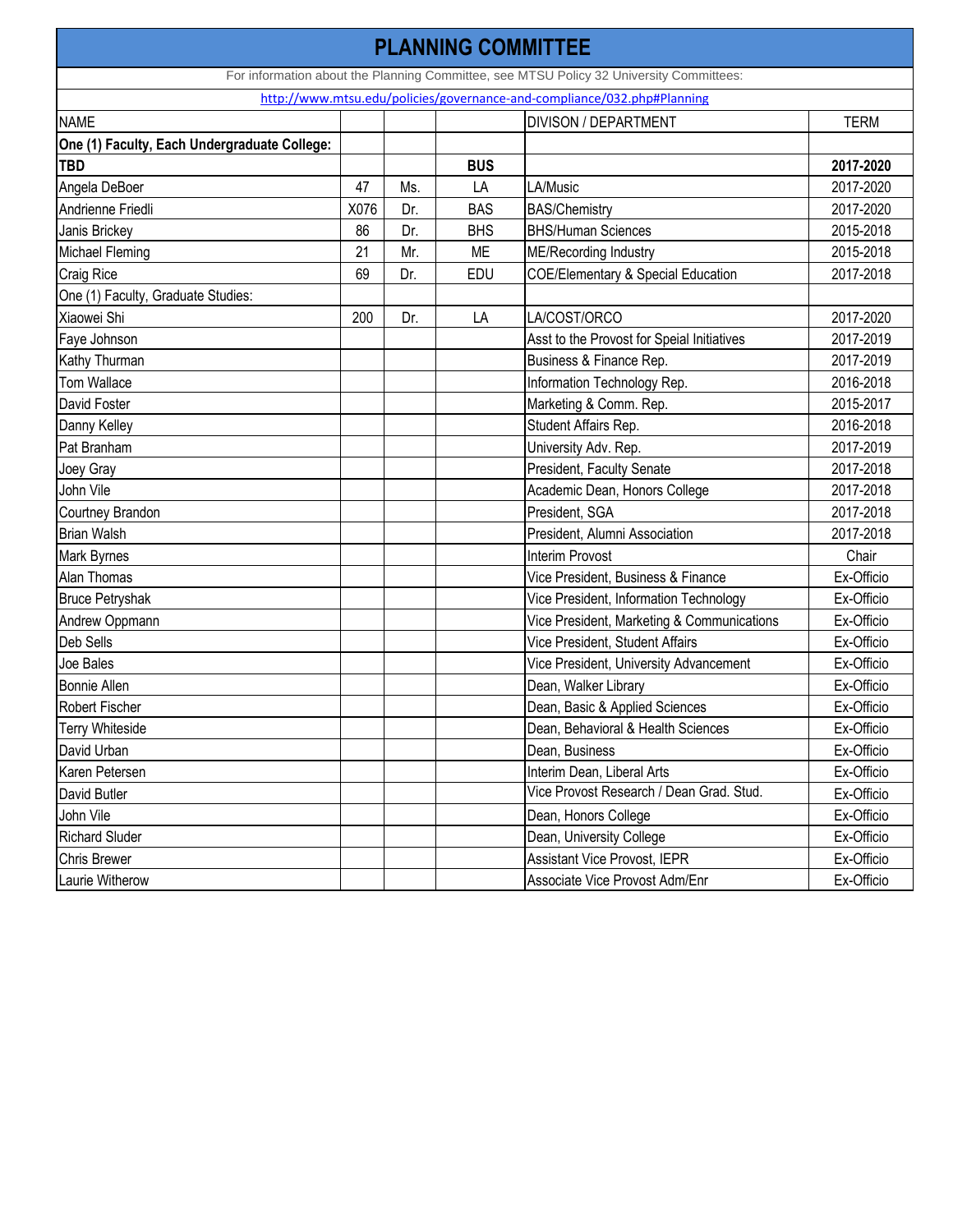| <b>Student Welfare, Status<sub>ze</sub>and Policy Committees</b>                        |     |     |                |                                                                                                         |             |  |  |  |  |
|-----------------------------------------------------------------------------------------|-----|-----|----------------|---------------------------------------------------------------------------------------------------------|-------------|--|--|--|--|
| <b>ADMISSIONS AND STANDARDS</b>                                                         |     |     |                |                                                                                                         |             |  |  |  |  |
|                                                                                         |     |     |                | For information about the Admissions and Standards Committee, see MTSU Policy 32 University Committees: |             |  |  |  |  |
| http://www.mtsu.edu/policies/governance-and-compliance/032.php#Admissions and Standards |     |     |                |                                                                                                         |             |  |  |  |  |
| <b>NAME</b>                                                                             |     |     |                | <b>DIVISON / DEPARTMENT</b>                                                                             | <b>TERM</b> |  |  |  |  |
| Two (2) Faculty, Each Academic Cohort:                                                  |     |     |                |                                                                                                         |             |  |  |  |  |
| Henrique Momm                                                                           | 9   | Dr. | C <sub>1</sub> | <b>BAS/Geosciences</b>                                                                                  | 2016-2018   |  |  |  |  |
| Sean Salter                                                                             | 27  | Dr. | C <sub>3</sub> | <b>BUS/Economics and Finance</b>                                                                        | 2016-2018   |  |  |  |  |
| Chris Quarto                                                                            | 91  | Dr. | C <sub>2</sub> | <b>ED/Educational Leadership</b>                                                                        | 2016-2018   |  |  |  |  |
| <b>Ellen Donovan</b>                                                                    | 70  | Dr. | C <sub>4</sub> | LA/English                                                                                              | 2016-2018   |  |  |  |  |
| <b>Sharon Parente</b>                                                                   | 13  | Ms. | C <sub>2</sub> | Library                                                                                                 | 2016-2019   |  |  |  |  |
| <b>Holly Spooner</b>                                                                    | 269 | Dr. | C <sub>1</sub> | <b>BAS/Agribusiness &amp; Agriscience</b>                                                               | 2017-2019   |  |  |  |  |
| Michael Linton                                                                          | 47  | Dr. | C <sub>4</sub> | LA/Music                                                                                                | 2017-2019   |  |  |  |  |
| Raholanda White                                                                         | 40  | Dr. | C <sub>3</sub> | <b>BUS/Marketing</b>                                                                                    | 2017-2019   |  |  |  |  |
| Two (2) Students, Upperclassmen:                                                        |     |     |                |                                                                                                         |             |  |  |  |  |
| Jordan McBride                                                                          |     |     |                |                                                                                                         | 2017-2018   |  |  |  |  |
| Joshua Windham                                                                          |     |     |                |                                                                                                         | 2017-2018   |  |  |  |  |
| Laurie Witherow                                                                         |     |     |                | Assoc. Vice Provost, Admissions & Enrollment                                                            | Ex-Officio  |  |  |  |  |
| David Butler                                                                            |     |     |                | Dean, Graduate Studies                                                                                  | Ex-Officio  |  |  |  |  |
| Susan Myers-Shirk                                                                       |     |     |                | Director, General Education                                                                             | Ex-Officio  |  |  |  |  |
| <b>Teresa Thomas</b>                                                                    |     |     |                | Director, Enrollment Technical Services                                                                 | Ex-Officio  |  |  |  |  |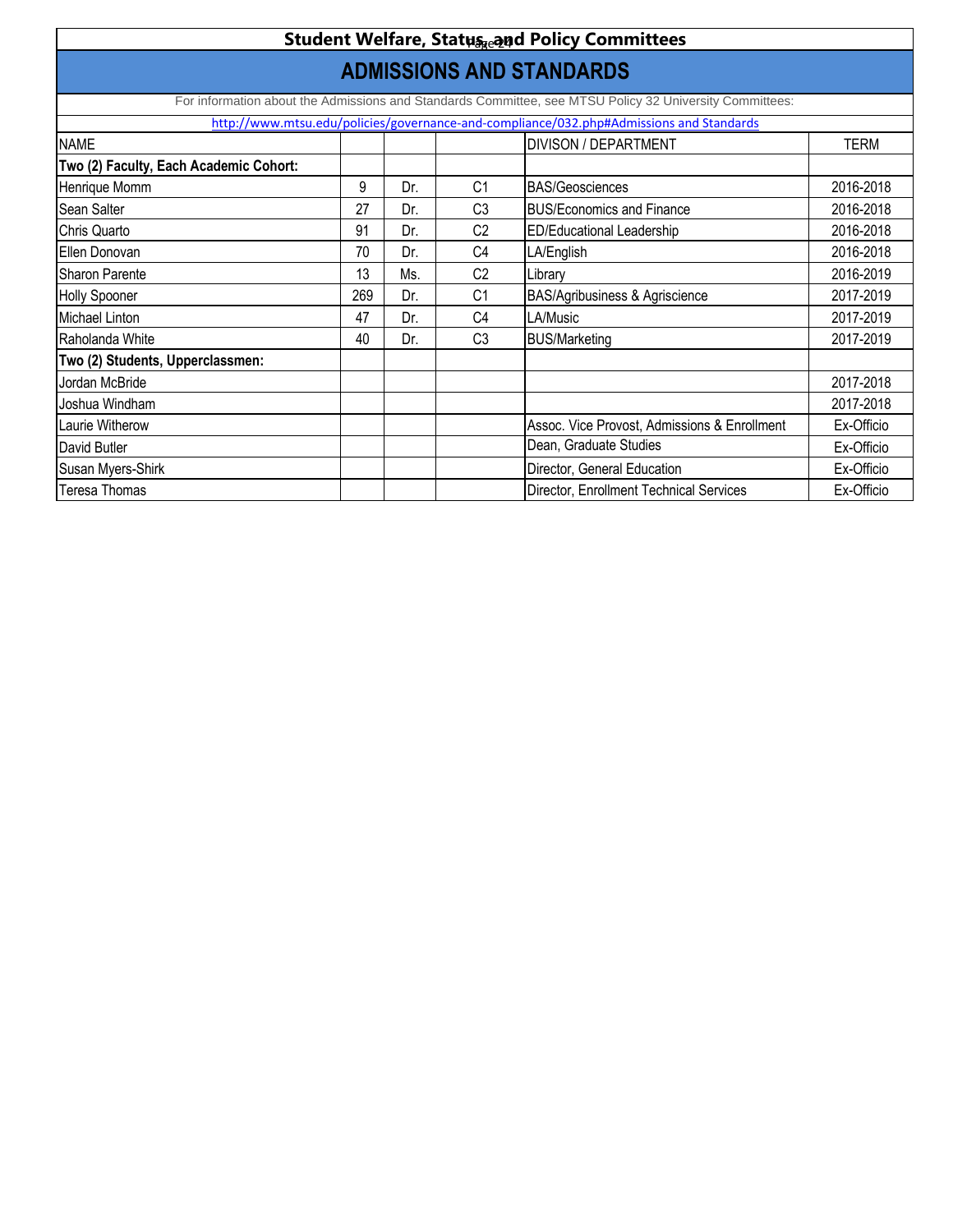|                                                        |       |       |            | <b>SPECIAL COMMITTEE ON ADVISING</b>                                                               |             |
|--------------------------------------------------------|-------|-------|------------|----------------------------------------------------------------------------------------------------|-------------|
|                                                        |       |       |            | (Special Purpose Committee)                                                                        |             |
|                                                        |       |       |            | For information about the Special Committee on Advising, see MTSU Policy 32 University Committees: |             |
|                                                        |       |       |            | http://www.mtsu.edu/policies/governance-and-compliance/032.php#Special Committee on Advising       |             |
| <b>NAME</b>                                            | Box # | Title | College    | <b>DIVISON / DEPARTMENT</b>                                                                        | <b>TERM</b> |
| One (1) Faculty, Each Undergraduate College:           |       |       |            |                                                                                                    |             |
| Aimee Holt                                             | 87    | Dr.   | <b>BHS</b> | <b>BHS/Psychology</b>                                                                              | 2016-2018   |
| Katherine Mangione                                     | 69    | Dr.   | <b>ED</b>  | <b>COE/Elementary &amp; Special Education</b>                                                      | 2016-2018   |
| Elvira Casal                                           | 70    | Dr.   | LA         | LA/English                                                                                         | 2016-2018   |
| <b>Christina Hiers</b>                                 | 67    | Ms.   | <b>BAS</b> | <b>BAS/Aerospace</b>                                                                               | 2017-2019   |
| <b>TBD</b>                                             |       |       | <b>BUS</b> |                                                                                                    | 2017-2019   |
| Diana Rust                                             | 16    | Dr.   | ME         | <b>UC/University Studies</b>                                                                       | 2017-2019   |
| One (1) Full-Time Advisor, Each Undergraduate College: |       |       |            |                                                                                                    |             |
| Jennifer Danylo                                        |       |       | <b>BAS</b> | Advisor                                                                                            | Permanent   |
| Brelinda Johnson                                       |       |       | <b>BHS</b> | Advisor                                                                                            | Permanent   |
| Paula Calahan                                          |       |       | <b>BUS</b> | Advisor                                                                                            | Permanent   |
| June Adams                                             |       |       | <b>ED</b>  | Advisor                                                                                            | Permanent   |
| Lucy Langworthy                                        |       |       | LA         | Advisor                                                                                            | Permanent   |
| Olivia Young                                           |       |       | <b>ME</b>  | Advisor                                                                                            | Permanent   |
| Marva Lucas                                            |       |       |            | Chair, University Studies                                                                          | Permanent   |
| Laura Clippard                                         |       |       |            | <b>University Honors College</b>                                                                   | Permanent   |
| Rodney Robbins                                         |       |       |            | University College                                                                                 | Permanent   |
| <b>Wendi Pelfrey</b>                                   |       |       |            | Admissions                                                                                         | Permanent   |
| Teresa Thomas                                          |       |       |            | <b>Enrollment Services</b>                                                                         | Permanent   |
| Judith Fogus                                           |       |       |            | <b>Financial Aid</b>                                                                               | Permanent   |
| <b>Barbara Scales</b>                                  |       |       |            | Non-Traditional Students                                                                           | Permanent   |
| Deborah Carroll                                        |       |       |            | <b>Student Athletic Enhancement</b>                                                                | Permanent   |
| <b>Bill Fletcher</b>                                   |       |       |            | Career Development                                                                                 | Permanent   |
| Gina Poff                                              |       |       |            | New Student/Family Programs                                                                        | Permanent   |
| Susan Fieldhouse                                       |       |       |            | Registrar                                                                                          | Permanent   |
| <b>Courtney Brandon</b>                                |       |       |            | President, SGA                                                                                     | 2017-2018   |
| Laurie Witherow                                        |       |       |            | Assoc. Vice Provost, Adm/Enr                                                                       | Ex-Officio  |
| <b>Chris Brewer</b>                                    |       |       |            | Asst. Vice Provost, Institutional Effectiveness                                                    | Ex-Officio  |
| <b>Richard Sluder</b>                                  |       |       |            | <b>Vice Provost for Student Success</b>                                                            | Chair       |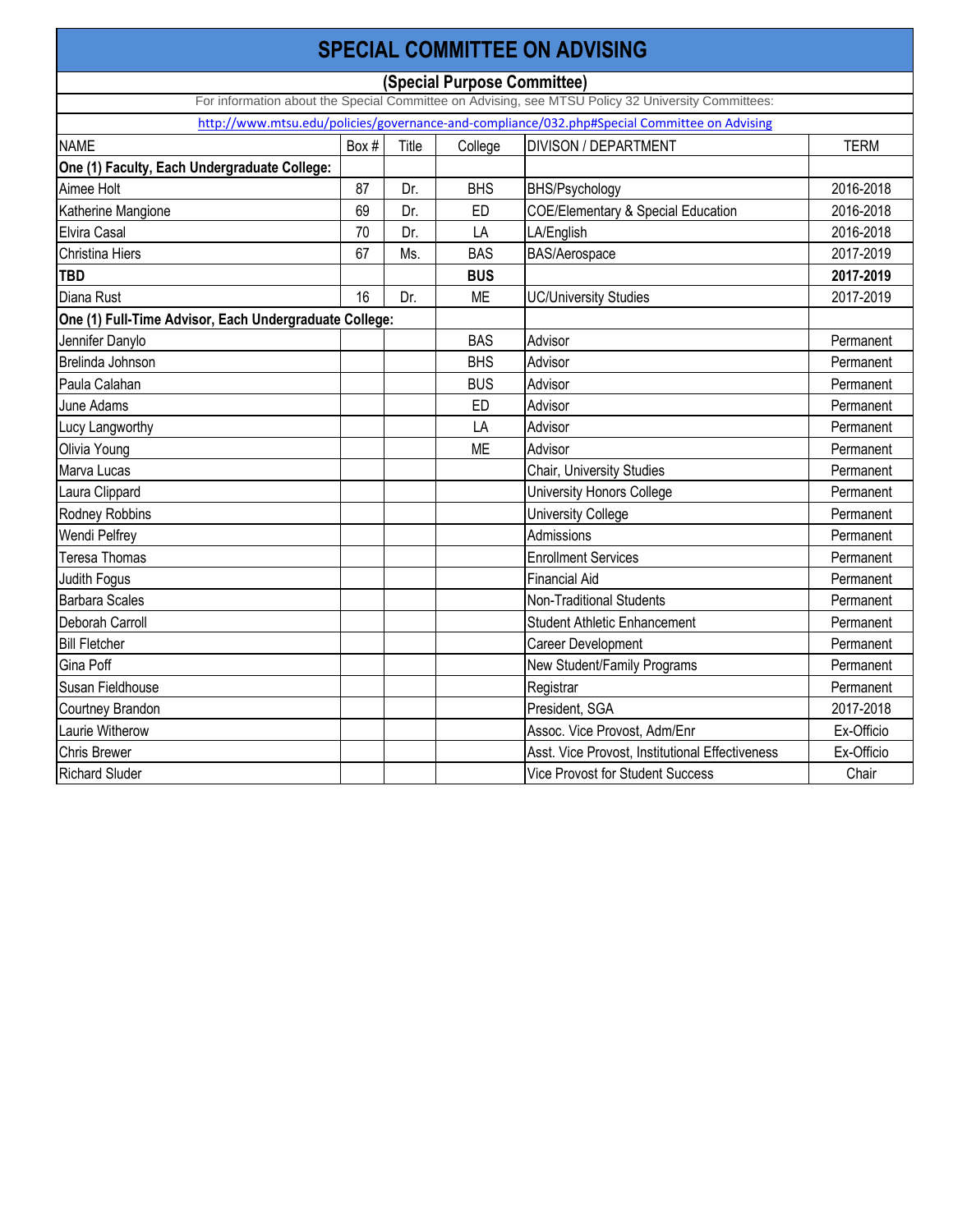| <b>FINANCIAL AID APPEALS</b>                                                         |      |     |                |                                                                                                      |             |  |  |  |
|--------------------------------------------------------------------------------------|------|-----|----------------|------------------------------------------------------------------------------------------------------|-------------|--|--|--|
|                                                                                      |      |     |                | For information about the Financial Aid Appeals Committee, see MTSU Policy 32 University Committees: |             |  |  |  |
| http://www.mtsu.edu/policies/governance-and-compliance/032.php#Financial Aid Appeals |      |     |                |                                                                                                      |             |  |  |  |
| <b>NAME</b>                                                                          |      |     |                | <b>DIVISON / DEPARTMENT</b>                                                                          | <b>TERM</b> |  |  |  |
| Three (3) Faculty, Each Academic Cohort                                              |      |     |                |                                                                                                      |             |  |  |  |
| Yi Gu                                                                                | 48   | Dr. | C <sub>1</sub> | <b>BAS/Computer Science</b>                                                                          | 2017-2018   |  |  |  |
| Nate Phillips                                                                        | 5    | Dr. | C <sub>1</sub> | BAS/Agribusiness and Agriscience                                                                     | 2017-2019   |  |  |  |
| <b>Dwight Patterson</b>                                                              | x158 | Dr. | C <sub>1</sub> | <b>BAS/Chemistry</b>                                                                                 | 2017-2019   |  |  |  |
| Linda Turney                                                                         | 13   | Ms. | C <sub>2</sub> | Library                                                                                              | 2016-2018   |  |  |  |
| <b>TBD</b>                                                                           |      |     | C <sub>2</sub> |                                                                                                      | 2017-2018   |  |  |  |
| <b>TBD</b>                                                                           |      |     | C <sub>2</sub> |                                                                                                      | 2017-2019   |  |  |  |
| Diane Edmondson                                                                      | 40   | Dr. | C <sub>3</sub> | <b>BUS/Marketing</b>                                                                                 | 2016-2018   |  |  |  |
| Jane Marcellus                                                                       | 64   | Dr. | C <sub>3</sub> | ME/Journalism                                                                                        | 2017-2019   |  |  |  |
| <b>TBD</b>                                                                           |      |     | C <sub>3</sub> |                                                                                                      | 2017-2018   |  |  |  |
| Kathleen Therrien                                                                    | 70   | Dr. | C <sub>4</sub> | LA/English                                                                                           | 2017-2019   |  |  |  |
| Jennifer Vannatta-Hall                                                               | 47   | Dr. | C <sub>4</sub> | LA/Music                                                                                             | 2017-2018   |  |  |  |
| Louis Haas                                                                           | 23   | Dr. | C <sub>4</sub> | LA/History                                                                                           | 2017-2019   |  |  |  |
| Two (2) Students:                                                                    |      |     |                |                                                                                                      |             |  |  |  |
| Devean Mangrum                                                                       |      |     |                | Graduate Student                                                                                     | 2017-2018   |  |  |  |
| Jamie Adams                                                                          |      |     |                | Undergraduate Student                                                                                | 2017-2018   |  |  |  |
| Susan Fieldhouse                                                                     |      |     |                | Registrar                                                                                            | Ex-Officio  |  |  |  |
| Stephen White                                                                        |      |     |                | Director, Financial Aid                                                                              | Ex-Officio  |  |  |  |
| Mary Kay Anderson                                                                    |      |     |                | Interim Director, Counseling Svcs                                                                    | Ex-Officio  |  |  |  |
| Pat Branam                                                                           |      |     |                | Director, Development                                                                                | Consultant  |  |  |  |
| <b>Alan Thomas</b>                                                                   |      |     |                | <b>Vice President</b>                                                                                | Consultant  |  |  |  |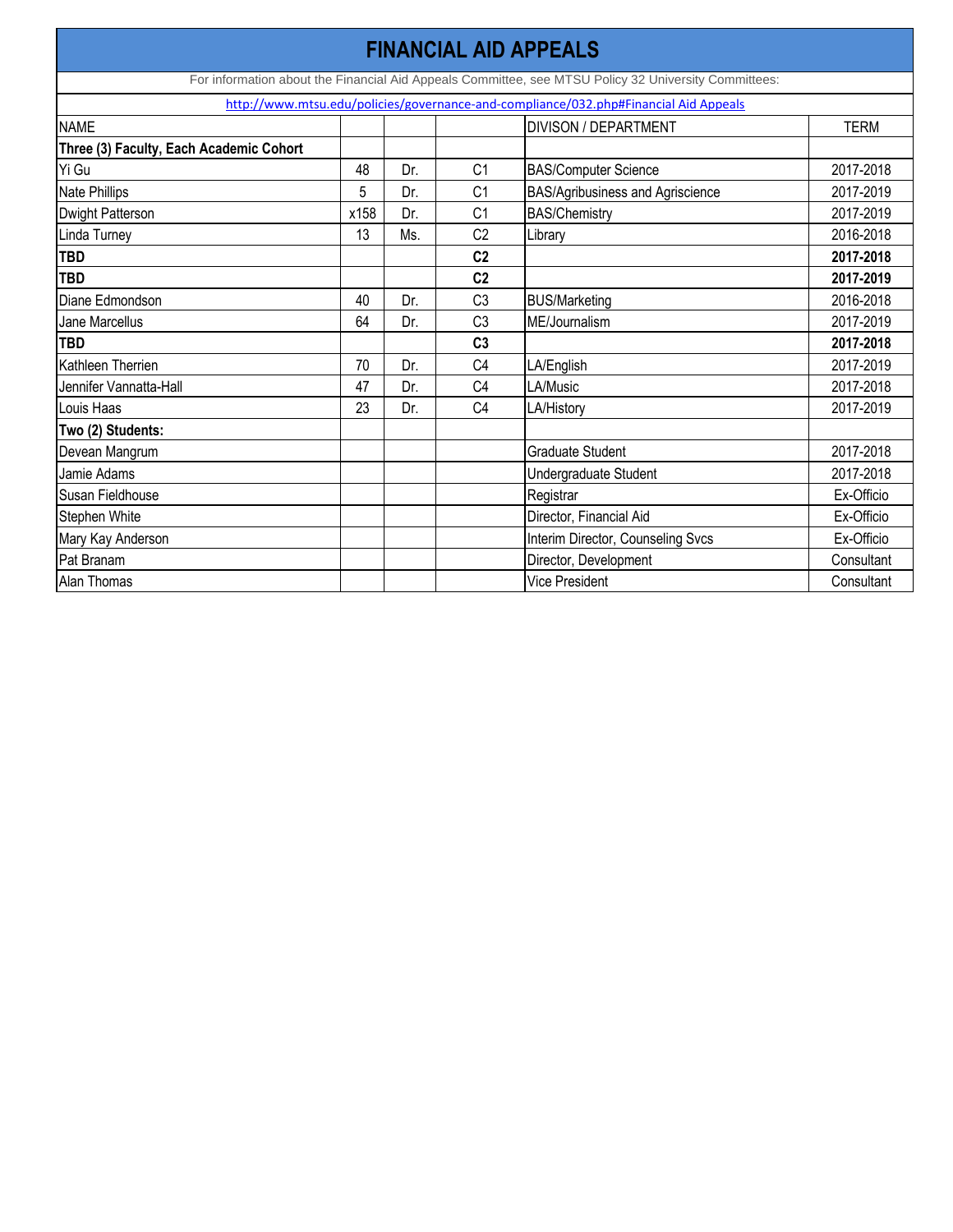| <b>STUDENT APPEALS</b>                 |                                     |     |                |                                                                                                |            |  |  |
|----------------------------------------|-------------------------------------|-----|----------------|------------------------------------------------------------------------------------------------|------------|--|--|
|                                        |                                     |     |                | For information about the Student Appeals Committee, see MTSU Policy 32 University Committees: |            |  |  |
|                                        |                                     |     |                | http://www.mtsu.edu/policies/governance-and-compliance/032.php#Student Appeals                 |            |  |  |
| <b>NAME</b>                            | <b>DIVISON / DEPARTMENT</b><br>TERM |     |                |                                                                                                |            |  |  |
| One (1) Faculty, Each Academic Cohort: |                                     |     |                |                                                                                                |            |  |  |
| <b>TBD</b>                             |                                     |     | C <sub>1</sub> |                                                                                                | 2017-2019  |  |  |
| <b>Robert Rogers</b>                   | 238                                 | Dr. | C <sub>2</sub> | <b>BHS/Criminal Justice Administration</b>                                                     | 2016-2018  |  |  |
| <b>Allie Sultan</b>                    | 58                                  | Ms. | C <sub>3</sub> | <b>ME/Electronic Media Communication</b>                                                       | 2016-2018  |  |  |
| Kevin Donovan                          | 70                                  | Dr. | C <sub>4</sub> | LA/English                                                                                     | 2017-2019  |  |  |
| Four (4) Students:                     |                                     |     |                |                                                                                                |            |  |  |
| <b>Cody Lester</b>                     |                                     |     |                | <b>Graduate Student</b>                                                                        | 2017-2018  |  |  |
| Jamie Adams                            |                                     |     |                | Undergraduate Student                                                                          | 2017-2018  |  |  |
| <b>TBD</b>                             |                                     |     |                | <b>Undergraduate Student</b>                                                                   | 2017-2018  |  |  |
| <b>TBD</b>                             |                                     |     |                | <b>Undergraduate Student</b>                                                                   | 2017-2018  |  |  |
| Danny Kelley                           |                                     |     |                | Asst. Vice President., Student Affairs                                                         | Ex-Officio |  |  |
| Melinda Thomas                         |                                     |     |                | <b>Admissions &amp; Enrollment</b>                                                             | Ex-Officio |  |  |
| <b>Rick Henegar</b>                    |                                     |     |                | <b>Graduate Admissions Rep</b>                                                                 | Ex-Officio |  |  |
| Angie Parsons                          |                                     |     |                | Undergraduate International Admissions                                                         | Ex-Officio |  |  |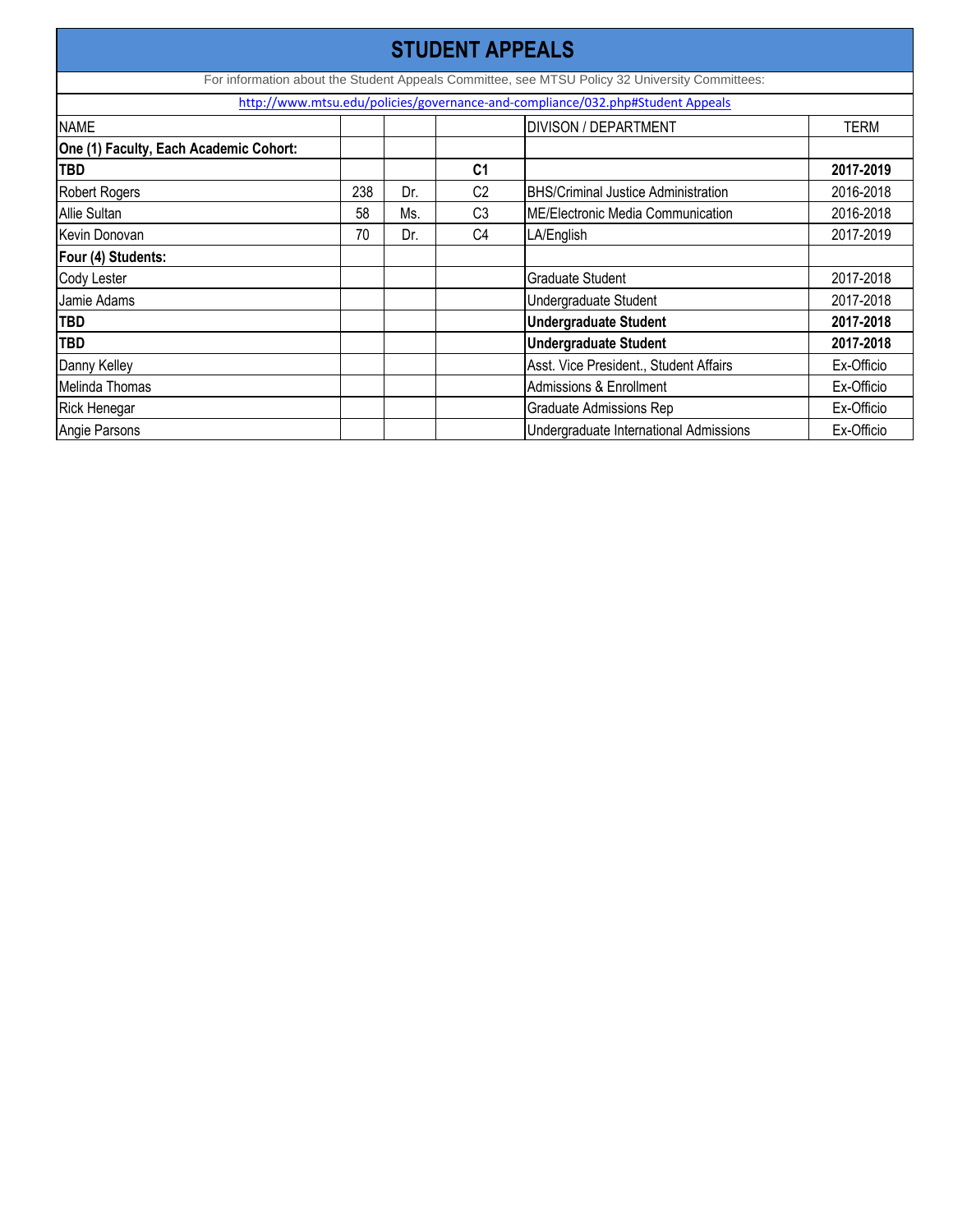| UNIVERSITY AWARDS                            |      |     |                |                                                                                                  |             |  |  |
|----------------------------------------------|------|-----|----------------|--------------------------------------------------------------------------------------------------|-------------|--|--|
|                                              |      |     |                | For information about the University Awards Committee, see MTSU Policy 32 University Committees: |             |  |  |
|                                              |      |     |                | http://www.mtsu.edu/policies/governance-and-compliance/032.php#University Awards                 |             |  |  |
| <b>NAME</b>                                  |      |     |                | <b>DIVISON / DEPARTMENT</b>                                                                      | <b>TERM</b> |  |  |
| One (1) Faculty, Each Undergraduate College: |      |     |                |                                                                                                  |             |  |  |
| Katherine Mangione                           | 69   | Dr. | C <sub>2</sub> | <b>COE/Elementary &amp; Special Education</b>                                                    | 2016-2019   |  |  |
| Laura White                                  | 70   | Dr. | C <sub>4</sub> | LA/English                                                                                       | 2016-2018   |  |  |
| <b>Charles Blackmon</b>                      | 21   | Mr. | C <sub>3</sub> | <b>ME/Recording Industry</b>                                                                     | 2016-2018   |  |  |
| <b>Preston MacDougall</b>                    | X101 | Dr. | C <sub>1</sub> | <b>BAS/Chemistry</b>                                                                             | 2017-2019   |  |  |
|                                              |      |     |                |                                                                                                  |             |  |  |
| Two (2) Student Affairs Reps:                |      |     |                |                                                                                                  |             |  |  |
| Doug Daigle                                  |      |     |                | <b>Student Affairs</b>                                                                           | 2016-2018   |  |  |
| Jackie Victory                               |      |     |                | Student Affairs/Leadership                                                                       | 2017-2019   |  |  |
| Three (3) Undergraduate Students:            |      |     |                |                                                                                                  |             |  |  |
| Sarah Fagiana                                |      |     |                |                                                                                                  | 2017-2018   |  |  |
| <b>Matthew Blackwell</b>                     |      |     |                |                                                                                                  | 2017-2018   |  |  |
| <b>TBD</b>                                   |      |     |                |                                                                                                  | 2017-2018   |  |  |
| Danny Kelley                                 |      |     |                | Asst. Vice President, Student Affairs                                                            | Ex-Officio  |  |  |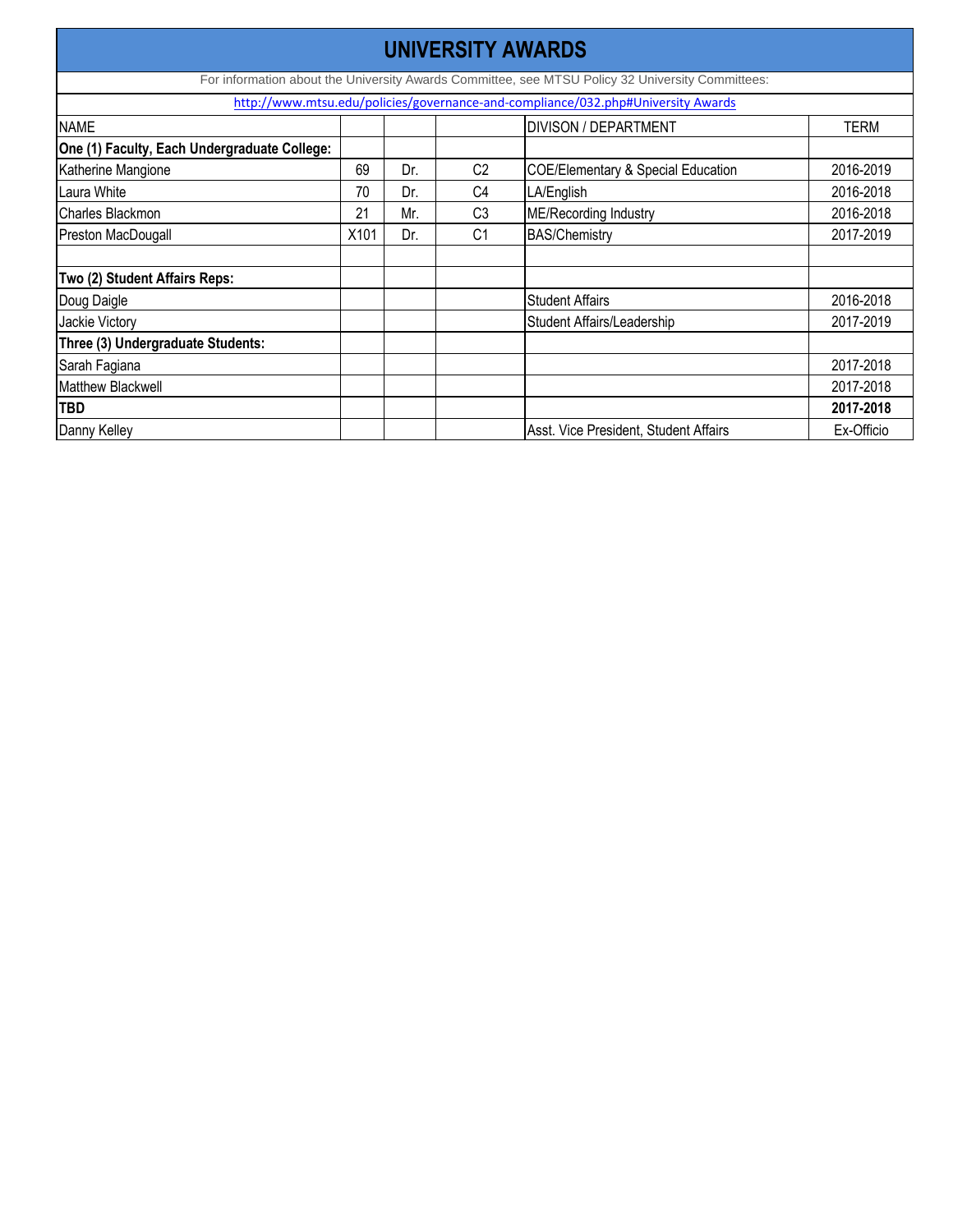|                                          |                                            |     |                | UNIVERSITY DISCIPLINE AND RULES COMMITTEE                                                                      |            |  |  |
|------------------------------------------|--------------------------------------------|-----|----------------|----------------------------------------------------------------------------------------------------------------|------------|--|--|
|                                          |                                            |     |                | For information about the University Discipline and Rules Committee, see MTSU Policy 32 University Committees: |            |  |  |
|                                          |                                            |     |                | http://www.mtsu.edu/policies/governance-and-compliance/032.php#University Discipline and Rules                 |            |  |  |
| <b>NAME</b>                              | <b>DIVISON / DEPARTMENT</b><br><b>TERM</b> |     |                |                                                                                                                |            |  |  |
| Eight (8) Faculty, Each Academic Cohort: |                                            |     |                |                                                                                                                |            |  |  |
| <b>Terrence Lee</b>                      | 75                                         | Dr. | C <sub>1</sub> | <b>BAS/Chemistry</b>                                                                                           | 2017-2018  |  |  |
| Kenneth Lancaster                        | 139                                        | Dr. | C <sub>2</sub> | <b>BHS/Social Work</b>                                                                                         | 2017-2019  |  |  |
| <b>Emily Baran</b>                       | 23                                         | Dr. | C <sub>4</sub> | LA/History                                                                                                     | 2017-2019  |  |  |
| John Bodle                               | 64                                         | Dr. | C <sub>3</sub> | ME/Journalism                                                                                                  | 2017-2018  |  |  |
| Jennifer Dooley                          | 16                                         | Dr. | C <sub>2</sub> | <b>UC/University Studies</b>                                                                                   | 2016-2018  |  |  |
| <b>Jason Vance</b>                       | 13                                         | Mr. | C <sub>2</sub> | Library                                                                                                        | 2017-2018  |  |  |
| Zhen Wang                                | 29                                         | Dr. | C <sub>4</sub> | <b>LA/Political Science</b>                                                                                    | 2017-2019  |  |  |
| <b>Mamit Deme</b>                        | 27                                         | Dr. | C <sub>3</sub> | <b>BUS/Economics and Finance</b>                                                                               | 2017-2019  |  |  |
| Six (6) Students:                        |                                            |     |                |                                                                                                                |            |  |  |
| Vinay Vushagoni                          |                                            |     |                | <b>Graduate Student</b>                                                                                        | 2017-2018  |  |  |
| <b>Dalton Slatton</b>                    |                                            |     |                | <b>Upper Division Undergraduate Student</b>                                                                    | 2017-2018  |  |  |
| John Richter                             |                                            |     |                | <b>Upper Division Undergraduate Student</b>                                                                    | 2017-2018  |  |  |
| <b>Trey Smith</b>                        |                                            |     |                | <b>Upper Division Undergraduate Student</b>                                                                    | 2017-2018  |  |  |
| Samantha Eisenberg                       |                                            |     |                | <b>Student</b>                                                                                                 | 2017-2018  |  |  |
| <b>Rachel Barrow</b>                     |                                            |     |                | <b>Student</b>                                                                                                 | 2017-2018  |  |  |
| Sarah Sudak                              |                                            |     |                | Assoc. Vice President, Dean of Student Life                                                                    | Ex-Officio |  |  |
| Laura Sosh-Lightsy                       |                                            |     |                | Asst. Dean, Judicial Affairs                                                                                   | Ex-Officio |  |  |
| Carolyn Cristancho                       |                                            |     |                | <b>Student Affairs Representative</b>                                                                          | Ex-Officio |  |  |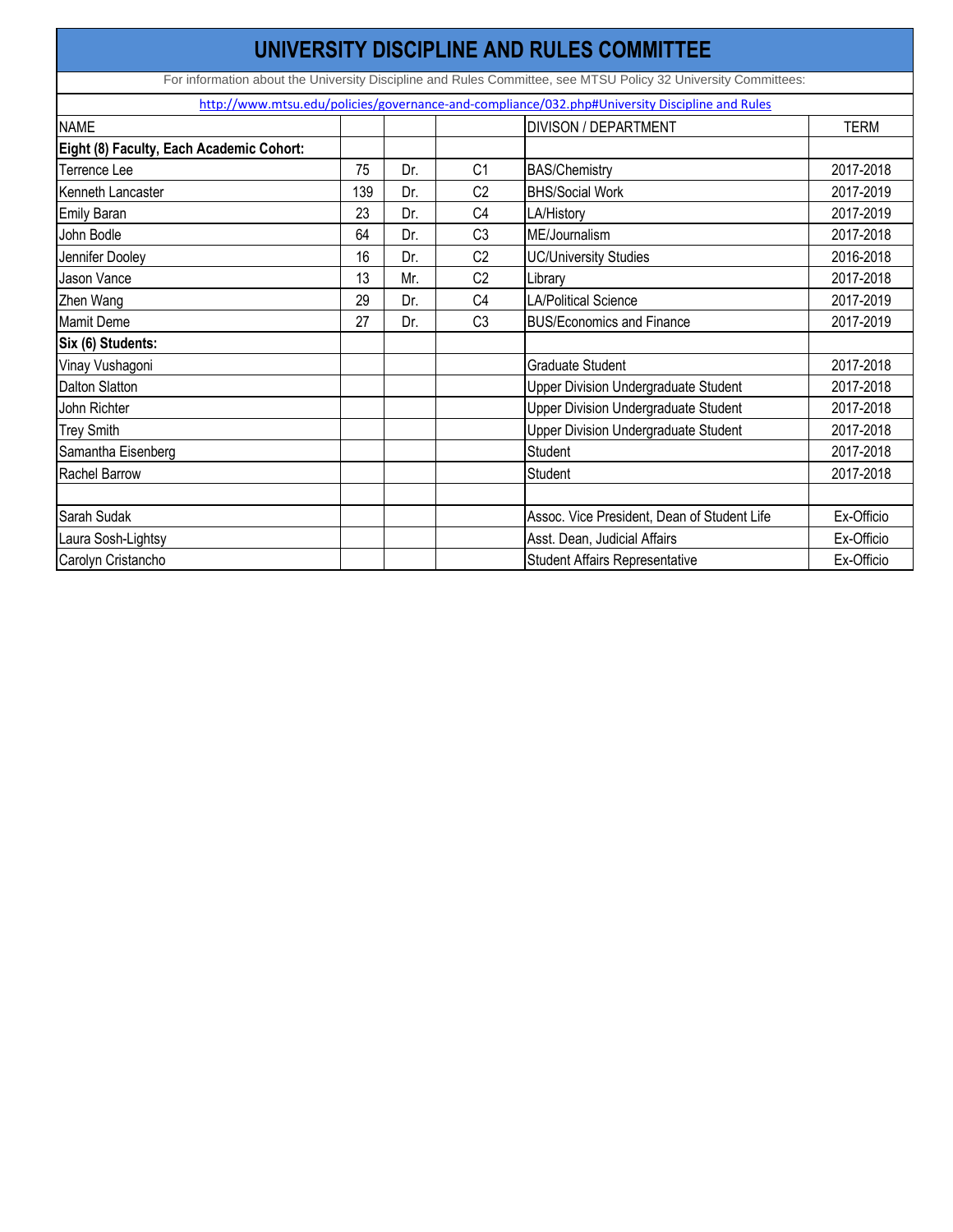|                                                                                              |    |     |                | <b>VETERANS AND MILITARY AFFAIRS</b>                                                                        |             |  |  |  |  |
|----------------------------------------------------------------------------------------------|----|-----|----------------|-------------------------------------------------------------------------------------------------------------|-------------|--|--|--|--|
|                                                                                              |    |     |                | For information about the Veteran and Military Affairs Committee, see MTSU Policy 32 University Committees: |             |  |  |  |  |
| http://www.mtsu.edu/policies/governance-and-compliance/032.php#Veterans and Military Affairs |    |     |                |                                                                                                             |             |  |  |  |  |
| <b>NAME</b>                                                                                  |    |     |                | <b>DIVISON / DEPARTMENT</b>                                                                                 | <b>TERM</b> |  |  |  |  |
| One (1) Faculty, Each Academic Cohort:                                                       |    |     |                |                                                                                                             |             |  |  |  |  |
| Michael Hein                                                                                 | 87 | Dr. | C <sub>2</sub> | <b>BHS/Psychology</b>                                                                                       | 2016-2018   |  |  |  |  |
| Horace Johns                                                                                 | 50 | Dr. | C <sub>3</sub> | <b>BUS/Accounting</b>                                                                                       | 2016-2018   |  |  |  |  |
| Sal Barbosa                                                                                  | 48 | Dr. | C <sub>1</sub> | <b>BAS/Computer Science</b>                                                                                 | 2017-2019   |  |  |  |  |
| Martha Hixon                                                                                 | 70 | Dr. | C <sub>4</sub> | LA/English                                                                                                  | 2017-2019   |  |  |  |  |
| One (1) Student:                                                                             |    |     |                |                                                                                                             |             |  |  |  |  |
| Michael Long                                                                                 |    |     |                |                                                                                                             | 2017-2018   |  |  |  |  |
| <b>Administration:</b>                                                                       |    |     |                |                                                                                                             |             |  |  |  |  |
| <b>Andy Stevens</b>                                                                          |    |     |                | Admissions (Military)                                                                                       | Permanent   |  |  |  |  |
| <b>Scott Rhodes</b>                                                                          |    |     |                | <b>Business Office</b>                                                                                      | Permanent   |  |  |  |  |
| <b>Kathy Creel</b>                                                                           |    |     |                | <b>Career Center</b>                                                                                        | Permanent   |  |  |  |  |
| <b>Janet Outlaw</b>                                                                          |    |     |                | <b>Counseling Services</b>                                                                                  | Permanent   |  |  |  |  |
| Susan Fieldhouse                                                                             |    |     |                | Registrar                                                                                                   | Permanent   |  |  |  |  |
| <b>Brian Hinote</b>                                                                          |    |     |                | <b>Student Success</b>                                                                                      | Permanent   |  |  |  |  |
| Ray Howell                                                                                   |    |     |                | Veteran Affairs/Registrar                                                                                   | Permanent   |  |  |  |  |
| Veteran / Military Support:                                                                  |    |     |                |                                                                                                             |             |  |  |  |  |
| <b>Cathy Delametter</b>                                                                      |    |     |                | <b>University College Rep</b>                                                                               | Permanent   |  |  |  |  |
| Lt. Co. Jackie McDowell                                                                      |    |     |                | <b>ROTC PMS</b>                                                                                             | Permanent   |  |  |  |  |
| <b>Trey Smith</b>                                                                            |    |     |                | <b>Student President -BRAVO</b>                                                                             | 2017-2018   |  |  |  |  |
| Pat Richey                                                                                   |    |     |                | Faculty Advisor - BRAVO                                                                                     | Permanent   |  |  |  |  |
| <b>Hilary Miller</b>                                                                         |    |     |                | Director, Veterans Military Family Center                                                                   | Permanent   |  |  |  |  |
| Derek Frisby                                                                                 |    |     |                | <b>Veterans Memorial Rep</b>                                                                                | Permanent   |  |  |  |  |
| <b>Heather Conrad</b>                                                                        |    |     |                | <b>Vocational Rehab Counselor</b>                                                                           | Ex-Officio  |  |  |  |  |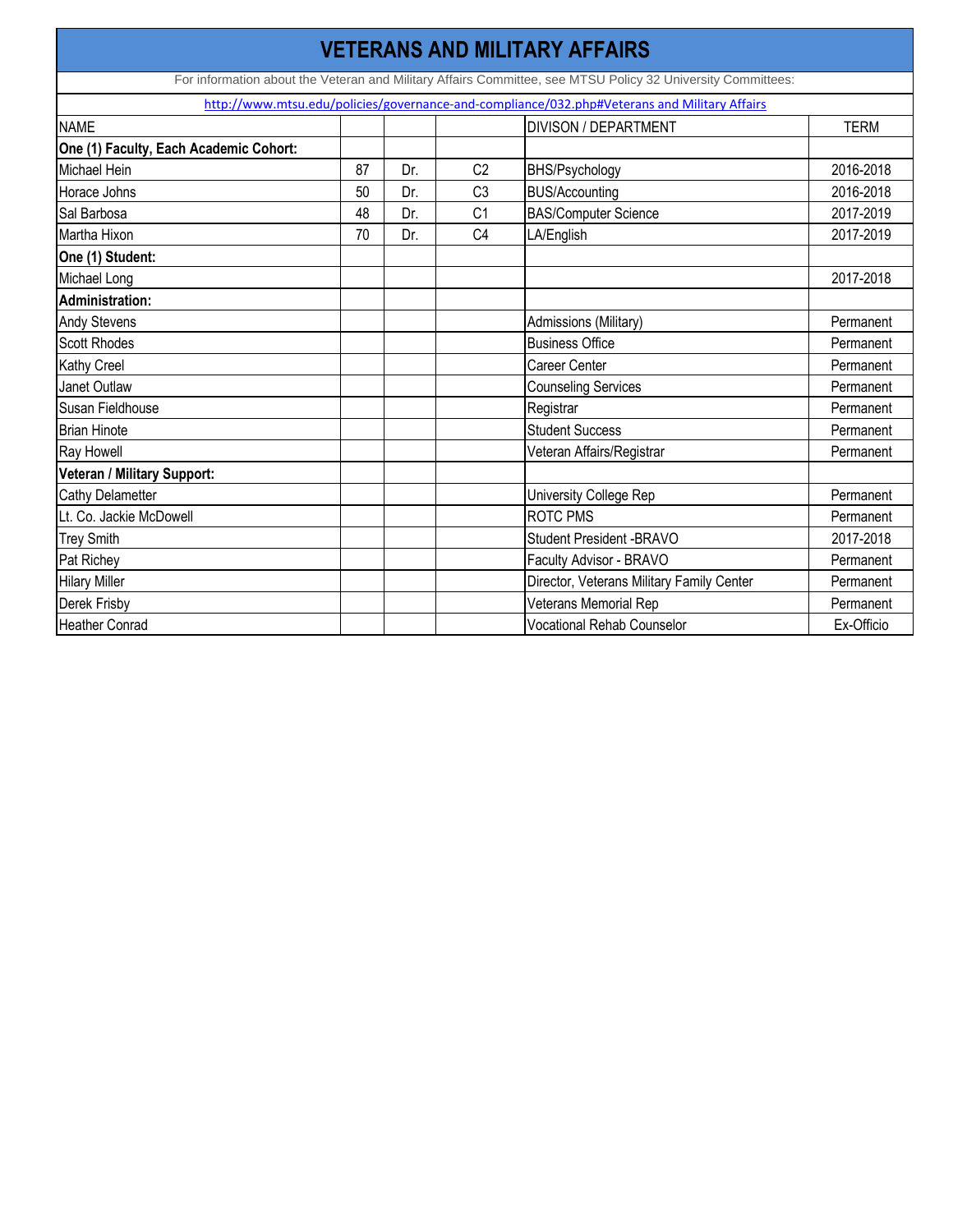|                                                                                                         | <b>University Welfare, Status, 39nd Policy Committees</b>                               |             |  |  |  |  |
|---------------------------------------------------------------------------------------------------------|-----------------------------------------------------------------------------------------|-------------|--|--|--|--|
| <b>ADMINISTRATIVE COMPUTING COMMITTEE</b>                                                               |                                                                                         |             |  |  |  |  |
| For information about the Administrative Computing Committee, see MTSU Policy 32 University Committees: |                                                                                         |             |  |  |  |  |
|                                                                                                         | http://www.mtsu.edu/policies/governance-and-compliance/032.php#Administrative Computing |             |  |  |  |  |
| <b>NAME</b>                                                                                             | <b>DIVISON / DEPARTMENT</b>                                                             | <b>TERM</b> |  |  |  |  |
| One (1) Administrator, Each VP Area:                                                                    |                                                                                         |             |  |  |  |  |
| <b>Bonnie Allen</b>                                                                                     | <b>Academic Affairs</b>                                                                 | 2017-2019   |  |  |  |  |
| Ryan Ellison                                                                                            | <b>Business and Finance</b>                                                             | 2016-2018   |  |  |  |  |
| James Foster                                                                                            | Information Technology                                                                  | 2017-2019   |  |  |  |  |
| <b>Jack Ross</b>                                                                                        | Marketing and Communications                                                            | 2016-2018   |  |  |  |  |
| Danny Kelley                                                                                            | <b>Student Affairs</b>                                                                  | 2016-2018   |  |  |  |  |
| <b>Betsy Williams</b>                                                                                   | <b>University Advancement</b>                                                           | 2016-2018   |  |  |  |  |
| Jeff Farrar                                                                                             | <b>President's Division</b>                                                             | 2017-2019   |  |  |  |  |
| Two (2) At-Large Administrators/Provost/VP                                                              |                                                                                         |             |  |  |  |  |
| Sylvia Collins                                                                                          | Specialist, Data Management                                                             | 2017-2019   |  |  |  |  |
| <b>Carol Rozell</b>                                                                                     | Human Resources                                                                         | 2016-2018   |  |  |  |  |
| One (1) Student:                                                                                        |                                                                                         |             |  |  |  |  |
| Courtney Brandon                                                                                        |                                                                                         | 2017-2018   |  |  |  |  |
| <b>Bruce Petryshak</b>                                                                                  | Vice President, ITD                                                                     | Permanent   |  |  |  |  |
| Lisa Rogers                                                                                             | Director, Adm Information Systems Svc                                                   | Ex-Officio  |  |  |  |  |
| <b>Chad Mullis</b>                                                                                      | Director, Network Services                                                              | Ex-Officio  |  |  |  |  |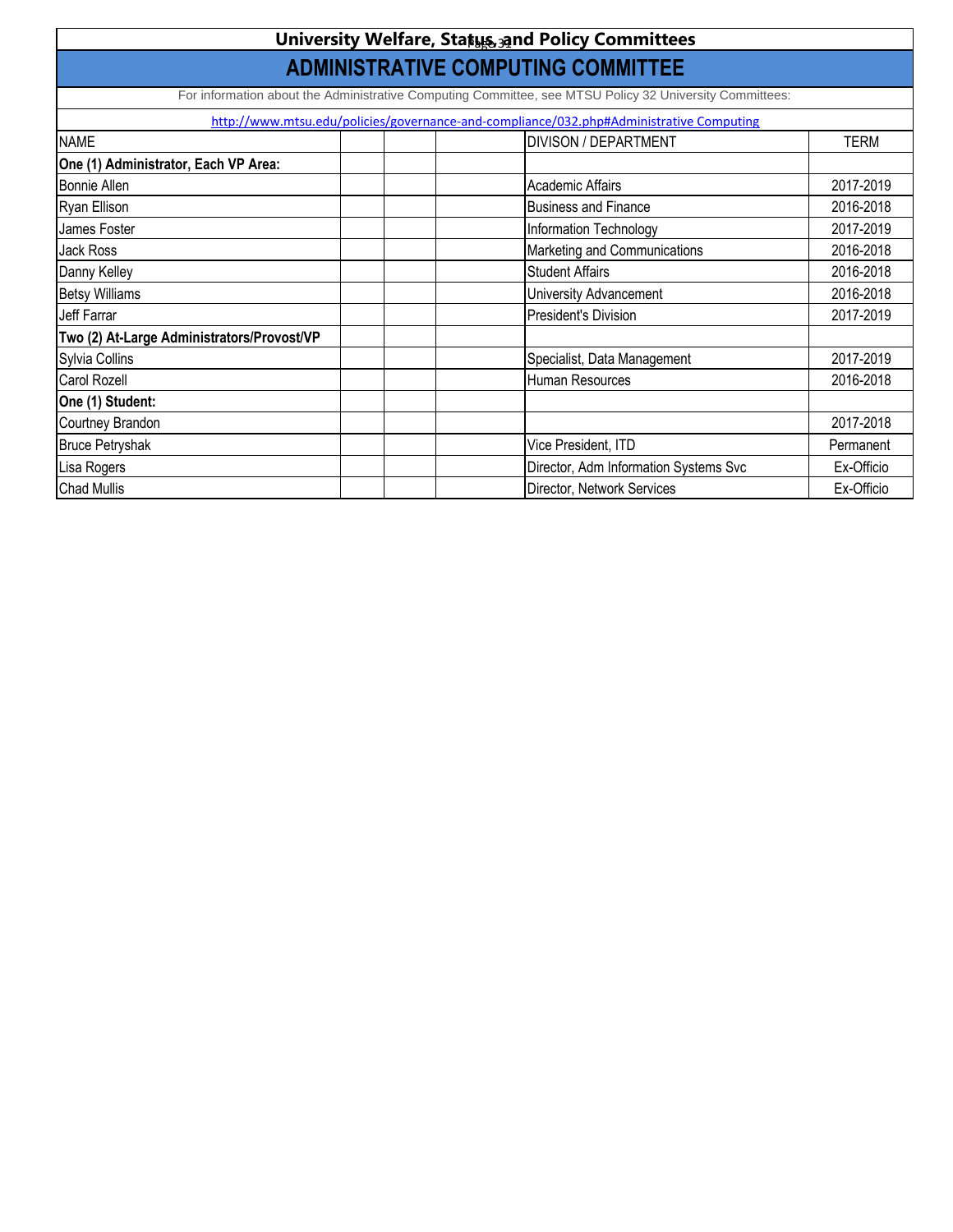|                       |       |       |                             | <b>INSTITUTIONAL ANIMAL CARE AND USE</b>                                                                         |             |
|-----------------------|-------|-------|-----------------------------|------------------------------------------------------------------------------------------------------------------|-------------|
|                       |       |       | (Special Purpose Committee) |                                                                                                                  |             |
|                       |       |       |                             | For information about the Institutional Animal Care and Use Committee, see MTSU Policy 32 University Committees: |             |
|                       |       |       |                             | http://www.mtsu.edu/policies/governance-and-compliance/032.php#Institutional Animal Care                         |             |
| <b>NAME</b>           | Box # | Title | College                     | <b>DIVISION / DEPARTMENT</b>                                                                                     | <b>TERM</b> |
| <b>Brian Miller</b>   | 328   | Dr.   | <b>BAS</b>                  | <b>BAS/Biology</b>                                                                                               | 2017-2020   |
| Matt Klukowski        | 60    | Dr.   | <b>BAS</b>                  | <b>BAS/Biology</b>                                                                                               | 2017-2020   |
| Jason Jessen          | 60    | Dr.   | <b>BAS</b>                  | <b>BAS/Biology</b>                                                                                               | 2015-2018   |
| Gore Ervin            | 60    | Dr.   | <b>BAS</b>                  | <b>BAS/Biology</b>                                                                                               | 2015-2018   |
| James Oliver          | 73    | Dr.   | LA                          | LA/Philosophy                                                                                                    | 2016-2019   |
| Melinda Richards      | 21    | Mr.   | ME                          | <b>ME/Recording Industry</b>                                                                                     | 2017-2020   |
| Jessica Carter        | 5     | Dr.   | <b>BAS</b>                  | <b>BAS/ABAS</b>                                                                                                  | 2017-2020   |
| John Haffner          |       |       |                             | Veterinarian                                                                                                     |             |
| <b>Anthony Tuggle</b> |       |       |                             | <b>Community Representative</b>                                                                                  |             |
| David Butler          |       |       |                             | Vice Provost / Research                                                                                          | Ex-Officio  |
| <b>Moses Prabu</b>    |       |       |                             | <b>Compliance Officer</b>                                                                                        | Ex-Officio  |
| Doug Brinsko          |       |       |                             | Environmental Health & Safety                                                                                    | Ex-Officio  |
| Cynthia Allen         |       |       |                             | Environmental Health & Safety                                                                                    | Ex-Officio  |
| Fatima Adeyemo        |       |       |                             | Environmental Health & Safety                                                                                    | Ex-Officio  |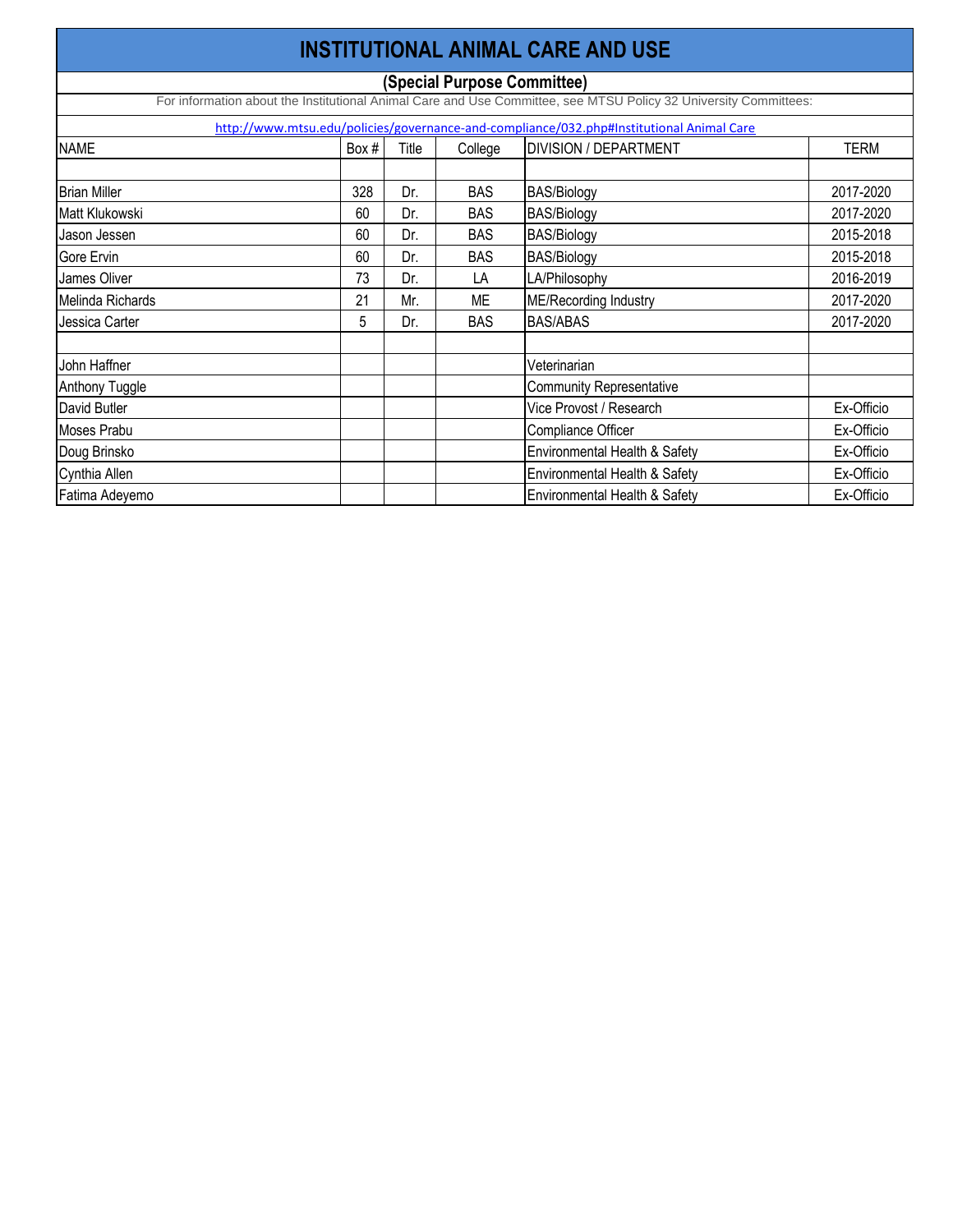| <b>COMPUTER EXECUTIVE COMMITTEE</b> |  |                                                                                                   |             |  |  |
|-------------------------------------|--|---------------------------------------------------------------------------------------------------|-------------|--|--|
|                                     |  | (Special Purpose Committee)                                                                       |             |  |  |
|                                     |  | For information about the Computer Executive Committee, see MTSU Policy 32 University Committees: |             |  |  |
|                                     |  | http://www.mtsu.edu/policies/governance-and-compliance/032.php#Computer Executive                 |             |  |  |
| <b>NAME</b>                         |  | <b>DIVISON / DEPARTMENT</b>                                                                       | <b>TERM</b> |  |  |
| Mark Byrnes, Provost                |  | <b>University Provost</b>                                                                         | Permanent   |  |  |
| Bruce Petryshak, Vice Chair         |  | VP, Information Technology                                                                        | Permanent   |  |  |
| Alan Thomas                         |  | Vice President, Business & Finance                                                                | Permanent   |  |  |
| Joey Gray                           |  | President, Faculty Senate                                                                         | 2017-2018   |  |  |
| Courtney Brandon                    |  | President, Student Government Association                                                         | 2017-2018   |  |  |
| <b>Terry Whiteside</b>              |  | Academic Dean(Provost)                                                                            | 2016-2018   |  |  |
| Charles Apigian                     |  | Academic Dept Chair (Provost)                                                                     | 2016-2018   |  |  |
|                                     |  | <b>Administrative Department Head</b>                                                             | 2017-2018   |  |  |
| <b>Betsy Williams</b>               |  | Chair, Administrative Computing Comm                                                              | 2017-2018   |  |  |
| <b>Tricia Farwell</b>               |  | Chair, Instructional Technology Committee                                                         | 2017-2018   |  |  |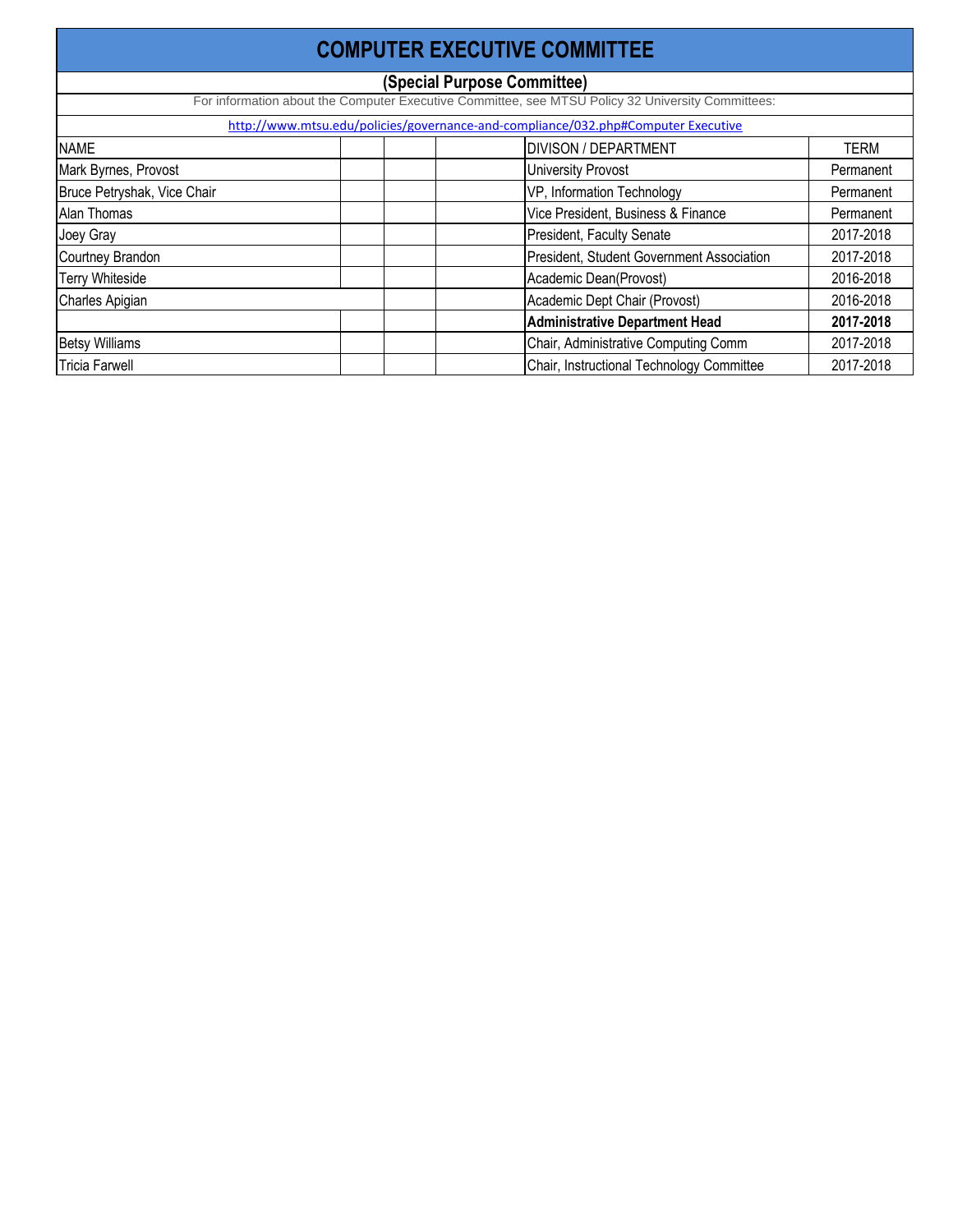| <b>INSTITUTIONAL REVIEW BOARD</b> |      |     |            |                                                                                                 |            |  |  |
|-----------------------------------|------|-----|------------|-------------------------------------------------------------------------------------------------|------------|--|--|
|                                   |      |     |            | (Special Purpose Committee)                                                                     |            |  |  |
|                                   |      |     |            | For information about the Institutional Review Board, see MTSU Policy 32 University Committees: |            |  |  |
|                                   |      |     |            | http://www.mtsu.edu/policies/governance-and-compliance/032.php#Institutional Review Board       |            |  |  |
| <b>Will Langston</b>              | x174 | Dr. | <b>BHS</b> | BHS/Psychology                                                                                  | 2017-2020  |  |  |
| Aleka Blackwell                   | 70   | Dr. | LA         | LA/English                                                                                      | 2017-2020  |  |  |
| Cyrille Magne                     | 87   | Dr. | <b>BHS</b> | BHS/Psychology                                                                                  | 2017-2020  |  |  |
| Amanda Flagg                      | 81   | Dr. | <b>BHS</b> | <b>BHS/Nursing</b>                                                                              | 2016-2019  |  |  |
| <b>Kathleen Darby</b>             | 139  | Dr. | <b>BHS</b> | <b>BHS/Social Work</b>                                                                          | 2017-2019  |  |  |
| <b>Jackie Eller</b>               | 315  | Dr. | LA         | LA/Sociology & Anthropology                                                                     | 2017-200   |  |  |
| David Nelson                      | 60   | Dr. | <b>BAS</b> | <b>BAS/Biology</b>                                                                              | 2016-2019  |  |  |
| Joshua Harms                      | 238  | Dr. | <b>BAS</b> | <b>BHS/Criminal Justice Administration</b>                                                      | 2015-2018  |  |  |
| <b>Cheryl Hitchcock</b>           | 69   | Dr. | <b>EDU</b> | <b>COE/Elementary &amp; Special Education</b>                                                   | 2015-2018  |  |  |
| Stephen Shearon                   | 47   | Dr. | LA         | LA/Music                                                                                        | 2017-2020  |  |  |
| <b>TBD</b>                        |      |     |            |                                                                                                 | 2017-2018  |  |  |
| Non-Affiliated Member             |      |     |            |                                                                                                 |            |  |  |
|                                   |      |     |            | <b>Non-Affiliated Member</b>                                                                    | 2017-2020  |  |  |
| <b>Graduate Student</b>           |      |     |            |                                                                                                 | 2017-2018  |  |  |
| <b>Undergraduate Student</b>      |      |     |            |                                                                                                 | 2017-2018  |  |  |
| Moses Prabu                       |      |     |            | Specialist, Research Compliance                                                                 | Permanent  |  |  |
| David Butler                      |      |     |            | Vice Provost Research / Dean Grad. Stud.                                                        | Ex-Officio |  |  |
| Jeffry Porter                     |      |     |            | Director, Sponsored Programs                                                                    | Ex-Officio |  |  |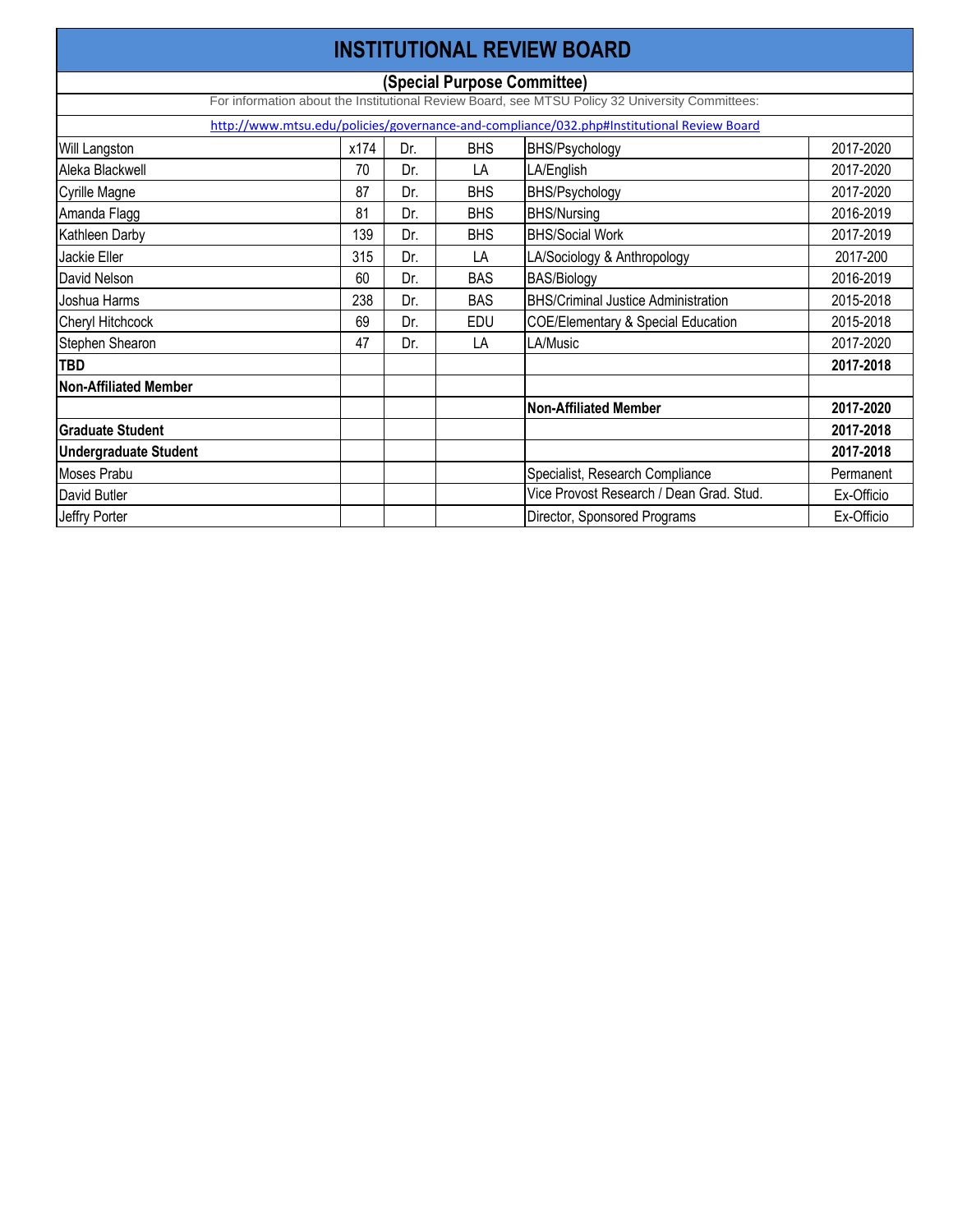| <b>ATHLETIC COMMITTEE</b>                                                               |       |       |                |                                                                         |             |  |  |  |
|-----------------------------------------------------------------------------------------|-------|-------|----------------|-------------------------------------------------------------------------|-------------|--|--|--|
| For information about the Athletic Committee, see MTSU Policy 32 University Committees: |       |       |                |                                                                         |             |  |  |  |
|                                                                                         |       |       |                | http://www.mtsu.edu/policies/governance-and-compliance/032.php#Athletic |             |  |  |  |
| <b>NAME</b>                                                                             | Box # | Title | College        | <b>DIVISION / DEPARTMENT</b>                                            | <b>TERM</b> |  |  |  |
| One (1) Faculty Each Undergraduate College (3 year terms):                              |       |       |                |                                                                         |             |  |  |  |
| Mary Beth Asbury                                                                        | 200   | Dr.   | C <sub>4</sub> | LA/COST/ORCO                                                            | 2017-2020   |  |  |  |
| Gerald Hill                                                                             | 67    | Mr.   | C <sub>1</sub> | BAS/Aerospace                                                           | 2016-2019   |  |  |  |
| <b>TBD</b>                                                                              |       |       |                |                                                                         | 2016-2019   |  |  |  |
| <b>Charles Dahan</b>                                                                    | 21    | Mr.   | C <sub>3</sub> | ME/Recording Industry                                                   | 2016-2019   |  |  |  |
| <b>TBD</b>                                                                              |       |       |                |                                                                         | 2015-2018   |  |  |  |
| <b>Claire Cook</b>                                                                      | 86    | Dr.   | C <sub>2</sub> | <b>BHS/Human Sciences</b>                                               | 2015-2018   |  |  |  |
| Two (2) At-Large Faculty:                                                               |       |       |                |                                                                         |             |  |  |  |
| Dave Wood                                                                               | 165   | Dr.   | C <sub>3</sub> | <b>BUS/Economics &amp; Finance</b>                                      | 2017-2020   |  |  |  |
| <b>William Whitehill</b>                                                                | 96    | Dr.   | C <sub>2</sub> | <b>BHS/Health &amp; Human Performance</b>                               | 2016-2019   |  |  |  |
| Two (2) Students:                                                                       |       |       |                |                                                                         |             |  |  |  |
| Michael Long                                                                            |       |       |                |                                                                         | 2017-2018   |  |  |  |
| Deshaun Covington                                                                       |       |       |                |                                                                         | 2017-2018   |  |  |  |
| <b>Terry Whiteside</b>                                                                  |       |       |                | President's Rep.                                                        | Permanent   |  |  |  |
| <b>Chris Massaro</b>                                                                    |       |       |                | <b>Athletic Director</b>                                                | Ex-Officio  |  |  |  |
| Diane Turnham                                                                           |       |       |                | Senior Women's Administration                                           | Ex-Officio  |  |  |  |
| Thomas Jurkanin                                                                         |       |       |                | Outgoing Chair/Athletic                                                 | Ex-Officio  |  |  |  |
| Megan Flippin                                                                           |       |       |                | President, BRAA                                                         | Ex-Officio  |  |  |  |
| Andrew Oppmann                                                                          |       |       |                | Vice President, Marketing & Communications                              | Ex-Officio  |  |  |  |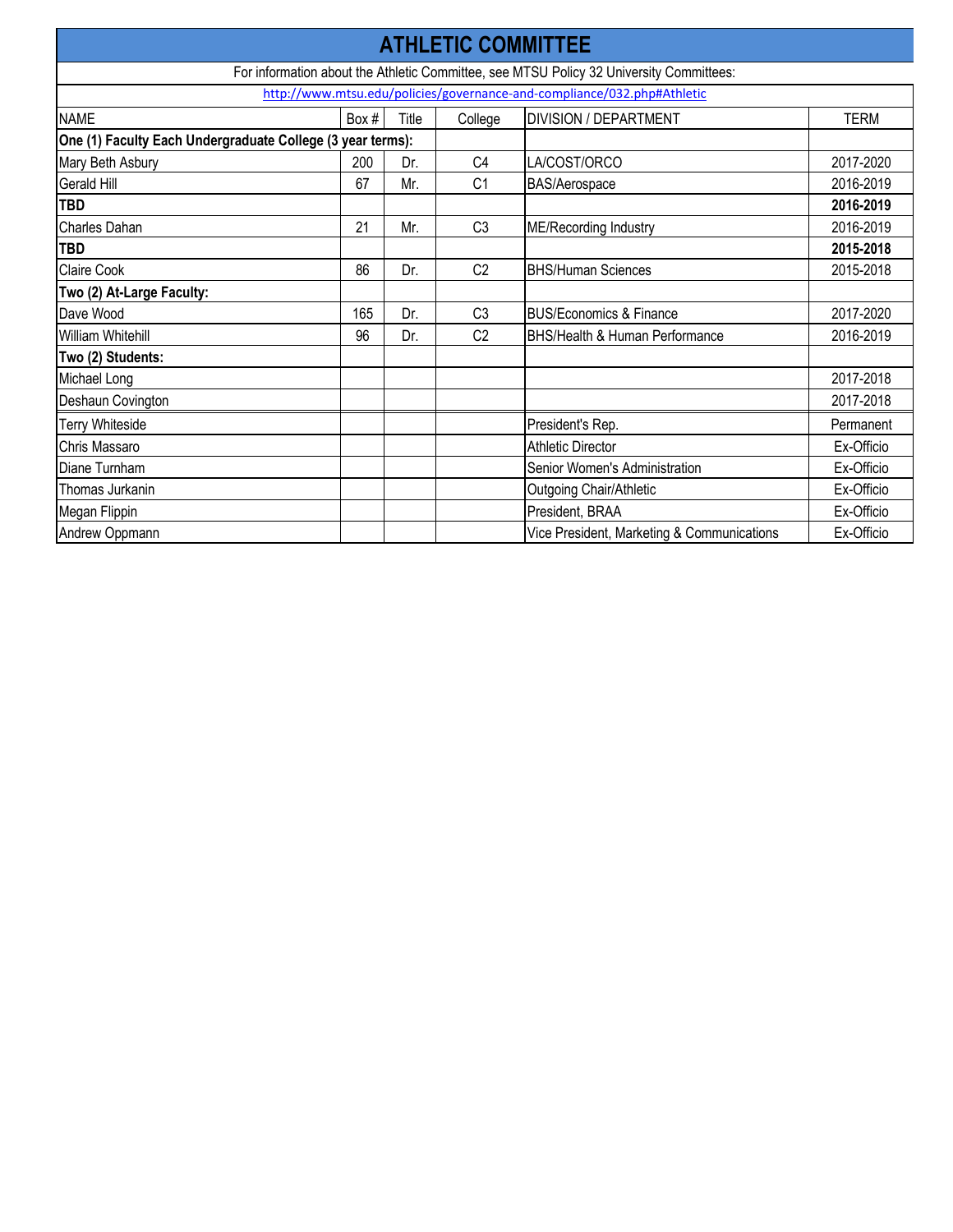| <b>ATHLETIC COMPLIANCE</b>  |       |       |                             |                                                                                                    |             |  |
|-----------------------------|-------|-------|-----------------------------|----------------------------------------------------------------------------------------------------|-------------|--|
|                             |       |       | (Special Purpose Committee) |                                                                                                    |             |  |
|                             |       |       |                             | For information about the Athletic Compliance Committee, see MTSU Policy 32 University Committees: |             |  |
|                             |       |       |                             | http://www.mtsu.edu/policies/governance-and-compliance/032.php#Athletic Compliance                 |             |  |
| <b>NAME</b>                 | Box # | Title | College                     | <b>DIVISON / DEPARTMENT</b>                                                                        | <b>TERM</b> |  |
| Three (3) At-Large Faculty: |       |       |                             |                                                                                                    |             |  |
| <b>Garrett Salmon</b>       | 87    | Dr.   | <b>BHS</b>                  | <b>BHS/Nursing</b>                                                                                 | 2016-2018   |  |
| Sekou Franklin              | 29    | Dr.   | LA                          | <b>LA/Political Science</b>                                                                        | 2016-2018   |  |
| Don Roy                     | 40    | Dr.   | <b>BUS</b>                  | <b>BUS/Marketing</b>                                                                               | 2017-2019   |  |
| <b>Todd Wyant</b>           |       |       |                             | Director, Student Athletic Enhancement                                                             | Permanent   |  |
| <b>Wynnifred Counts</b>     |       |       |                             | <b>Athletic Academic Advising</b>                                                                  | Permanent   |  |
| Donna Victory               |       |       |                             | Coordinator, Athletic Eligibility                                                                  | Permanent   |  |
| Robbie Snapp                |       |       |                             | <b>Financial Aid Officer</b>                                                                       | Permanent   |  |
| <b>Terry Whiteside</b>      |       |       |                             | <b>Faculty Athletic Rep</b>                                                                        | Permanent   |  |
| Daryl Simpson               |       |       |                             | Assistant Athletic Director, Compliance                                                            | Permanent   |  |
| Michelle Safewright         |       |       |                             | Housing Administration, Director                                                                   | Permanent   |  |
| Randolph Scott              |       |       |                             | International Affairs Representative                                                               | Permanent   |  |
| Jeff Whitwell               |       |       |                             | Director, Phillips Bookstore                                                                       | Permanent   |  |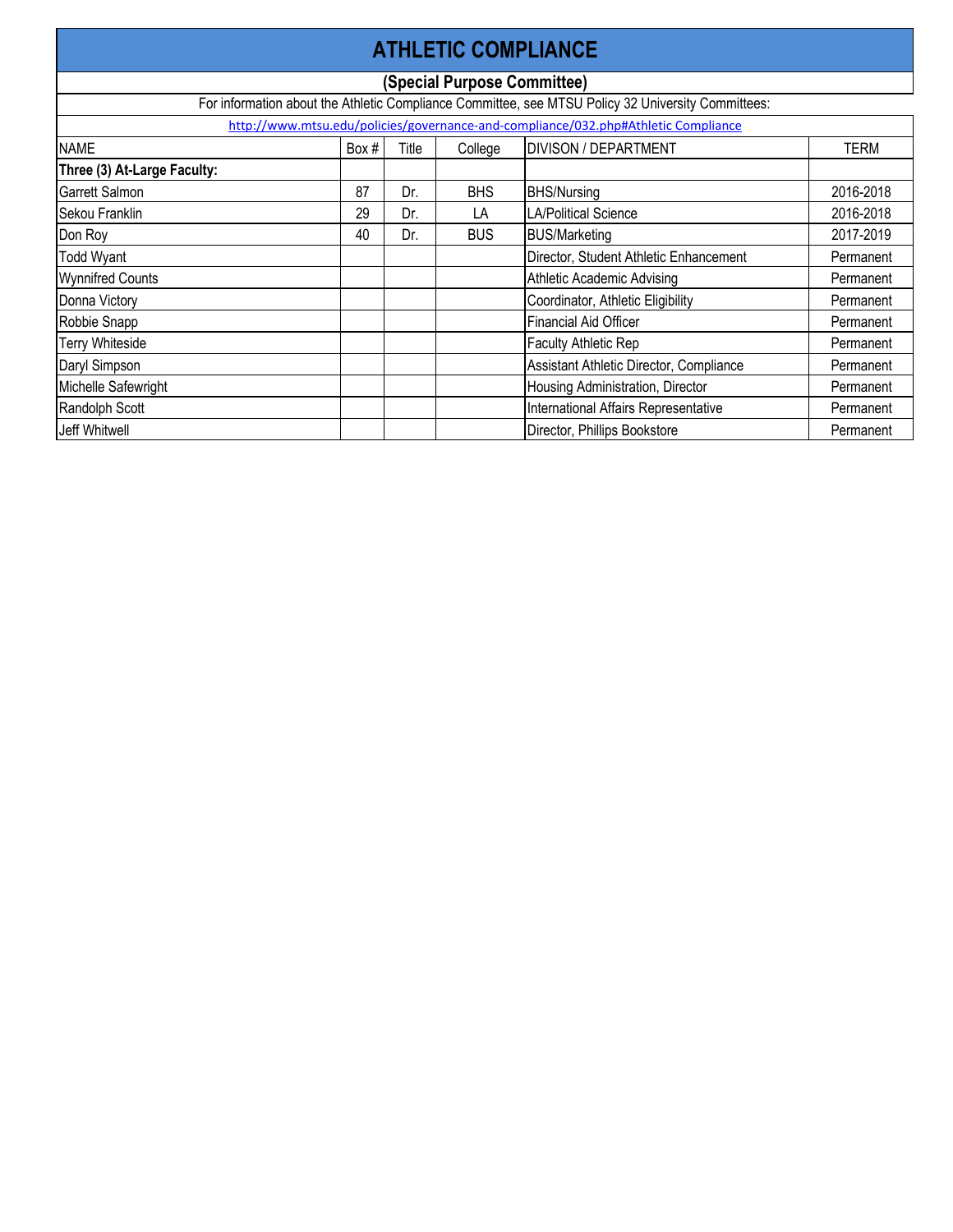| INTELLECTUAL PROPERTY ADVISORY COMMITTEE |       |       |            |                                                                                                               |            |  |  |  |
|------------------------------------------|-------|-------|------------|---------------------------------------------------------------------------------------------------------------|------------|--|--|--|
| (Special Purpose Committee)              |       |       |            |                                                                                                               |            |  |  |  |
|                                          |       |       |            | For information about the Intellectual Property Advisory Committee, see MTSU Policy 32 University Committees: |            |  |  |  |
|                                          |       |       |            | http://www.mtsu.edu/policies/governance-and-compliance/032.php#Intellectual Property Advisory                 |            |  |  |  |
| <b>NAME</b>                              | Box # | Title | College    | <b>DIVISION / DEPARTMENT</b>                                                                                  | TERM       |  |  |  |
| Deborah Wagnon                           | 21    | Ms.   | ME         | <b>ME/Recording Industry</b>                                                                                  | 2015-2018  |  |  |  |
| Andrienne Friedli                        | X76   | Dr.   | <b>BAS</b> | <b>BAS/Chemistry</b>                                                                                          | 2015-2018  |  |  |  |
| Charles Perry                            | 19    | Dr.   | <b>BAS</b> | <b>BAS/Engineering Technology</b>                                                                             | 2015-2018  |  |  |  |
| William Robertson                        | 71    | Dr.   | <b>BAS</b> | <b>BAS/Physics &amp; Astronomy</b>                                                                            | 2015-2018  |  |  |  |
| Ayaz Ahmed                               | 24    | Mr.   | <b>BAS</b> | <b>BAS/Concrete Management</b>                                                                                | 2017-2020  |  |  |  |
| Mary Ellen Sloane                        | 13    | Ms.   | ME         | Library                                                                                                       | 2017-2020  |  |  |  |
| David Butler                             |       |       |            | Vice Provost Research / Dean Grad. Stud.                                                                      | Ex-Officio |  |  |  |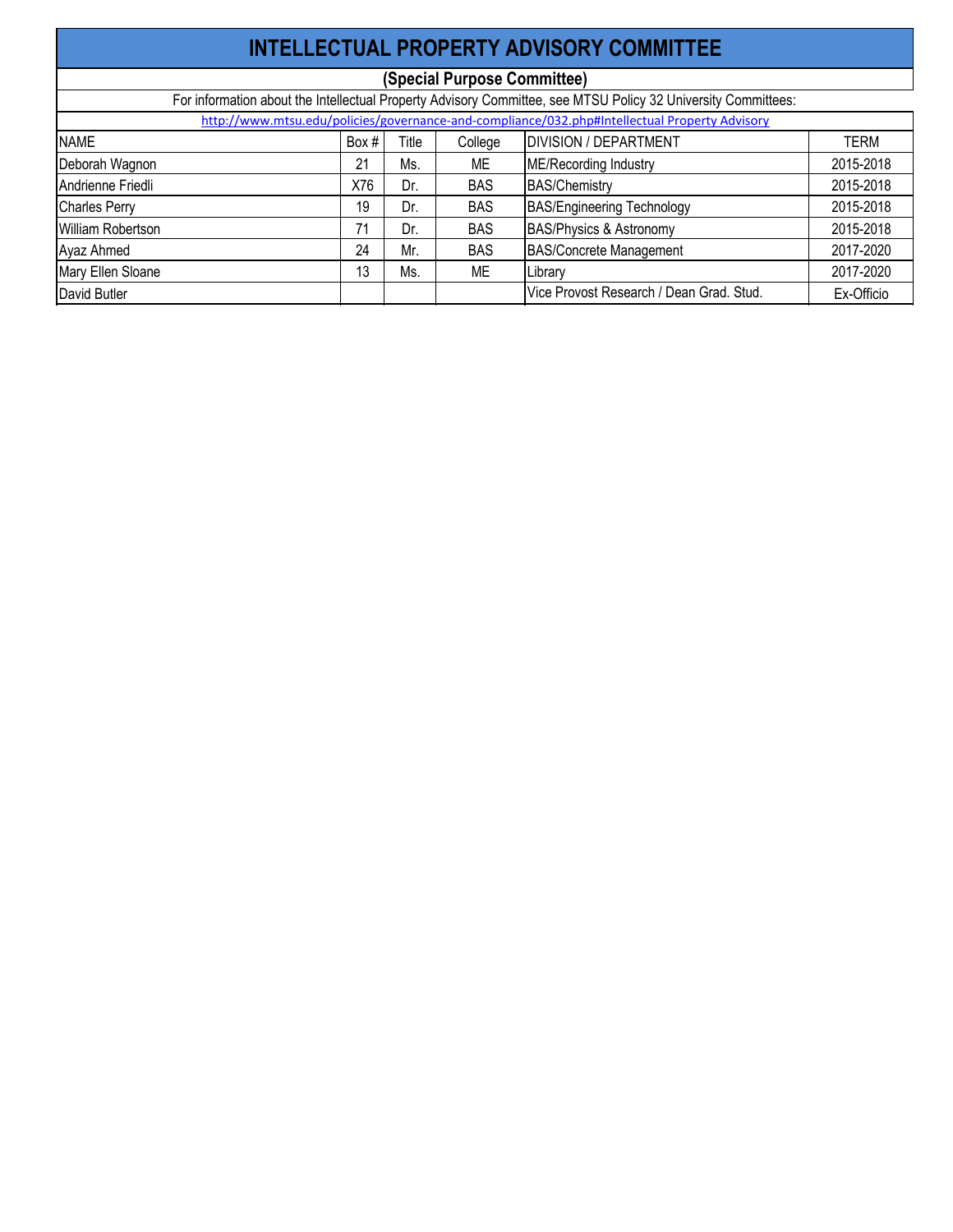| <b>BUILDING NAMING ADVISORY COMMITTEE</b> |                             |       |                |                                                                                                       |             |  |  |  |
|-------------------------------------------|-----------------------------|-------|----------------|-------------------------------------------------------------------------------------------------------|-------------|--|--|--|
|                                           | (Special Purpose Committee) |       |                |                                                                                                       |             |  |  |  |
|                                           |                             |       |                | For information about the Building Name Advisory Committee, see MTSU Policy 32 University Committees: |             |  |  |  |
|                                           |                             |       |                | http://www.mtsu.edu/policies/governance-and-compliance/032.php#Building Name Advisory                 |             |  |  |  |
| <b>NAME</b>                               | Box #                       | Title | College        | <b>DIVISON / DEPARTMENT</b>                                                                           | <b>TERM</b> |  |  |  |
|                                           |                             |       |                | (Ad Hoc Committee)                                                                                    |             |  |  |  |
| One (1) Faculty, Each Academic Cohort:    |                             |       |                |                                                                                                       |             |  |  |  |
| Kim Sadler                                | 60                          | Dr.   | C <sub>1</sub> | <b>BAS/Biology</b>                                                                                    | 2016-2018   |  |  |  |
| Margaret Fontanesi-Seime                  | 139                         | Dr.   | C <sub>2</sub> | <b>BHS/Social Work</b>                                                                                | 2016-2018   |  |  |  |
| John Wermert                              | 50                          | Dr.   | C <sub>3</sub> | <b>BUS/Accounting</b>                                                                                 | 2016-2019   |  |  |  |
| Patricia Gaitely                          | 70                          | Dr.   | C <sub>4</sub> | LA/English                                                                                            | 2017-2019   |  |  |  |
| One (1) Academic Dean:                    |                             |       |                |                                                                                                       |             |  |  |  |
| Lana Seivers                              |                             |       |                | Dean, College of Education                                                                            | 2016-2018   |  |  |  |
| <b>Tom Provow</b>                         |                             |       |                | President, MTSU Foundation                                                                            | 2017-2018   |  |  |  |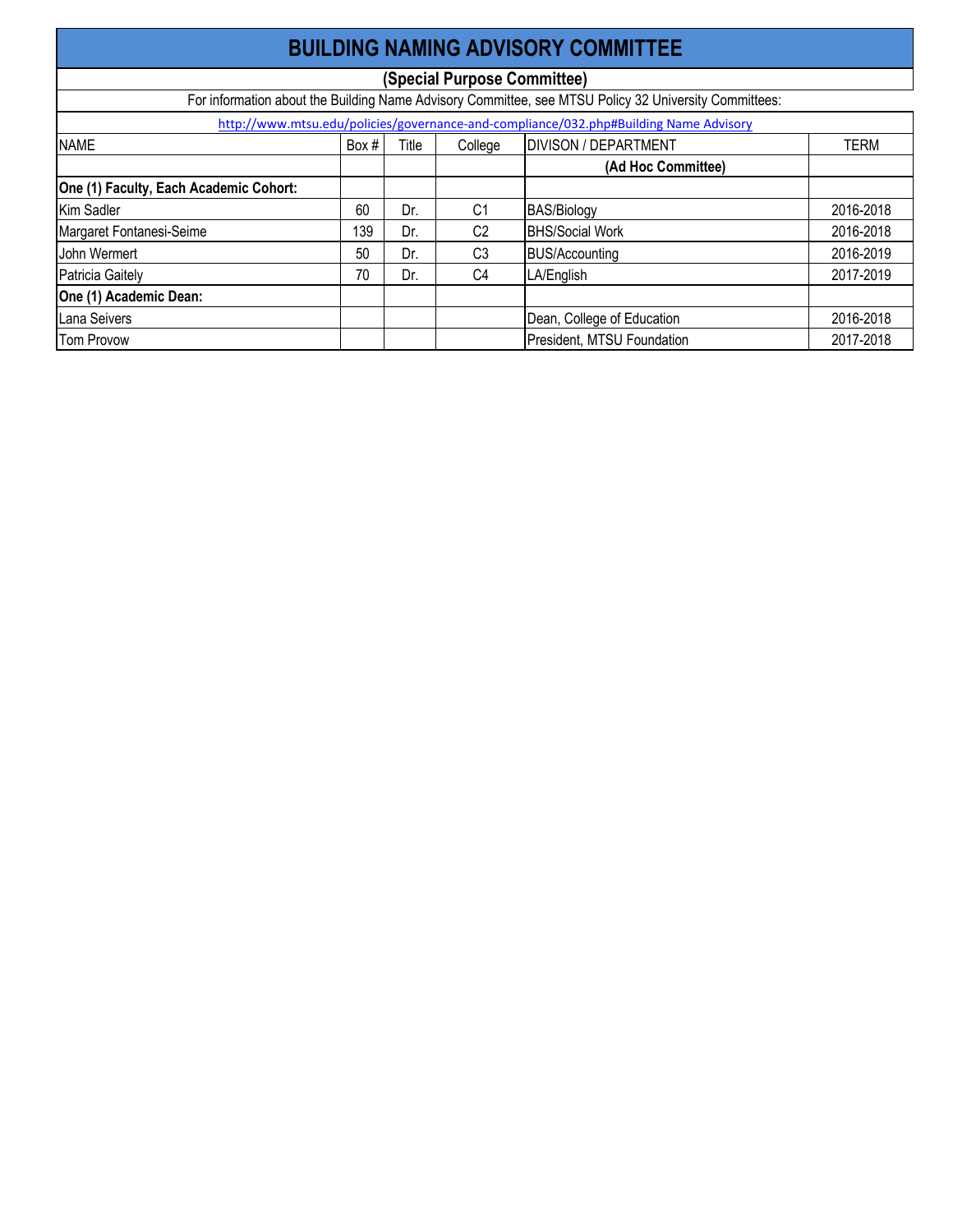| <b>ENVIRONMENTAL HEALTH AND RESPONSIBIITY COMMITTEE</b> |       |       |         |                                                                                                                        |                   |  |  |  |
|---------------------------------------------------------|-------|-------|---------|------------------------------------------------------------------------------------------------------------------------|-------------------|--|--|--|
| (Special Purpose Committee)                             |       |       |         |                                                                                                                        |                   |  |  |  |
|                                                         |       |       |         | For information about the Environmental Health and Responsibility Committee, see MTSU Policy 32 University Committees: |                   |  |  |  |
|                                                         |       |       |         | http://www.mtsu.edu/policies/governance-and-compliance/032.php#Environmental Health and Responsibility                 |                   |  |  |  |
| <b>NAME</b>                                             | Box # | Title | College | <b>DIVISON / DEPARTMENT</b>                                                                                            | <b>TERM</b>       |  |  |  |
| Alan Parker (Chairperson)                               |       |       |         | Director, Engineering and EH&S                                                                                         | 2017-2018         |  |  |  |
| One (1) Representative, Each Division:                  |       |       |         |                                                                                                                        |                   |  |  |  |
| <b>Warner Cribb</b>                                     |       |       |         | <b>Academic Affairs</b>                                                                                                | 2017-2018         |  |  |  |
| <b>Vicki Eastham</b>                                    |       |       |         | <b>Business &amp; Finance</b>                                                                                          | 2017-2018         |  |  |  |
|                                                         |       |       |         | <b>Information Technology</b>                                                                                          | 2017-2018         |  |  |  |
|                                                         |       |       |         | <b>Marketing &amp; Comm.</b>                                                                                           | 2017-2018         |  |  |  |
| Cynthia Stone                                           |       |       |         | <b>Student Affairs</b>                                                                                                 | 2017-2018         |  |  |  |
|                                                         |       |       |         | <b>University Advancement</b>                                                                                          | 2017-2018         |  |  |  |
| One (1) Business & Finance Classified Employee:         |       |       |         |                                                                                                                        |                   |  |  |  |
| Dwayne Alexander                                        |       |       |         | <b>Business &amp; Finance</b>                                                                                          | 2017-2018         |  |  |  |
| One (1) Faculty Member:                                 |       |       |         |                                                                                                                        |                   |  |  |  |
| Suman Neupane                                           |       |       |         |                                                                                                                        | 2017-2019         |  |  |  |
| One (1) Athletic Member:                                |       |       |         |                                                                                                                        |                   |  |  |  |
| <b>TBD</b>                                              |       |       |         | <b>Athletic Representative</b>                                                                                         | 2017-2018         |  |  |  |
| One (1) Student:                                        |       |       |         |                                                                                                                        |                   |  |  |  |
| Ron Malone                                              |       |       |         | <b>Business &amp; Finance</b>                                                                                          | Ex-Officio        |  |  |  |
| Barbara Draude                                          |       |       |         | Information Technology                                                                                                 | Ex-Officio        |  |  |  |
| <b>Jack Ross</b>                                        |       |       |         | Marketing & Comm                                                                                                       | Ex-Officio        |  |  |  |
| <b>TBD</b>                                              |       |       |         | <b>Student Affairs</b>                                                                                                 | Ex-Officio        |  |  |  |
| Bea Perdue                                              |       |       |         | <b>University Advancement</b>                                                                                          | <b>Ex-Officio</b> |  |  |  |
| <b>Jeff Farrar</b>                                      |       |       |         | <b>University Counsel</b>                                                                                              | Ex-Officio        |  |  |  |
| Jimmy Hart                                              |       |       |         | Director, News & Media                                                                                                 | Ex-Officio        |  |  |  |
| <b>Kathy Musselman</b>                                  |       |       |         | Director, Human Resources                                                                                              | Ex-Officio        |  |  |  |
| <b>Buddy Peaster</b>                                    |       |       |         | Director, Public Safety                                                                                                | Ex-Officio        |  |  |  |
| Douglas Brinsko                                         |       |       |         | Assoc. Director-Environmental Health/Safety                                                                            | Ex-Officio        |  |  |  |
| Sheila Knight                                           |       |       |         | <b>Environmental Engineer</b>                                                                                          | Ex-Officio        |  |  |  |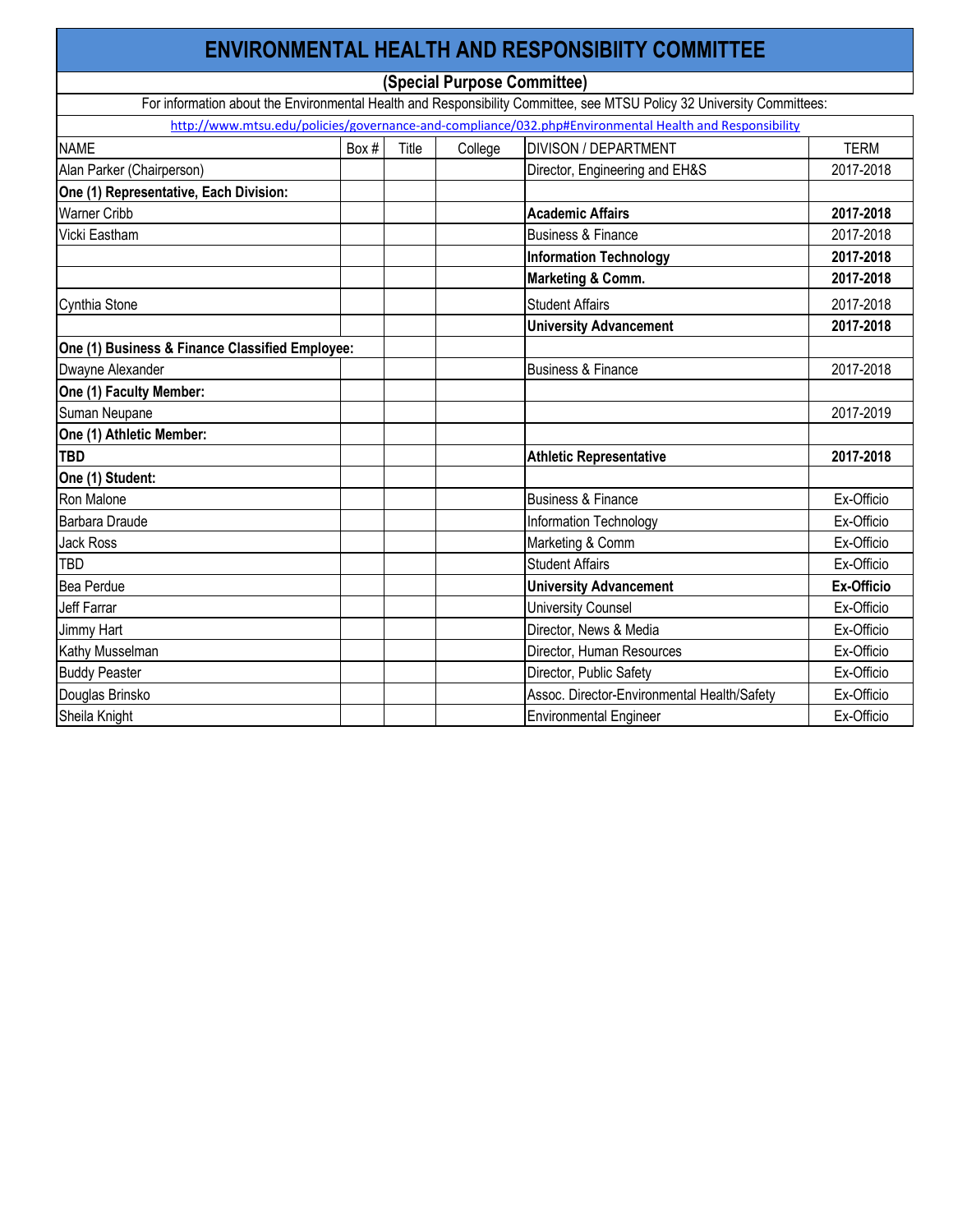| <b>TRAFFIC COMMITTEE</b>               |     |     |                |                                                                                        |             |  |
|----------------------------------------|-----|-----|----------------|----------------------------------------------------------------------------------------|-------------|--|
|                                        |     |     |                | For information about the Traffic Committee, see MTSU Policy 32 University Committees: |             |  |
|                                        |     |     |                | http://www.mtsu.edu/policies/governance-and-compliance/032.php#Traffic                 |             |  |
| <b>NAME</b>                            |     |     |                | <b>DIVISON / DEPARTMENT</b>                                                            | <b>TERM</b> |  |
| One (1) Faculty, Each Academic Cohort: |     |     |                |                                                                                        |             |  |
| <b>Patrick Richey</b>                  | 200 | Dr. | C <sub>4</sub> | LA/Comm Studies/Organizational Comm                                                    | 2016-2018   |  |
| <b>Ashley Shealy</b>                   | 13  | Ms. | C <sub>2</sub> | Library                                                                                | 2016-2018   |  |
| Joe Hawkins                            | 67  | Mr. | C <sub>1</sub> | <b>BAS/Aerospace</b>                                                                   | 2017-2019   |  |
| <b>Stoney Brooks</b>                   | 45  | Dr. | C <sub>3</sub> | <b>BUS/Computer Information Systems</b>                                                | 2017-2019   |  |
| One (1) Administrative Representative: |     |     |                |                                                                                        |             |  |
| Leslie Merritt                         |     |     |                | Administrative Rep                                                                     | 2016-2018   |  |
| Two (2) Students:                      |     |     |                |                                                                                        |             |  |
| Hannah Leyhew                          |     |     |                |                                                                                        | 2017-2018   |  |
| <b>Emily Lupo</b>                      |     |     |                |                                                                                        | 2017-2018   |  |
| Ron Malone                             |     |     |                | Asst. VP, Events & Transp                                                              | Permanent   |  |
| <b>Tracy Read</b>                      |     |     |                | Manager, Parking Svcs                                                                  | Permanent   |  |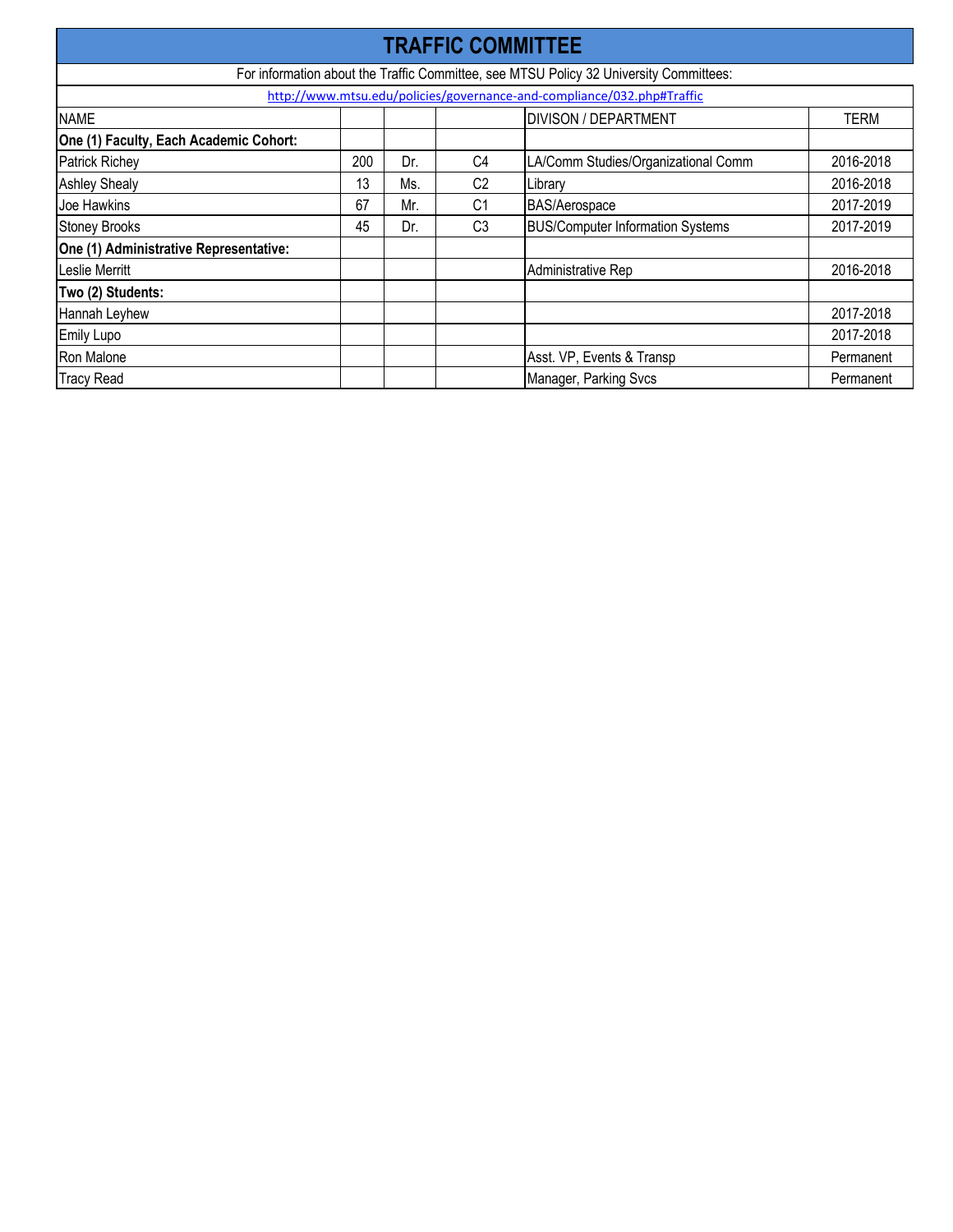| <b>CAMPUS NON-VIOLENCE</b>                 |     |     |                |                                                                                                    |             |  |  |
|--------------------------------------------|-----|-----|----------------|----------------------------------------------------------------------------------------------------|-------------|--|--|
|                                            |     |     |                | For information about the Campus Non-Violence Committee, see MTSU Policy 32 University Committees: |             |  |  |
|                                            |     |     |                | http://www.mtsu.edu/policies/governance-and-compliance/032.php#Campus Non-Violence                 |             |  |  |
| <b>NAME</b>                                |     |     |                | <b>DIVISON / DEPARTMENT</b>                                                                        | <b>TERM</b> |  |  |
| One (1) Faculty, Each Academic Cohort:     |     |     |                |                                                                                                    |             |  |  |
| Amy York                                   | 13  | Ms. | C <sub>2</sub> | Library                                                                                            | 2016-2018   |  |  |
| Dennis Walsh                               | x70 | Dr. | C <sub>1</sub> | <b>BAS/Mathematical Sciences</b>                                                                   | 2017-2019   |  |  |
| Carl Ostrowski                             | 70  | Dr. | C <sub>4</sub> | LA/English                                                                                         | 2016-2018   |  |  |
| <b>Katie Foss</b>                          | 64  | Dr. | C <sub>3</sub> | ME/Journalism                                                                                      | 2017-2019   |  |  |
| Two (2) Students - (1) SGA Representative: |     |     |                |                                                                                                    |             |  |  |
| <b>Barbara Scales</b>                      |     |     |                | Director, June Anderson Women's Center                                                             | 2017-2019   |  |  |
| Daniel Green                               |     |     |                | Intercultural Div. Affairs                                                                         | 2017-2019   |  |  |
| Diane Turnham                              |     |     |                | Athletic Rep                                                                                       | 2017-2019   |  |  |
| Danny Kelley                               |     |     |                | <b>Office of Student Affairs</b>                                                                   | 2017-2019   |  |  |
| Sondra Wade                                |     |     |                | <b>University Counsel</b>                                                                          | Ex-Officio  |  |  |
| <b>TBD</b>                                 |     |     |                | <b>Community Rep</b>                                                                               | 2017-2019   |  |  |
| <b>Jeff Martinez</b>                       |     |     |                | <b>University Police Dept</b>                                                                      | 2017-2019   |  |  |
| <b>Marian Wilson</b>                       |     |     |                | Inst. Equity and Compliance                                                                        | 2017-2019   |  |  |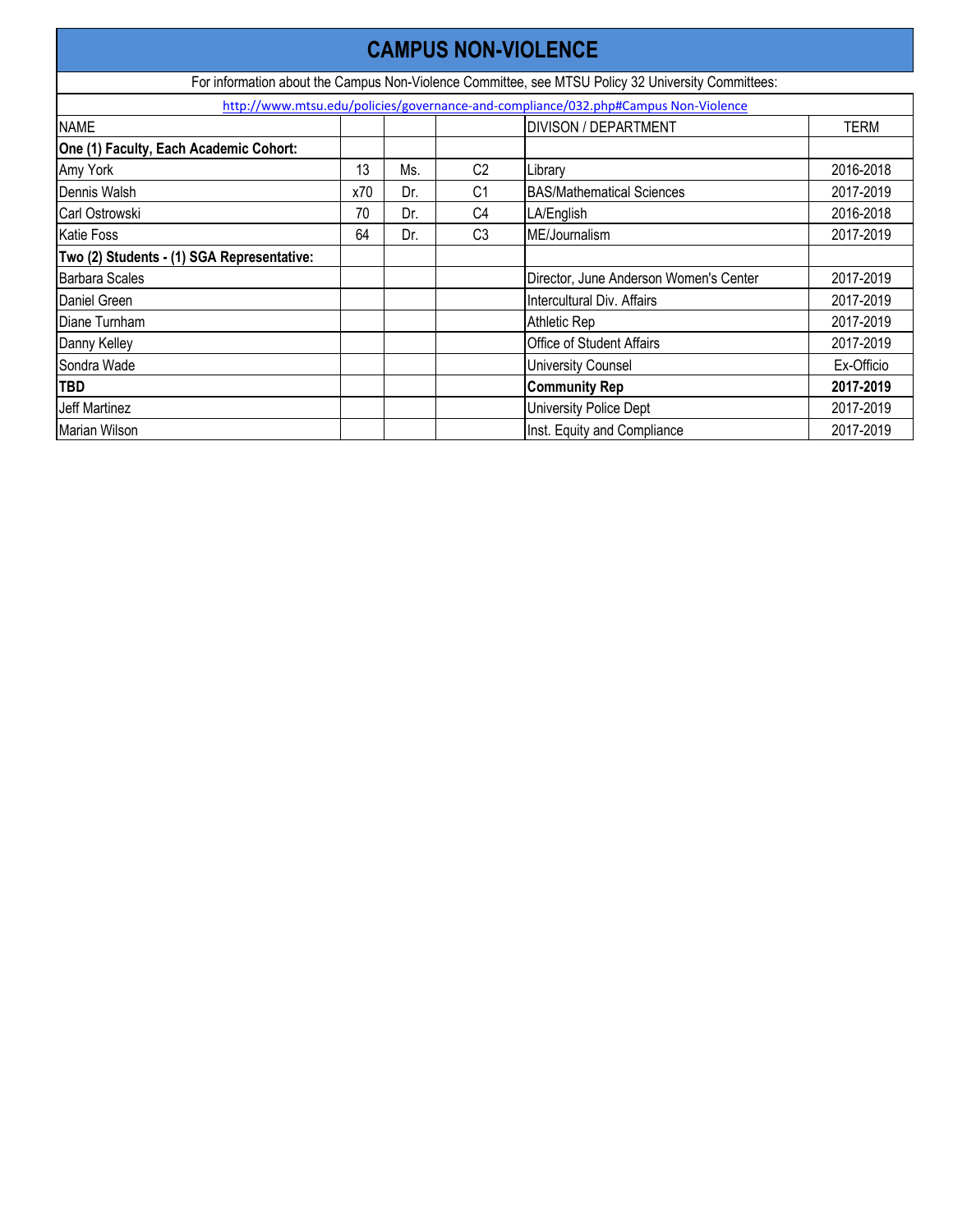| <b>DISABILITY ISSUES</b>               |     |     |                |                                                                                                  |             |  |  |
|----------------------------------------|-----|-----|----------------|--------------------------------------------------------------------------------------------------|-------------|--|--|
|                                        |     |     |                | For information about the Disability Issues Committee, see MTSU Policy 32 University Committees: |             |  |  |
|                                        |     |     |                | http://www.mtsu.edu/policies/governance-and-compliance/032.php#Disability Issues                 |             |  |  |
| <b>NAME</b>                            |     |     |                | <b>DIVISON / DEPARTMENT</b>                                                                      | <b>TERM</b> |  |  |
| One (1) Faculty, Each Academic Cohort: |     |     |                |                                                                                                  |             |  |  |
| <b>Martin Stewart</b>                  | 123 | Dr. | C <sub>1</sub> | <b>BAS/Chemistry</b>                                                                             | 2016-2018   |  |  |
| <b>Beverly Geckle</b>                  | 13  | Ms. | C <sub>2</sub> | Library                                                                                          | 2016-2018   |  |  |
| <b>Bryan Kethley</b>                   | 75  | Dr. | C <sub>3</sub> | <b>BUS/Management</b>                                                                            | 2017-2019   |  |  |
| Lisa Pruitt                            | 23  | Dr. | C <sub>4</sub> | LA/History                                                                                       | 2017-2019   |  |  |
| Four (4) Students:                     |     |     |                |                                                                                                  |             |  |  |
| <b>Cody Lester</b>                     |     |     |                | <b>Graduate Student</b>                                                                          | 2017-2018   |  |  |
| <b>Rachel Barrow</b>                   |     |     |                | <b>Undergraduate Student</b>                                                                     | 2017-2018   |  |  |
| Kyeesha Wilcox                         |     |     |                | Undergraduate Student                                                                            | 2017-2018   |  |  |
| <b>TBD</b>                             |     |     |                | <b>Undergraduate Student</b>                                                                     | 2017-2018   |  |  |
| <b>Kevin States</b>                    |     |     |                | Director, Disability & Access Center                                                             | Permanent   |  |  |
| Patti Miller                           |     |     |                | Asst. Vice President, Campus Planning                                                            | Permanent   |  |  |
| Sonda Wade                             |     |     |                | <b>University Counsel</b>                                                                        | Permanent   |  |  |
| Lance Alexis                           |     |     |                | ADA/504 Director-Coordinator                                                                     | Permanent   |  |  |
| Michelle Safewright                    |     |     |                | Director, Housing                                                                                | Permanent   |  |  |
| Kathy Musselman                        |     |     |                | Director, Human Resources                                                                        | Permanent   |  |  |
| Ron Malone                             |     |     |                | Asst. Vice President, Transportation                                                             | Permanent   |  |  |
| <b>Marian Wilson</b>                   |     |     |                | Asst. to the President, Equity & Compliance                                                      | Permanent   |  |  |
| <b>Bruce Petryshak</b>                 |     |     |                | Vice President, Information Technology                                                           | Permanent   |  |  |
| Deb Sells                              |     |     |                | Vice President, Student Affairs                                                                  | Permanent   |  |  |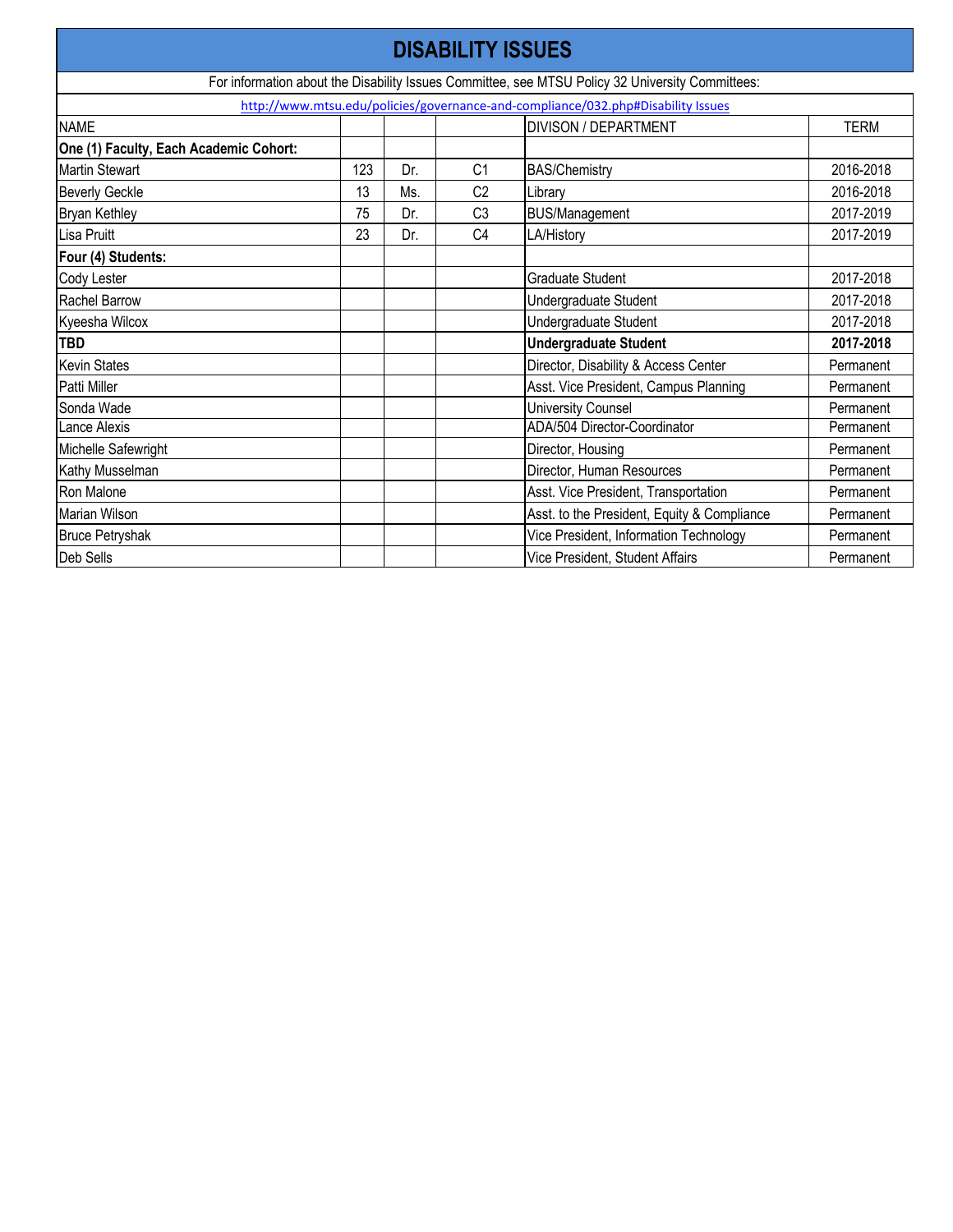| <b>ENTERPRISE COMPLIANCE AND RISK MANAGEMENT</b>                                                                         |    |     |  |                   |           |  |  |
|--------------------------------------------------------------------------------------------------------------------------|----|-----|--|-------------------|-----------|--|--|
| (Special Purpose Committee)                                                                                              |    |     |  |                   |           |  |  |
| For information about the Enterprise Compliance and Risk Management Committee, see MTSU Policy 32 University Committees: |    |     |  |                   |           |  |  |
| http://www.mtsu.edu/policies/governance-and-compliance/032.php##Enterprise Compliance and Risk Management                |    |     |  |                   |           |  |  |
| One (1) Faculty Member: Undergraduate                                                                                    |    |     |  |                   |           |  |  |
| Suzanne Sutherland                                                                                                       | 23 | Dr. |  | <b>LA/History</b> | 2017-2018 |  |  |
| One (1) Faculty Member: Graduate                                                                                         |    |     |  |                   |           |  |  |
| <b>TBD</b>                                                                                                               |    |     |  |                   | 2017-2018 |  |  |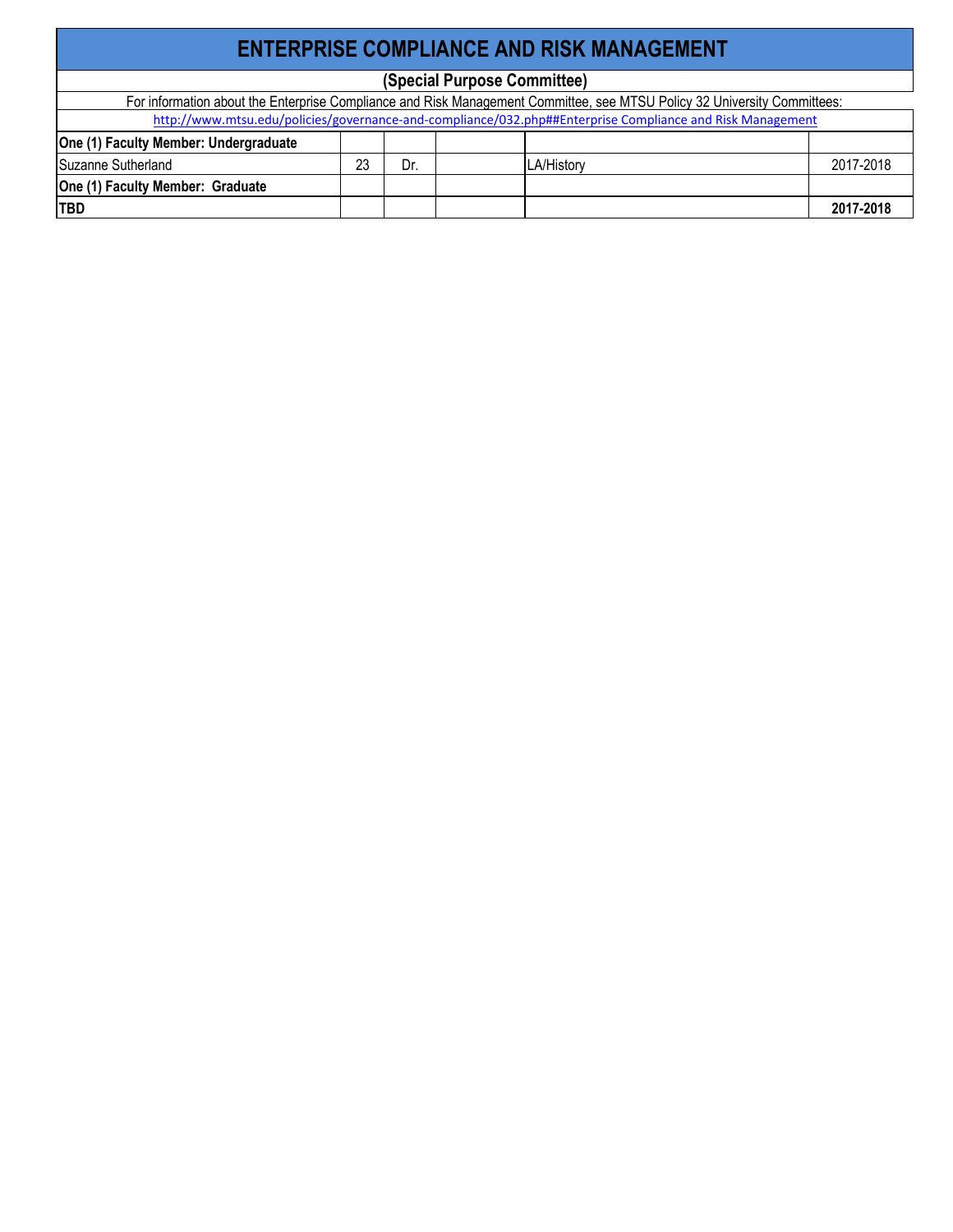| <b>UNIVERSITY RELATIONS</b>                                                                         |     |     |                |                                                                                     |             |  |  |  |
|-----------------------------------------------------------------------------------------------------|-----|-----|----------------|-------------------------------------------------------------------------------------|-------------|--|--|--|
| For information about the University Relations Committee, see MTSU Policy 32 University Committees: |     |     |                |                                                                                     |             |  |  |  |
|                                                                                                     |     |     |                | http://www.mtsu.edu/policies/governance-and-compliance/032.php#University Relations |             |  |  |  |
| <b>NAME</b>                                                                                         |     |     |                | <b>DIVISON / DEPARTMENT</b>                                                         | <b>TERM</b> |  |  |  |
| Two (2) Faculty, Each Undergraduate College:                                                        |     |     |                |                                                                                     |             |  |  |  |
| Rhonda Hoffman                                                                                      | 5   | Dr. | C <sub>1</sub> | <b>BAS/Agribusiness and Agriscience</b>                                             | 2017-2018   |  |  |  |
| Sandra Poirier                                                                                      | 86  | Dr. | C <sub>2</sub> | <b>BHS/Human Sciences</b>                                                           | 2016-2018   |  |  |  |
| Zhen Li                                                                                             | 75  | Dr. | C <sub>3</sub> | <b>BUS/Management</b>                                                               | 2016-2018   |  |  |  |
| Laura Dubek                                                                                         | 70  | Dr. | C <sub>4</sub> | LA/English                                                                          | 2016-2018   |  |  |  |
| <b>TBD</b>                                                                                          |     |     | C <sub>1</sub> |                                                                                     | 2017-2019   |  |  |  |
| David Kelly                                                                                         | 524 | Dr. | C <sub>2</sub> | <b>BHS/Psychology</b>                                                               | 2017-2019   |  |  |  |
| Kari Neely                                                                                          | 79  | Dr. | C <sub>3</sub> | LA/Foreign Languages and Literatures                                                | 2017-2019   |  |  |  |
| <b>Rachel Kirk</b>                                                                                  | 13  | Dr. | C <sub>4</sub> | Library                                                                             | 2017-2019   |  |  |  |
| Two (2) Students:                                                                                   |     |     |                |                                                                                     |             |  |  |  |
| Samantha Eisneberg                                                                                  |     |     |                |                                                                                     | 2017-2018   |  |  |  |
| <b>Taylor Edens</b>                                                                                 |     |     |                |                                                                                     | 2017-2018   |  |  |  |
| David Foster                                                                                        |     |     |                | Director, Academic Marketing                                                        | Permanent   |  |  |  |
| Jimmy Hart                                                                                          |     |     |                | Director, News & Media                                                              | Permanent   |  |  |  |
| <b>Mark Owens</b>                                                                                   |     |     |                | Director, Athletic Media                                                            | Permanent   |  |  |  |
| Valerie Hoeppner                                                                                    |     |     |                | General Manager, WMOT                                                               | Permanent   |  |  |  |
| Mitch Pryor                                                                                         |     |     |                | <b>Production Manager, TV Services</b>                                              | Permanent   |  |  |  |
| <b>Drew Ruble</b>                                                                                   |     |     |                | Sr. Editor, University Publications                                                 | Permanent   |  |  |  |
| Ginger Freeman                                                                                      |     |     |                | Director, Alumni Relations                                                          | Permanent   |  |  |  |
| Andrew Oppmann                                                                                      |     |     |                | Vice President, Marketing & Communications                                          | Permanent   |  |  |  |
| Joe Bales                                                                                           |     |     |                | Vice President, University Advancement                                              | Permanent   |  |  |  |